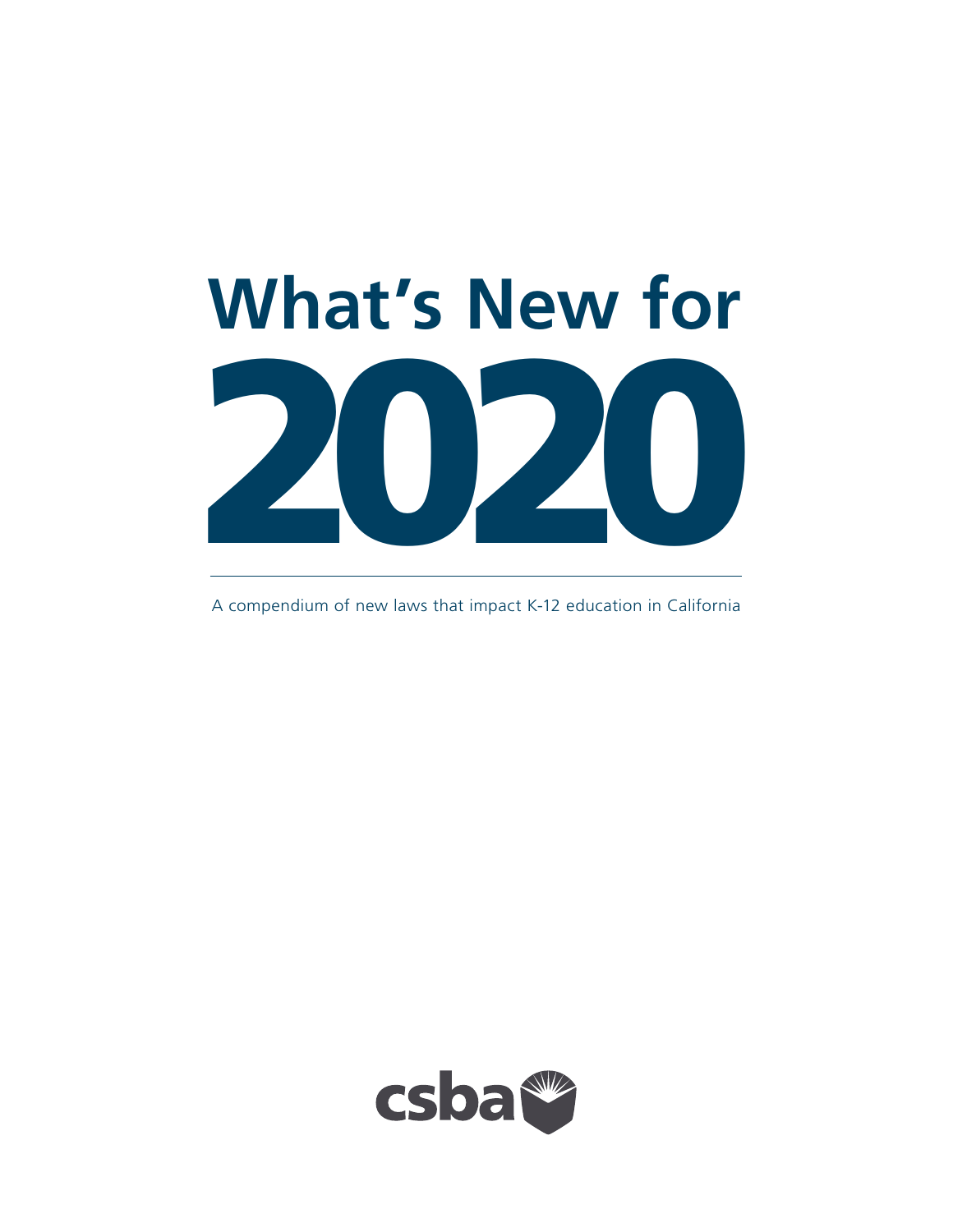# What's New For 2020

This report provides a comprehensive list of new legislation signed into law in 2019 that impacts K-12 education in California. Many of the bills in this report are items that CSBA has adopted a specific legislative position on and actively lobbied for or against. Also included are a number of bills CSBA monitored throughout the year to assess impact on public schools, but did not adopt a formal position on.

**IMPORTANT NOTE:** Many of the bills in this report show "No Official Position," indicating that CSBA did not adopt a formal legislative position on the bill. However, each bill in this report will have an impact on K-12 public education, even if CSBA did not adopt a position or if CSBA board policies will not be impacted.

#### Each bill listing provides the following information:

- » The bill number, author, title and a brief summary
- » The bill's chapter number (Statues of 2019)
- » When the bill takes effect (Most new statues take effect on January 1, 2020, unless passed with an urgency clause or an alternative effective date is included)
- » Which CSBA Policy Pillar(s) the bill falls under ([www.csba.org/policyplatform\)](www.csba.org/policyplatform):
	- › **Strengthen Local Governance**
	- › **Secure Fair Funding**
	- › **Improve Conditions of Children**
	- **Ensure Achievement for All**
- Which CSBA sample board policies are impacted, if applicable
	- › Note: As CSBA sample policies are continuously updated based on newly signed laws, it is possible that additional CSBA sample policies may be impacted by a particular bill in addition to those listed.
- » What sections of the Education Code and/or other relevant code sections are affected.
- » CSBA's position on the bill (see next page for details on positions)

## "New Laws for California Schools" blog posts

**Visit [blog.csba.org](http://blog.csba.org/)** to view the *New Laws for California Schools* entries, highlighting key bills from this report and offering further detail and insight on the policy impacts of the new law. *New Laws* blog posts will be added throughout October and November.

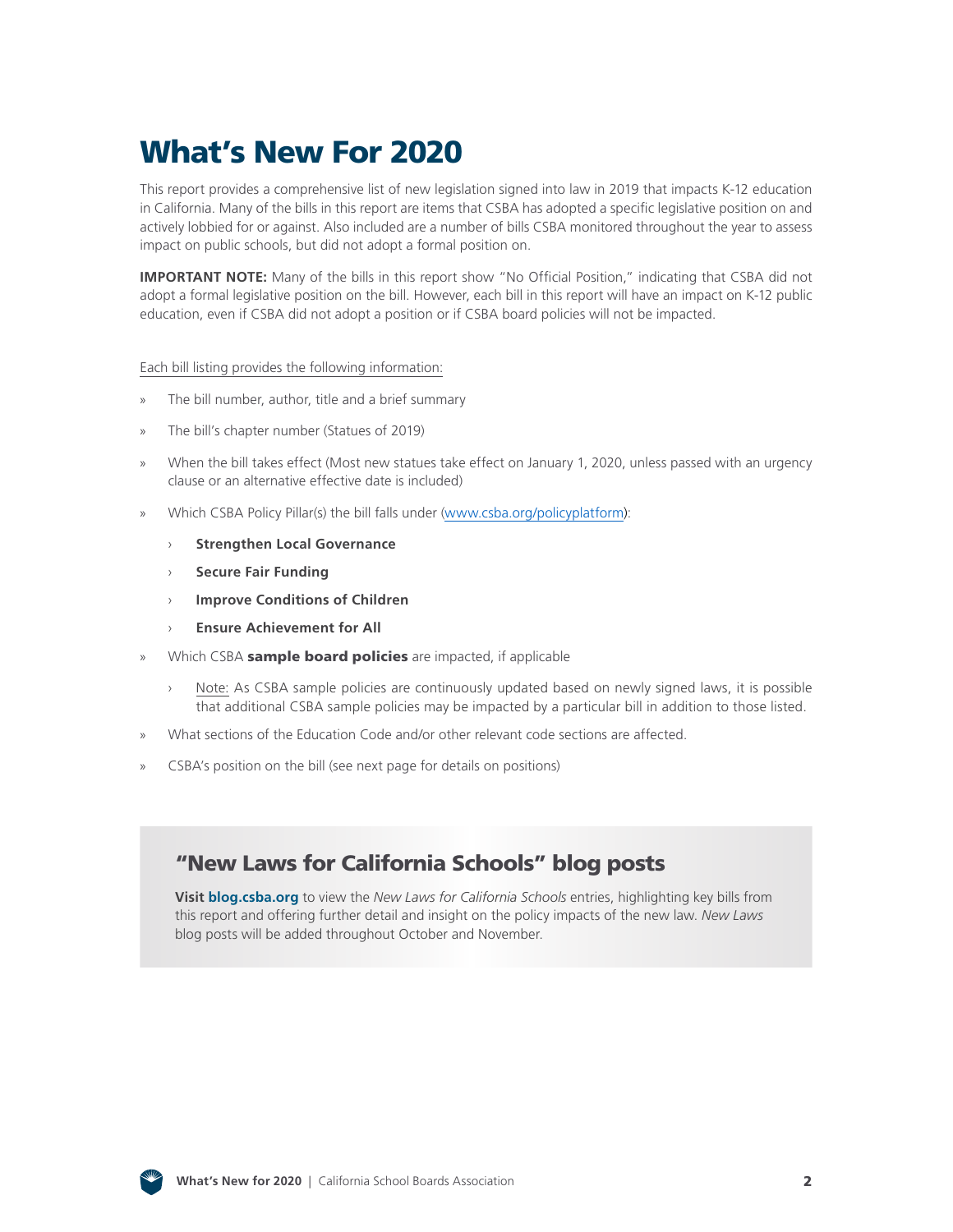## Descriptions of CSBA legislative positions:

| <b>Position</b>                                | <b>Description</b>                                                                        | <b>New Laws with</b><br>this Position |
|------------------------------------------------|-------------------------------------------------------------------------------------------|---------------------------------------|
| <b>Sponsor</b>                                 | CSBA drafts bill language, secures a legislator to author and<br>strongly pursues passage | $\Omega$                              |
| Cosponsor                                      | Share sponsor role with other organizations                                               | $\Omega$                              |
| <b>Support</b>                                 | Actively monitor, pursue and lobby in support                                             | 19                                    |
| <b>Support &amp; Seek</b><br><b>Amendments</b> | Support and seek appropriate amendments                                                   |                                       |
| <b>Support if</b><br><b>Amended</b>            | Support only if specific amendments made                                                  | $\overline{4}$                        |
| <b>Approve</b>                                 | Approve in concept or principle but do not actively lobby in support                      | 11                                    |
| <b>Neutral</b>                                 | Existence of bill is noted, but no action taken                                           | 3                                     |
| <b>Disapprove</b>                              | Disapprove in concept or principle but do not actively lobby in<br>opposition             |                                       |
| <b>Oppose Unless</b><br><b>Amended</b>         | Seek defeat <i>unless</i> specific amendments are made                                    | $\overline{\phantom{a}}$              |
| <b>Oppose</b>                                  | Actively monitor, pursue and lobby in opposition                                          | 4                                     |

## Additional information on new bills

Details on 2019-20 legislation: [leginfo.legislature.ca.gov](http://leginfo.legislature.ca.gov/) News and updates from 2019: [www.csba.org/legislativenews](http://www.csba.org/legislativenews)

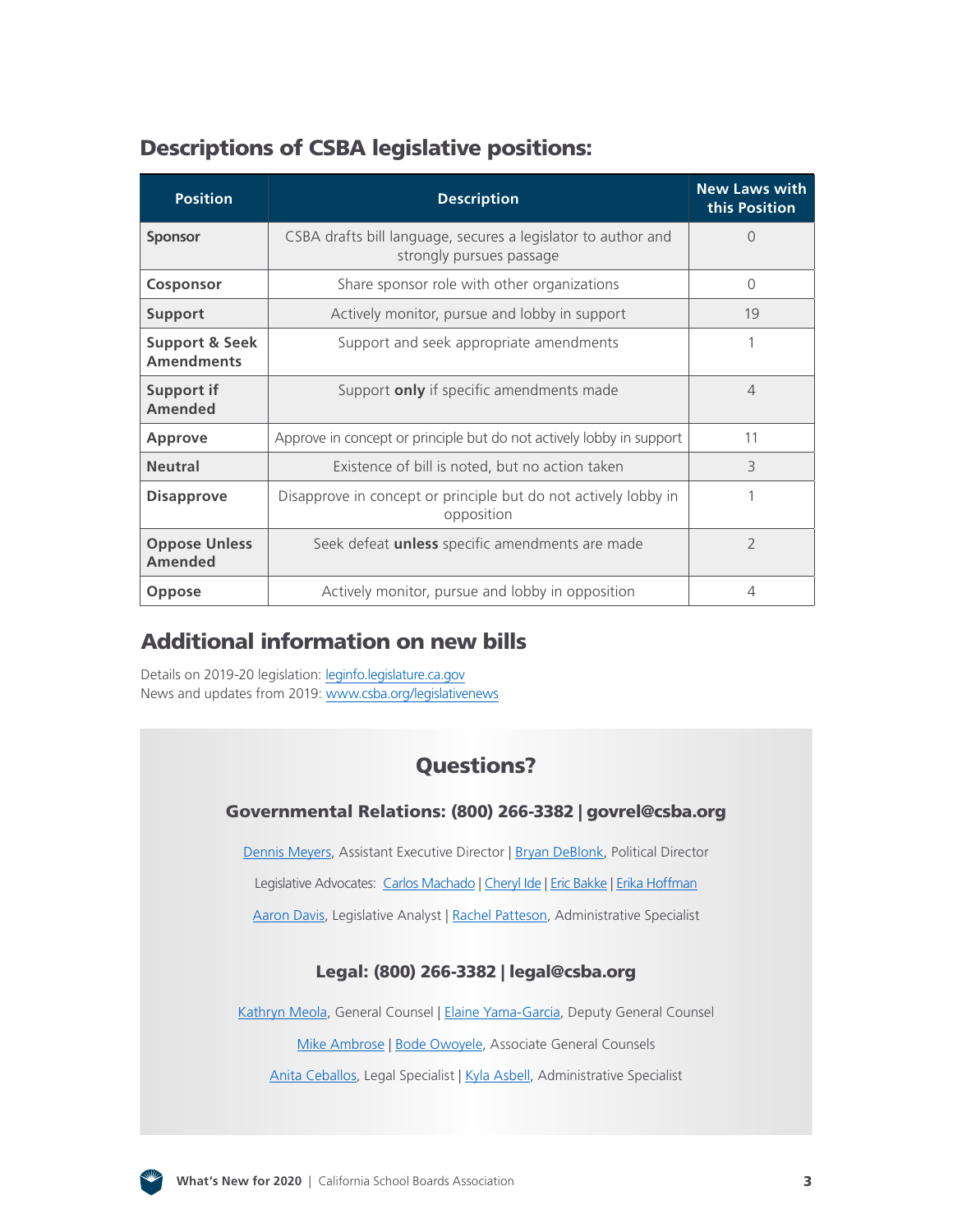## 2019 bills signed

#### *View details on each bill beginning on page 8.*

| AB 2 (Santiago)        | Community colleges: California College Promise                                  |
|------------------------|---------------------------------------------------------------------------------|
| AB 5 (Gonzalez)        | Worker status: employees and independent contractors                            |
| AB 9 (Reyes)           | Employment discrimination: limitation of actions                                |
| <b>AB 25 (Chau)</b>    | California Consumer Privacy Act of 2018                                         |
| AB 30 (Holden)         | Community colleges: College and Career Access Pathways partnerships             |
| AB 34 (Ramos)          | Pupils: bullying and harassment prevention information                          |
| AB 37 (Jones-Sawyer)   | Personal income taxes: deductions: business expenses: commercial cannabis       |
| AB 48 (O'Donnell)      | Public Preschool, K-12, and College Health and Safety Bond Act of 2020          |
| <b>AB 61 (Ting)</b>    | Gun violence restraining orders                                                 |
| <b>AB 68 (Ting)</b>    | Land use: accessory dwelling units                                              |
| AB 114 (Budget)        | Education finance: education omnibus budget trailer bill                        |
| AB 170 (Gonzalez)      | Worker status: employees and independent contractors                            |
| AB 189 (Kamlager-Dove) | Child abuse or neglect: mandated reporters: autism service personnel            |
| AB 201 (Cervantes)     | Political Reform Act of 1974: campaign disclosure: text messages                |
| <b>AB 206 (Chiu)</b>   | Public nuisance: abatement: lead-based paint                                    |
| AB 218 (Gonzalez)      | Damages: childhood sexual assault: statute of limitations                       |
| <b>AB 220 (Bonta)</b>  | Political Reform Act of 1974: campaign funds: childcare costs                   |
| <b>AB 263 (Burke)</b>  | Taxation: tax expenditures: information                                         |
| AB 272 (Muratsuchi)    | Pupils: use of smartphones                                                      |
| <b>AB 378 (Limón)</b>  | Childcare: family childcare providers: bargaining representative                |
| <b>AB 406 (Limón)</b>  | Disability compensation: paid family leave: application in on-English languages |
| AB 413 (Jones-Sawyer)  | Education: at-promise youth                                                     |
| <b>AB 456 (Chiu)</b>   | Public contracts: claim resolution                                              |
| AB 493 (Gloria)        | Teachers: LGBTQ and questioning pupil resources and training                    |
| AB 525 (Rivas, Luz)    | Teacher credentialing                                                           |

![](_page_3_Picture_3.jpeg)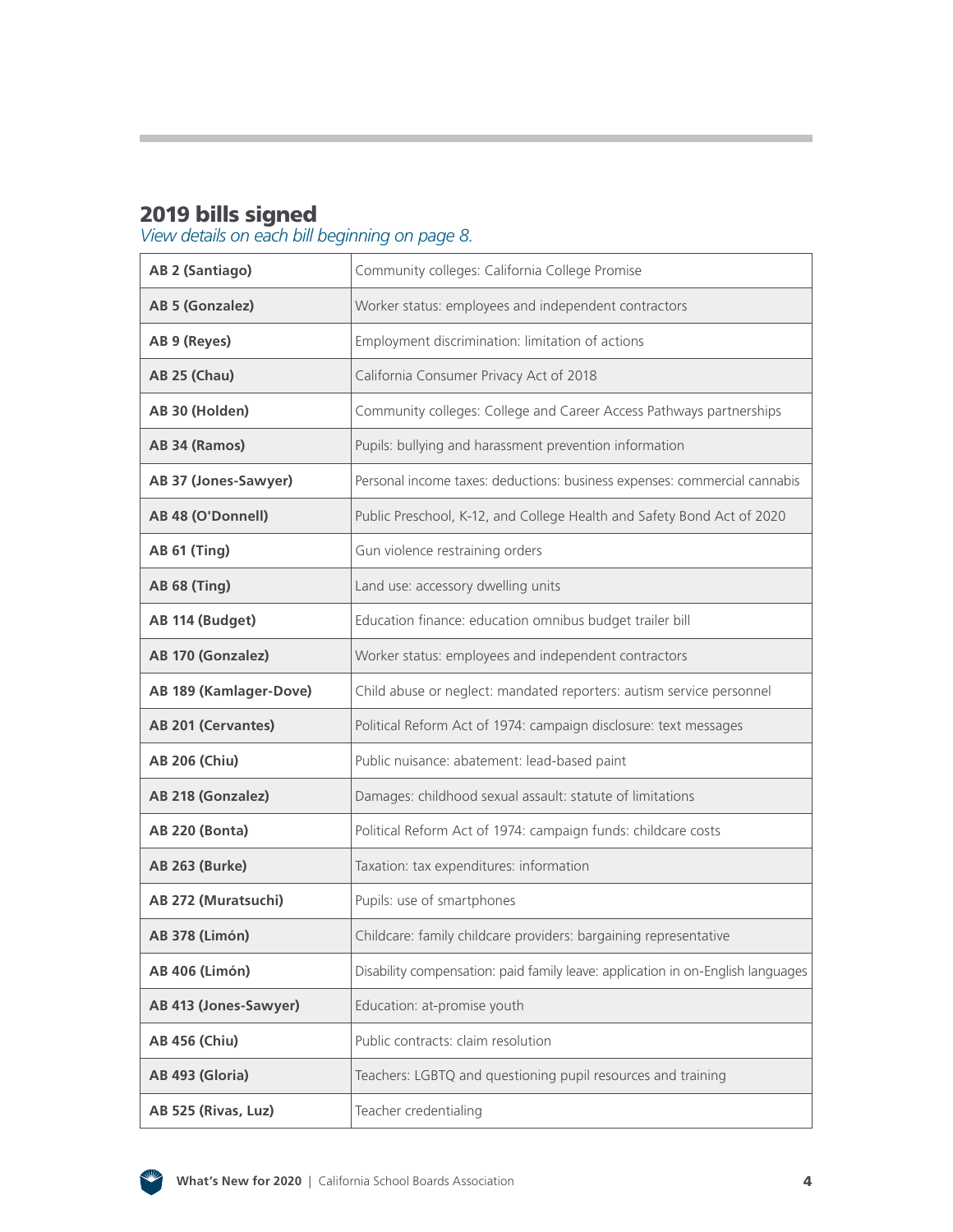| <b>AB 543 (Smith)</b>           | Education: sexual harassment: written policy: posters                                   |
|---------------------------------|-----------------------------------------------------------------------------------------|
| AB 605 (Maienschein)            | Special education: assistive technology devices                                         |
| <b>AB 644 (PERS)</b>            | State teachers' retirement: compensation                                                |
| AB 672 (Cervantes)              | Public employees' retirement: disability retirement: reinstatement                      |
| <b>AB 709 (Bonta)</b>           | School districts: governing boards: pupil members                                       |
| <b>AB 711 (Chiu)</b>            | Pupil records: name and gender changes                                                  |
| AB 743 (Garcia, Eduardo)        | Pupil health: self-administration of prescribed asthma medication                       |
| AB 827 (McCarty)                | Solid waste: commercial and organic waste: recycling bins                               |
| <b>AB 836 (Wicks)</b>           | Wildfire Smoke Clean Air Centers for Vulnerable Populations Incentive, pilot            |
| AB 849 (Bonta)                  | Elections: city and county redistricting                                                |
| <b>AB 931 (Boerner Horvath)</b> | Local boards and commissions: representation: appointments                              |
| AB 945 (McCarty)                | Local government: financial affairs: surplus funds                                      |
| AB 947 (Quirk-Silva)            | Visually impaired pupils: expanded core curriculum                                      |
| AB 982 (Holden)                 | Pupils: homework assignments for suspended pupils                                       |
| AB 988 (Berman)                 | Teacher credentialing: out-of-state prepared teachers: specialist credential            |
| <b>AB 1062 (Limón)</b>          | Pupil instruction: community emergency response training                                |
| <b>AB 1097 (Holden)</b>         | Pupil instruction: credit recovery programs: report                                     |
| AB 1127 (Rivas, Luz)            | Interdistrict attendance: prohibition on transfers by a school district<br>of residence |
| AB 1172 (Frazier)               | Special education: nonpublic, nonsectarian schools or agencies                          |
| AB 1219 (Jones-Sawyer)          | Teacher credentialing: certificated employee assignment monitoring                      |
| AB 1234 (Patterson)             | Standardized tests                                                                      |
| <b>AB 1240 (Weber)</b>          | School accountability: LCAP: state priorities: pupil achievement                        |
| AB 1303 (O'Donnell)             | School facilities: Civic Center Act: direct costs                                       |
| AB 1319 (Arambula)              | Migrant education: pupil residency                                                      |
| AB 1320 (Nazarian)              | Public employee retirement systems: prohibited investments: Turkey                      |

![](_page_4_Picture_1.jpeg)

Ì.

and the state of the state

and the control of the control of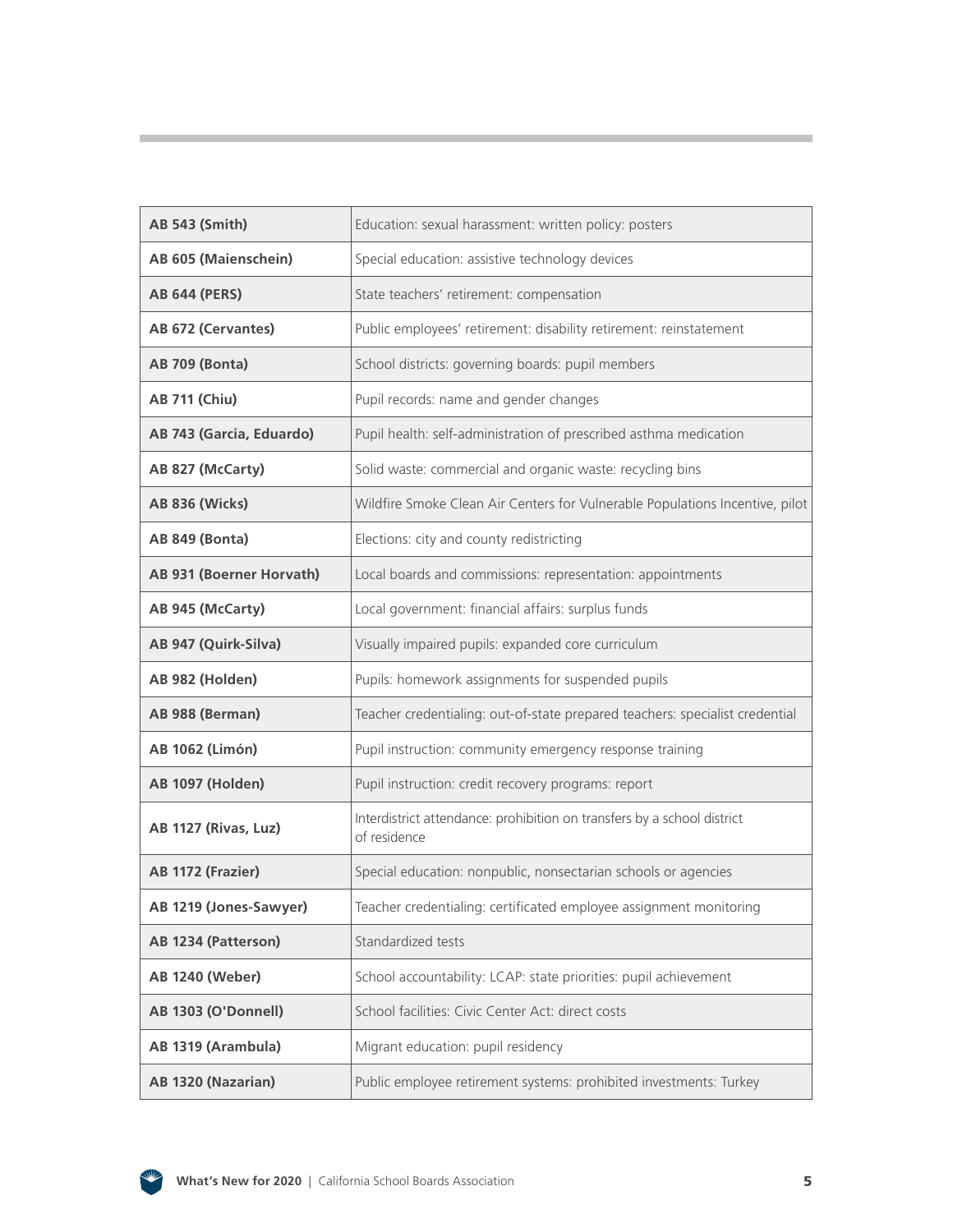| <b>AB 1353 (Wicks)</b>                   | Classified employees: probationary period                                           |
|------------------------------------------|-------------------------------------------------------------------------------------|
| AB 1354 (Gipson)                         | Juvenile court school pupils: individualized transition plan                        |
| <b>AB 1377 (Wicks)</b>                   | CalFresh                                                                            |
| AB 1452 (O'Donnell)                      | State teachers' retirement                                                          |
| <b>AB 1486 (Ting)</b>                    | Surplus land                                                                        |
| AB 1505 (O'Donnell)                      | Charter schools: petitions and renewals                                             |
| <b>AB 1507 (Smith)</b>                   | Charter schools: location: resource center                                          |
| AB 1595 (Education)                      | Elementary and secondary education: omnibus bill                                    |
| AB 1642 (Wood)                           | Medi-Cal: managed care plans                                                        |
| <b>AB 1651 (Medina)</b>                  | Licensed educational psychologists: supervision of associates and trainees          |
| <b>AB 1666 (Reyes)</b>                   | The California Complete Count: local educational agencies                           |
| <b>AB 1729 (Smith)</b>                   | Pupils: attendance at community college                                             |
| <b>AB 1767 (Ramos)</b>                   | Pupil suicide prevention policies                                                   |
| <b>AB 1804</b><br>(Labor and Employment) | Occupational injuries and illnesses: reporting                                      |
| <b>AB 1805</b><br>(Labor and Employment) | Occupational safety and health                                                      |
| AB 1819 (Judiciary)                      | Inspection of public records: use of requester's reproduction equipment             |
| SB 13 (Wieckowski)                       | Accessory dwelling units                                                            |
| SB 63 (Hertzberg)                        | Personal Income Tax Law: exclusion: student loan debt forgiveness                   |
| SB 75 (Budget and<br>local Review)       | Education finance: education omnibus budget trailer bill                            |
| <b>SB 126 (Leyva)</b>                    | Charter schools                                                                     |
| <b>SB 128 (Beall)</b>                    | Public contracts: Best Value Construction Contracting for Counties<br>Pilot Program |
| SB 142 (Wiener)                          | Employees: lactation accommodation                                                  |
| SB 151 (Umberg)                          | Elections                                                                           |
| SB 188 (Mitchell)                        | Discrimination: hairstyles                                                          |

![](_page_5_Picture_1.jpeg)

Ì.

and the state of the state of

**Contract Contract Contract**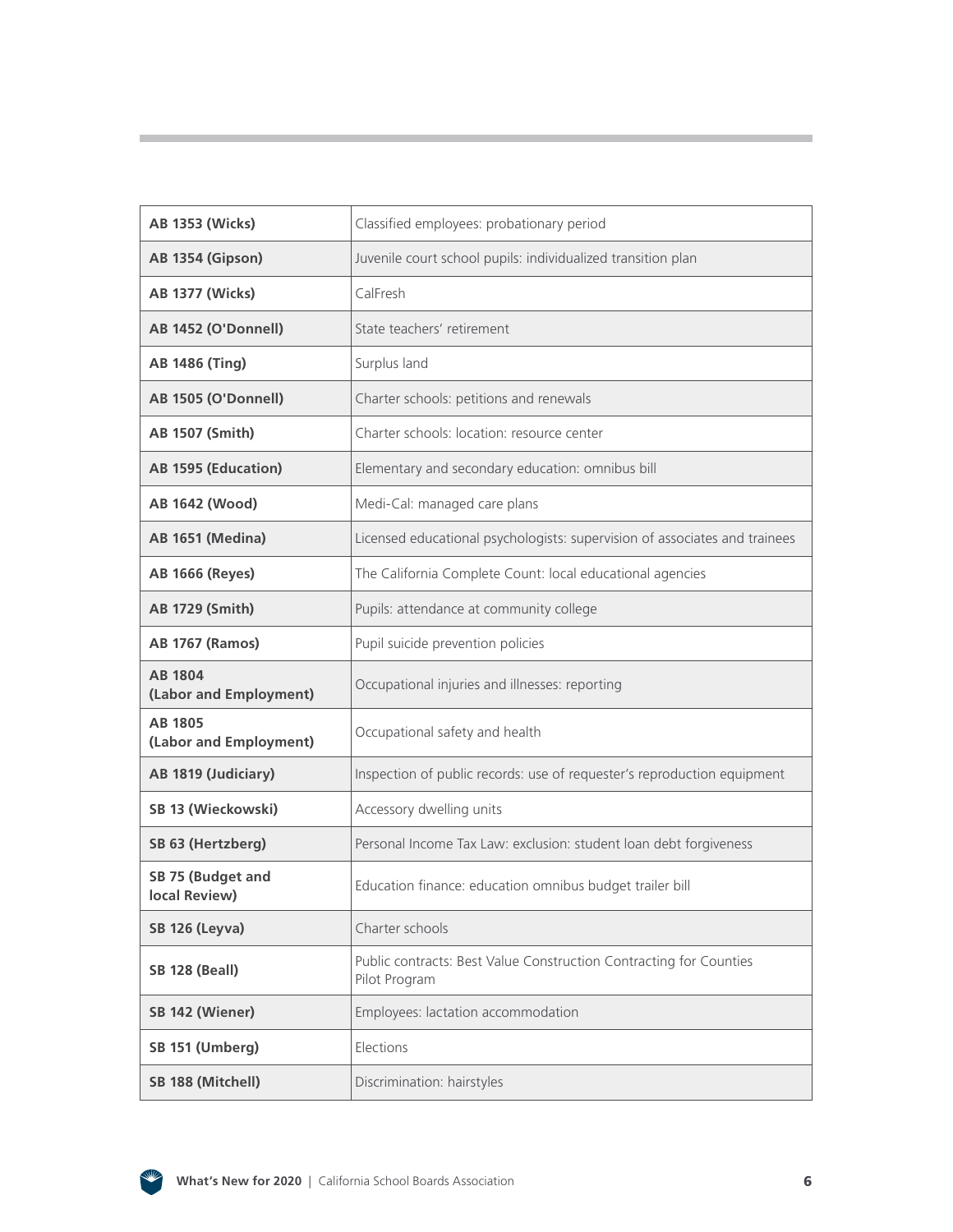| <b>SB 223 (Hill)</b>       | Pupil health: administration of medicinal cannabis: schoolsites                      |
|----------------------------|--------------------------------------------------------------------------------------|
| SB 229 (Hertzberg)         | Discrimination: complaints: administrative review                                    |
| SB 265 (Hertzberg)         | Pupil meals: Child Hunger Prevention and Fair Treatment Act of 2017                  |
| <b>SB 276 (Pan)</b>        | Immunizations: medical exemptions                                                    |
| <b>SB 316 (Rubio)</b>      | Pupil and student safety: identification cards: domestic violence hotline            |
| <b>SB 328 (Portantino)</b> | Pupil attendance: school start time                                                  |
| SB 344 (McGuire)           | Local Prepaid Mobile Telephony Services Collection Act                               |
| SB 390 (Umberg)            | School safety: school security officers and security guards                          |
| SB 419 (Skinner)           | Pupil discipline: suspensions: willful defiance                                      |
| <b>SB 478 (Rubio)</b>      | Commission on Teacher Credentialing: membership                                      |
| <b>SB 541 (Bates)</b>      | School safety: lockdown drills and multioption response drills: report               |
| <b>SB 554 (Roth)</b>       | Public schools: adult students: Advanced Scholastic & Vocational<br>Training Program |
| <b>SB 586 (Roth)</b>       | College and Career Access Pathways partnerships                                      |
| <b>SB 714 (Pan)</b>        | Immunizations                                                                        |
| SB 716 (Mitchell)          | Juveniles: delinquency: postsecondary academic and career<br>technical education     |
| SB 743 (Hertzberg)         | School facilities: design-build projects                                             |
| SB 778 (Labor & PERS)      | Employers: sexual harassment training: requirements                                  |

![](_page_6_Picture_1.jpeg)

Ì.

**Contract Contract Contract**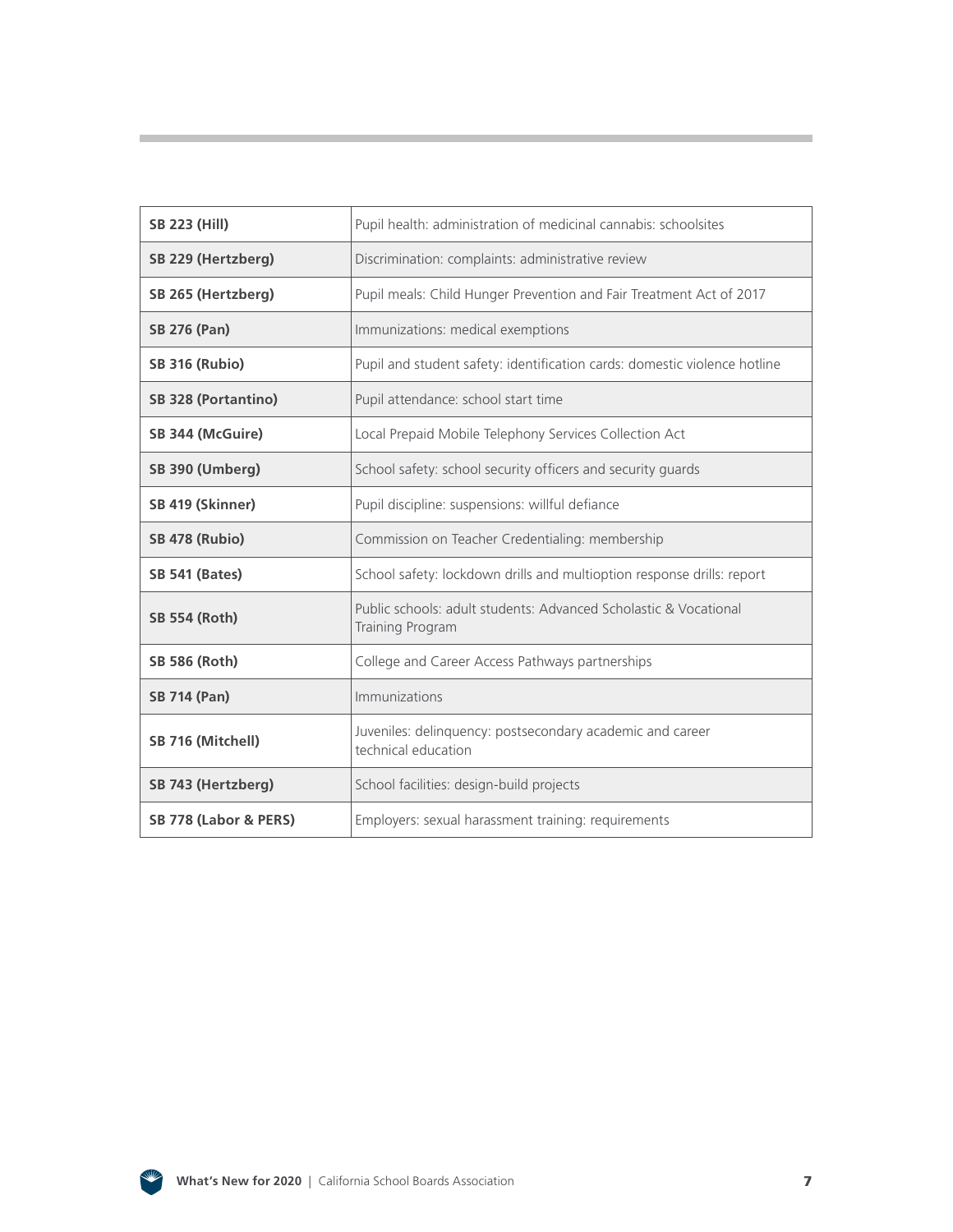#### AB 2 *(Santiago)* [- Community colleges: California College Promise](http://leginfo.legislature.ca.gov/faces/billNavClient.xhtml?bill_id=201920200AB2)

Current law establishes the California College Promise, under the administration of the Chancellor of the California Community Colleges, to provide funding, upon appropriation by the Legislature, to each community college meeting prescribed requirements. Current law authorizes a community college to use that funding to accomplish specified policy goals and to waive some or all of the fees for 2 academic years for certain first-time students who are enrolled in 12 or more semester units or the equivalent at the college and complete and submit either a Free Application for Federal Student Aid (FAFSA) or a California Dream Act application. This bill makes ineligible for the fee waiver a community college student who has previously earned a degree or certificate from a postsecondary educational institution.

CSBA Position: No Official Position Sample Policies Impacted: None Policy Pillar: Ensure Achievement for All, Secure Fair Funding Chapter #: 509 Effective: 1/1/20

*An act to amend Section 76396.3 of the Education Code, relating to postsecondary education.*

#### AB 5 *(Gonzalez)* [- Worker status: employees and independent contractors](http://leginfo.legislature.ca.gov/faces/billNavClient.xhtml?bill_id=201920200AB5)

States the intent of the Legislature to codify the decision in the Dynamex case and clarify its application. The bill provides that for purposes of the provisions of the Labor Code, the Unemployment Insurance Code, and the wage orders of the Industrial Welfare Commission, a person providing labor or services for remuneration shall be considered an employee rather than an independent contractor unless the hiring entity demonstrates that the person is free from the control and direction of the hiring entity in connection with the performance of the work, the person performs work that is outside the usual course of the hiring entity's business, and the person is customarily engaged in an independently established trade, occupation, or business. The bill, notwithstanding this provision, provides that any statutory exception from employment status or any extension of employer status or liability remains in effect, and that if a court rules that the 3-part test cannot be applied, then the determination of employee or independent contractor status shall be governed by the test adopted in S. G. Borello & Sons, Inc. v. Department of Industrial Relations (1989) 48 Cal.3d 341 (Borello). The bill exempts specified occupations from the application of Dynamex, and instead provides that these occupations are governed by Borello.

CSBA Position: No Official Position Sample Policies Impacted: None Policy Pillar: Strengthen Local Governance **Chapter #: 296 Effective: 1/1/20** 

*An act to amend Section 3351 of, and to add Section 2750.3 to, the Labor Code, and to amend Sections 606.5 and 621 of the Unemployment Insurance Code, relating to employment, and making an appropriation therefor.*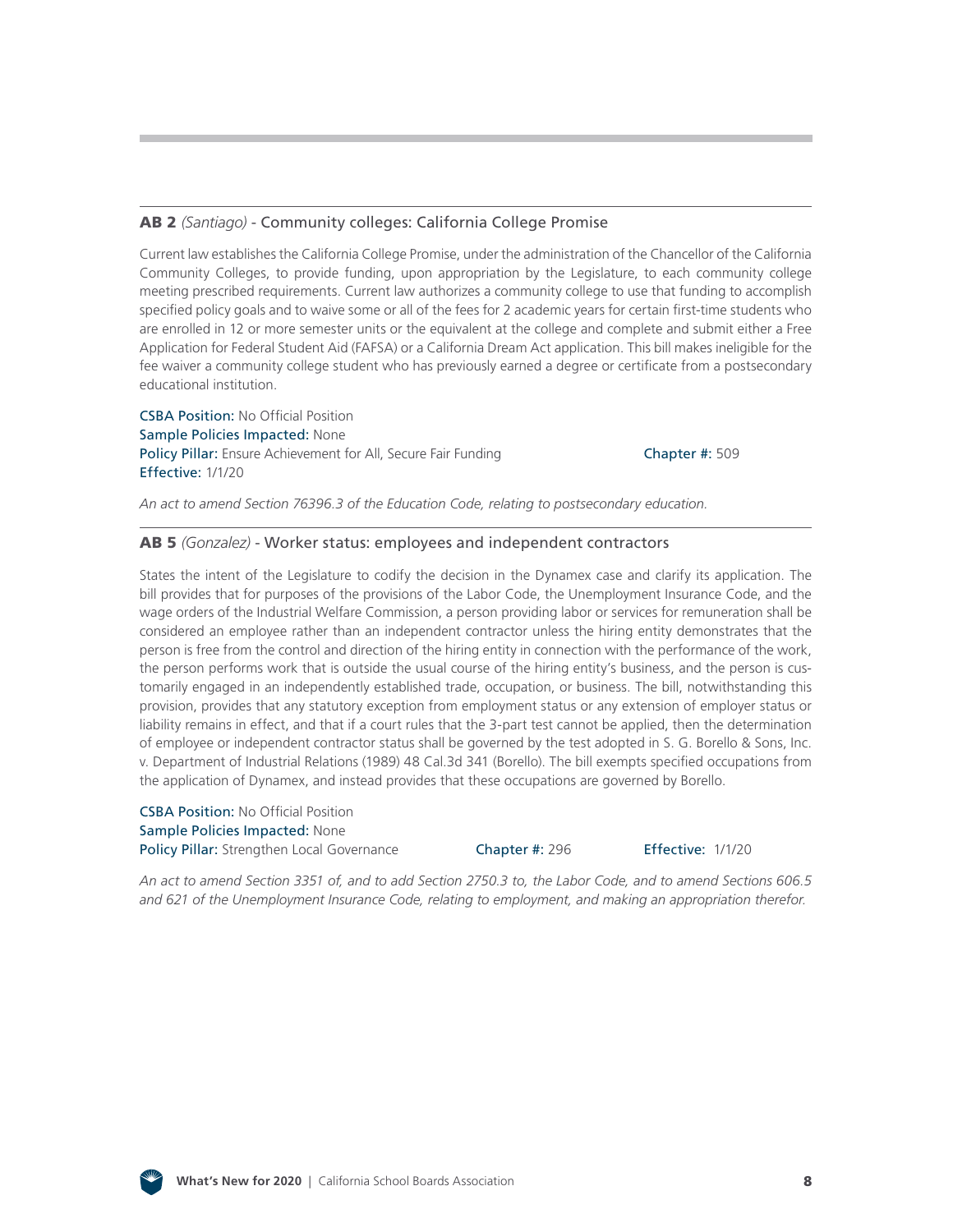#### AB 9 *(Reyes)* [- Employment discrimination: limitation of actions](http://leginfo.legislature.ca.gov/faces/billNavClient.xhtml?bill_id=201920200AB9)

The California Fair Employment and Housing Act makes specified employment and housing practices unlawful, including discrimination against or harassment of employees and tenants, among others. Existing law authorizes a person claiming to be aggrieved by an alleged unlawful practice to file a verified complaint with the Department of Fair Employment and Housing within one year from the date upon which the unlawful practice occurred, unless otherwise specified. This bill extends the above-described period to 3 years for complaints alleging employment discrimination, as specified. The bill specifies that the operative date of the verified complaint is the date that the intake form was filed with the Labor Commissioner.

CSBA Position: No Official Position Sample Policies Impacted: AR 4030 - Nondiscrimination in Employment Policy Pillar: Ensure Achievement for All, Strengthen Local Governance Chapter #: 709 Effective: 1/1/20

*An act to amend Sections 12960 and 12965 of the Government Code, relating to employment.*

#### AB 25 *(Chau)* [- California Consumer Privacy Act of 2018](http://leginfo.legislature.ca.gov/faces/billNavClient.xhtml?bill_id=201920200AB25)

The California Consumer Privacy Act of 2018, beginning January 1, 2020, grants consumers various rights with regard to their personal information held by businesses, including the right to request a business to disclose specific pieces of personal information it has collected and to have information held by that business deleted, as specified. The act requires a business to disclose and deliver the required information to a consumer free of charge within 45 days of receiving a verifiable consumer request from the consumer. The act prohibits a business from requiring a consumer to create an account with the business in order to make a verifiable consumer request. This bill provides an exception to that prohibition by authorizing a business to require authentication of the consumer that is reasonable in light of the nature of the personal information requested in order to make a verifiable consumer request.

CSBA Position: No Official Position Sample Policies Impacted: None Policy Pillar: Strengthen Local Governance Chapter #: 763 Effective: 1/1/20

*An act to amend Sections 1798.130 and 1798.145 of the Civil Code, relating to consumer privacy.*

#### AB 30 *(Holden)* [- Community colleges: College and Career Access Pathways partnerships](http://leginfo.legislature.ca.gov/faces/billNavClient.xhtml?bill_id=201920200AB30)

Current law authorizes a community college district participating in a CCAP partnership to assign priority for enrollment and course registration to a pupil seeking to enroll in a community college course that is required for the pupil's CCAP partnership program that is equivalent to the priority assigned to a pupil attending a middle college high school and consistent with specified middle college high school provisions. Current law repeals these provisions on January 1, 2022. This bill requires specified protocols as described to require a high school pupil participating under a CCAP partnership to submit only one parental consent form and principal recommendation, and requires the Chancellor of the California Community Colleges, on or before July 31, 2020, to revise the special part-time student application process to allow a pupil to complete one application, for the duration of the pupil's participation under the CCAP partnership.

CSBA Position: Support Sample Policies Impacted: BP/AR 6172.1 - Concurrent Enrollment in College Classes Policy Pillar: : Ensure Achievement for All Chapter #: 510 Effective: 1/1/20

*An act to amend Section 76004 of the Education Code, relating to community colleges.*

![](_page_8_Picture_15.jpeg)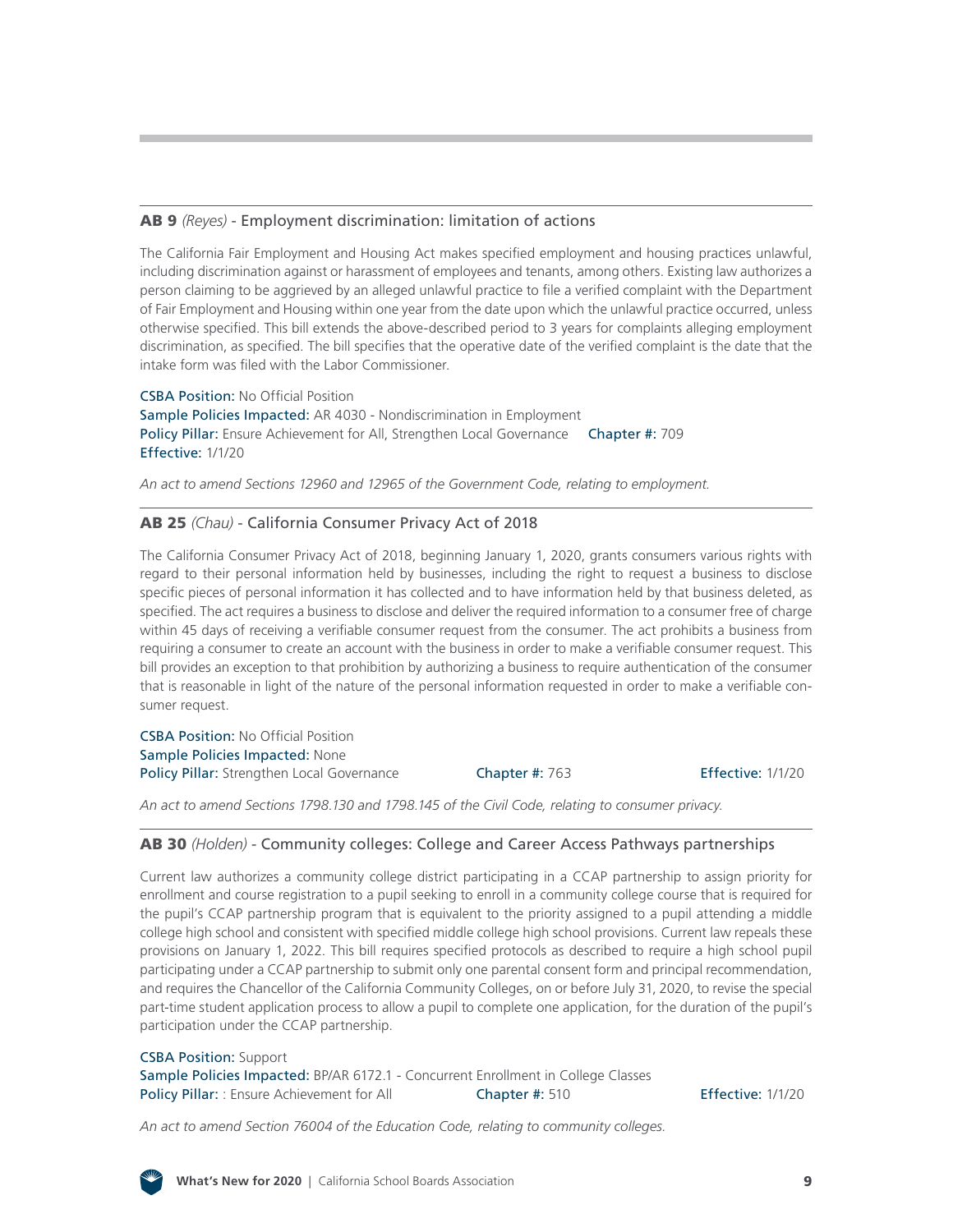#### AB 34 *(Ramos)* [- Pupils: bullying and harassment prevention information](http://leginfo.legislature.ca.gov/faces/billNavClient.xhtml?bill_id=201920200AB34)

Commencing with the 2020–21 academic year, requires each local educational agency, as defined, to ensure that specified information on bullying and harassment prevention is readily accessible in a prominent location on the local educational agency's existing internet website in a manner that is easily accessible to parents or guardians and pupils. The bill requires local educational agencies to include specified State Department of Education policies and the policies adopted by a local educational agency relating to hate violence, bullying, harassment, discrimination, and suicide prevention and resources relating to these topics.

#### CSBA Position: Support

Sample Policies Impacted: BP 5131.2 - Bullying; BP 5141.52 - Suicide Prevention; BP 5145.3 - Nondiscrimination/ Harassment; BP 5145.7 - Sexual Harassment

Policy Pillar: Improve Conditions of Children Chapter #: 282 Effective: 1/1/20

*An act to add Article 5.6 (commencing with Section 234.6) to Chapter 2 of Part 1 of Division 1 of Title 1 of the Education Code, relating to pupils.*

#### AB 37 *(Jones-Sawyer)* [- Personal income taxes: deductions: business expenses: commercial](http://leginfo.legislature.ca.gov/faces/billNavClient.xhtml?bill_id=201920200AB37)  cannabis activity

Current federal income tax laws disallow a deduction or credit for business expenses of a trade or business whose activities consist of trafficking specified controlled substances, including marijuana. The Personal Income Tax Law conforms to those federal income tax law provisions with respect to deductions. This bill, for each taxable year beginning on or after January 1, 2020, and before January 1, 2025, specifically provides in the Personal Income Tax Law for nonconformity to that federal law disallowing a deduction or credit for business expenses of a trade or business whose activities consist of trafficking specified controlled substances only for commercial cannabis activity, as defined under MAUCRSA, by a licensee under MAUCRSA, thus allowing deduction of business expenses paid or incurred during the taxable year in carrying on that commercial cannabis activity under the Personal Income Tax Law.

CSBA Position: No Official Position Sample Policies Impacted: None Policy Pillar: Secure Fair Funding Chapter #: 792 Effective: 10/12/19

*An act to add and repeal Section 17209 of the Revenue and Taxation Code, relating to taxation, to take effect immediately, tax levy.*

![](_page_9_Figure_13.jpeg)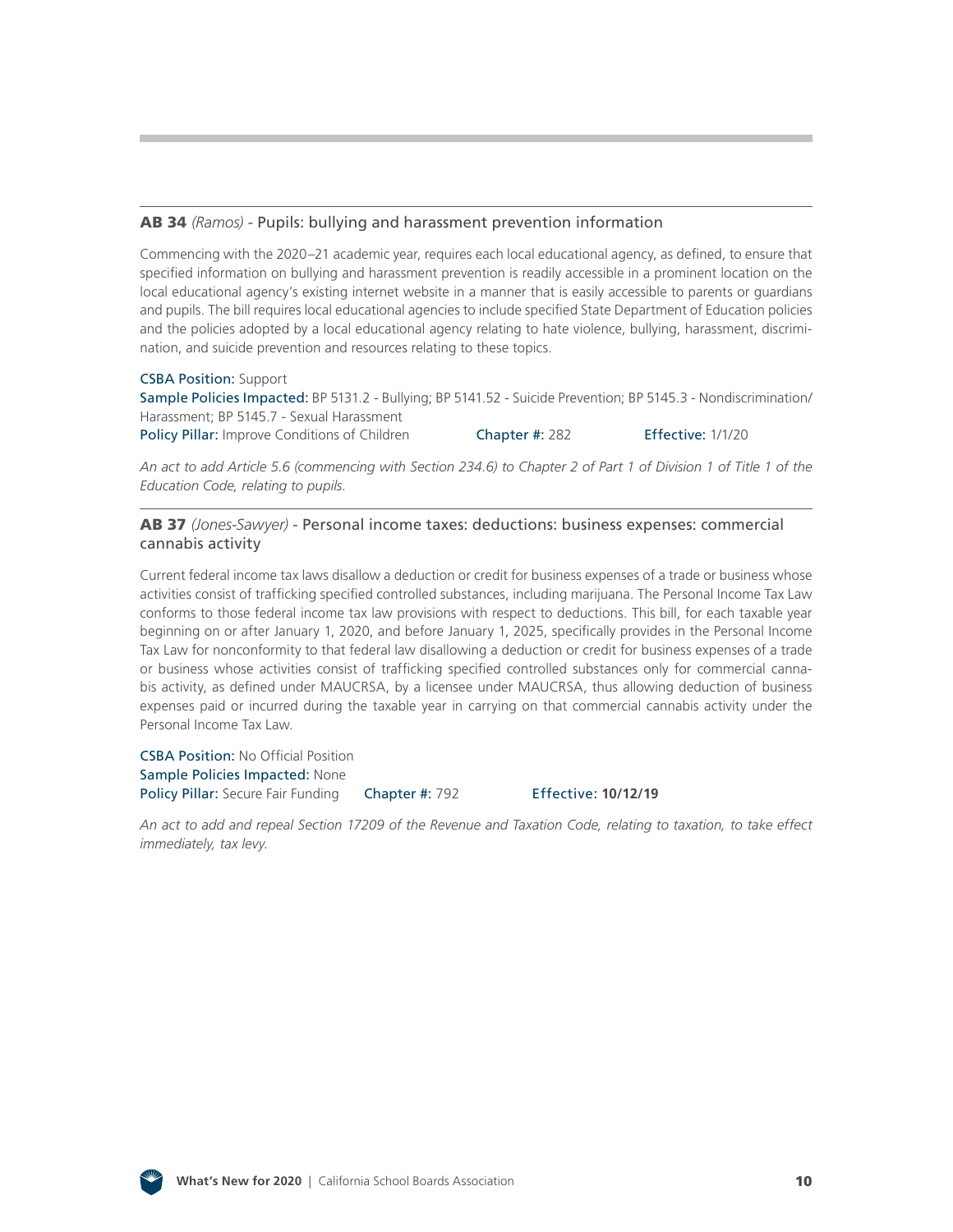#### AB 48 *(O'Donnell)* [- Education finance: school facilities: Public Preschool, K-12, and College](http://leginfo.legislature.ca.gov/faces/billNavClient.xhtml?bill_id=201920200AB48) Health and Safety Bond Act of 2020

Current law authorizes the governing board of any school district or community college district to order an election and submit to the electors of the district the question of whether the bonds of the district shall be issued and sold to raise money for specified purposes. Current law generally requires, to pass a school bond measure, that either at least 2/3 of the votes cast on the proposition of issuing bonds be in favor of issuing the bonds to pass the measure, or, if certain conditions are met, at least 55% of the votes cast on the proposition of issuing bonds be in favor of issuing the bonds. Current law prohibits the total amount of bonds issued by a school district or community college district from exceeding 1.25% of the taxable property of the district, as provided. This bill raises that limit to 2%.

#### CSBA Position: Support

Sample Policies Impacted: BP 3470 - Debt Issuance and Management; BP 7110 - Facilities Master Plan Policy Pillar: Ensure Achievement for All, Secure Fair Funding **Chapter #: 530** Effective: **3/3/2020 (if approved by voters)**

*An act to amend Sections 14503, 15102, 15106, 15268, 15270, 17070.15, 17070.43, 17070.51, 17070.65, 17071.10, 17071.25, 17071.75, 17072.30, 17072.35, 17073.15, 17073.25, 17074.10, 17074.16, 17074.25, 17075.15, 17077.35, 17078.52, 17078.53, 17078.54, 17078.58, 17078.62, 17219, and 41024 of, to amend, repeal, and add Section 17070.75 of, to add Sections 17070.415, 17070.54, 17070.56, 17070.57, 17070.59, and 17075.20 to, to add Article 10.7 (commencing with Section 17077.60) and Article 11.5 (commencing with Section 17078.40) to Chapter 12.5 of Part 10 of Division 1 of Title 1 of, to add Article 7 (commencing with Section 89776) to Chapter 6 of Part 55 of Division 8 of Title 3 of, to add Article 7 (commencing with Section 92170) to Chapter 2 of Part 57 of Division 9 of Title 3 of, to add Part 71 (commencing with Section 101200) to Division 14 of Title 3 of, to repeal Sections 17070.53, 17070.76, 17070.766, 17070.99, 17072.15, 17072.17, 17072.25, 17072.32, 17074.15, 17074.27, and 17078.66 of, and to repeal and add Section 17075.10 of, the Education Code, and to add Chapter 4.95 (commencing with Section 65998.5) and Chapter 4.97 (commencing with Section 65999) to Division 1 of Title 7 of the Government Code, relating to education finance, by providing the funds necessary therefor through an election for the issuance and sale of bonds of the State of California and for the handling and disposition of these funds.*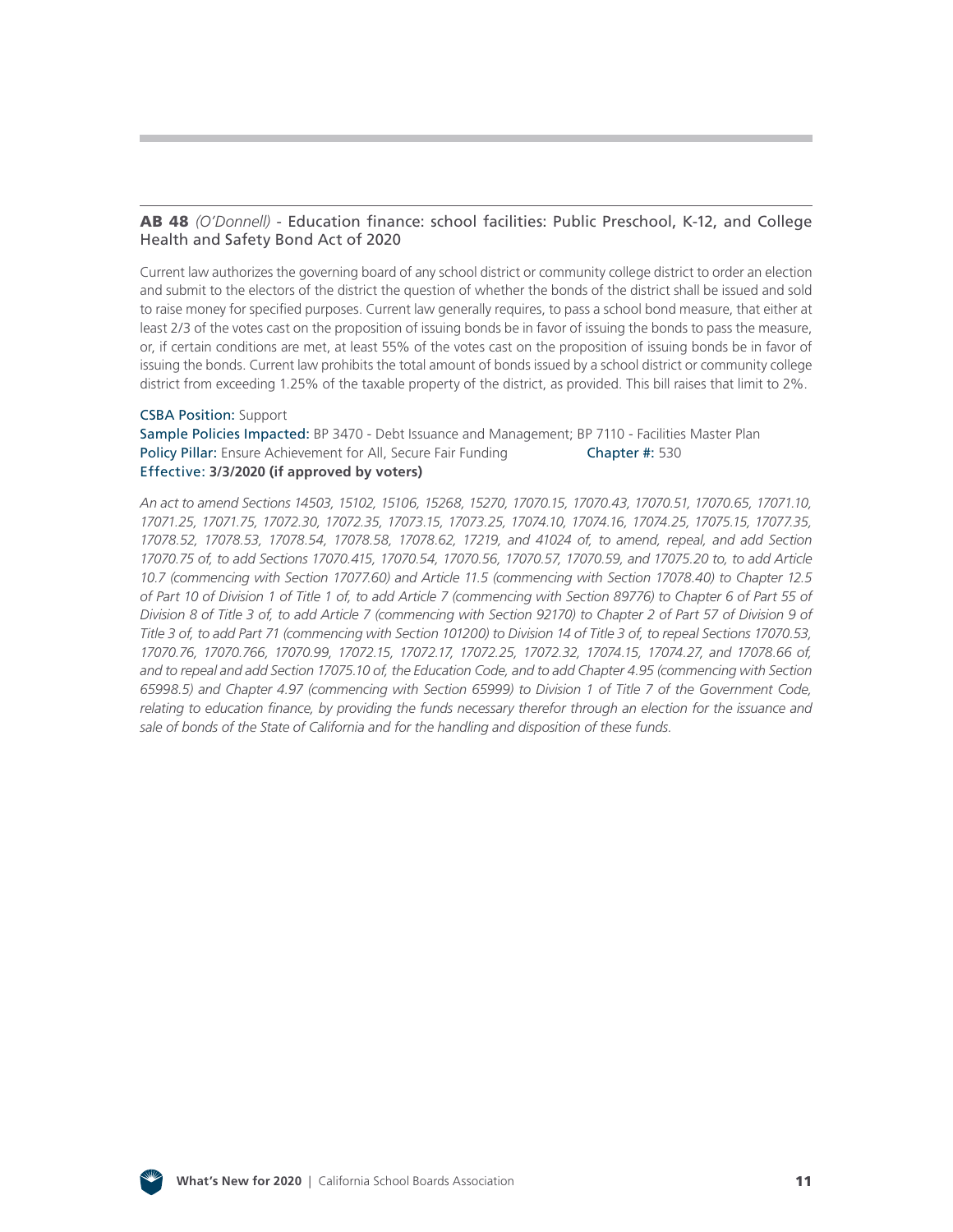### AB 61 *(Ting)* [- Gun violence restraining orders](http://leginfo.legislature.ca.gov/faces/billNavClient.xhtml?bill_id=201920200AB61)

Current law authorizes a court to issue an ex parte gun violence restraining order prohibiting the subject of the petition from having in their custody or control, owning, purchasing, possessing, or receiving, or attempting to purchase or receive, a firearm or ammunition when it is shown that there is a substantial likelihood that the subject of the petition poses a significant danger of self-harm or harm to another in the near future by having in their custody or control, owning, purchasing, possessing, or receiving a firearm, and that the order is necessary to prevent personal injury to the subject of the petition or another, as specified. Current law authorizes renewal of a gun violence restraining order within 3 months of the order's expiration. Petitions for ex parte, one-year, and renewed gun violence restraining orders may be made by an immediate family member of the person or by a law enforcement officer. This bill, commencing September 1, 2020, similarly authorizes an employer, a coworker who has substantial and regular interactions with the person and approval of their employer, or an employee or teacher of a secondary or postsecondary school, with approval of a school administrator or a school administration staff member with a supervisorial role, that the person has attended in the last 6 months to file a petition for an ex parte, one-year, or renewed gun violence restraining order.

CSBA Position: No Official Position Sample Policies Impacted: None Policy Pillar: Improve Conditions of Children Chapter #: 725 Effective: 1/1/20

*An act to amend, repeal, and add Sections 18150, 18170, and 18190 of the Penal Code, relating to firearms.*

#### AB 68 *(Ting)* [- Land use: accessory dwelling units](http://leginfo.legislature.ca.gov/faces/billNavClient.xhtml?bill_id=201920200AB68)

The Planning and Zoning Law authorizes a local agency to provide, by ordinance, for the creation of accessory dwelling units in single-family and multifamily residential zones and requires such an ordinance to impose standards on accessory dwelling units, including, among others, lot coverage. Current law also requires such an ordinance to require that the accessory dwelling units to be either attached to, or located within, the living area of the proposed or existing primary dwelling, or detached from the proposed or existing primary dwelling and located on the same lot as the proposed or existing primary dwelling. This bill deletes the provision authorizing the imposition of standards on lot coverage and prohibits an ordinance from imposing requirements on minimum lot size.

CSBA Position: No Official Position Sample Policies Impacted: None Policy Pillar: Strengthen Local Governance Chapter #: 655 Effective: 1/1/20

*An act to amend Sections 65852.2 and 65852.22 of the Government Code, relating to land use.*

AB 114 *(Committee on Budget)* [- Education finance: education omnibus budget trailer bill](http://leginfo.legislature.ca.gov/faces/billNavClient.xhtml?bill_id=201920200AB114) 

CSBA Position: Support Sample Policies Impacted: None Policy Pillar: Secure Fair Funding Chapter #: 413 Effective: **10/2/19**

*An act to amend Sections 8280, 8280.1, 8286, 41207.47, 45500, 51226.7, 56213, 56836.08, 56836.40, 69617, 69996.2, 69996.3, and 69996.6 of the Education Code, to amend Section 102430 of the Health and Safety Code, and to amend Section 84 of Chapter 51 of the Statutes of 2019, relating to education finance, and making an appropriation therefor, to take effect immediately, bill related to the budget.*

![](_page_11_Picture_17.jpeg)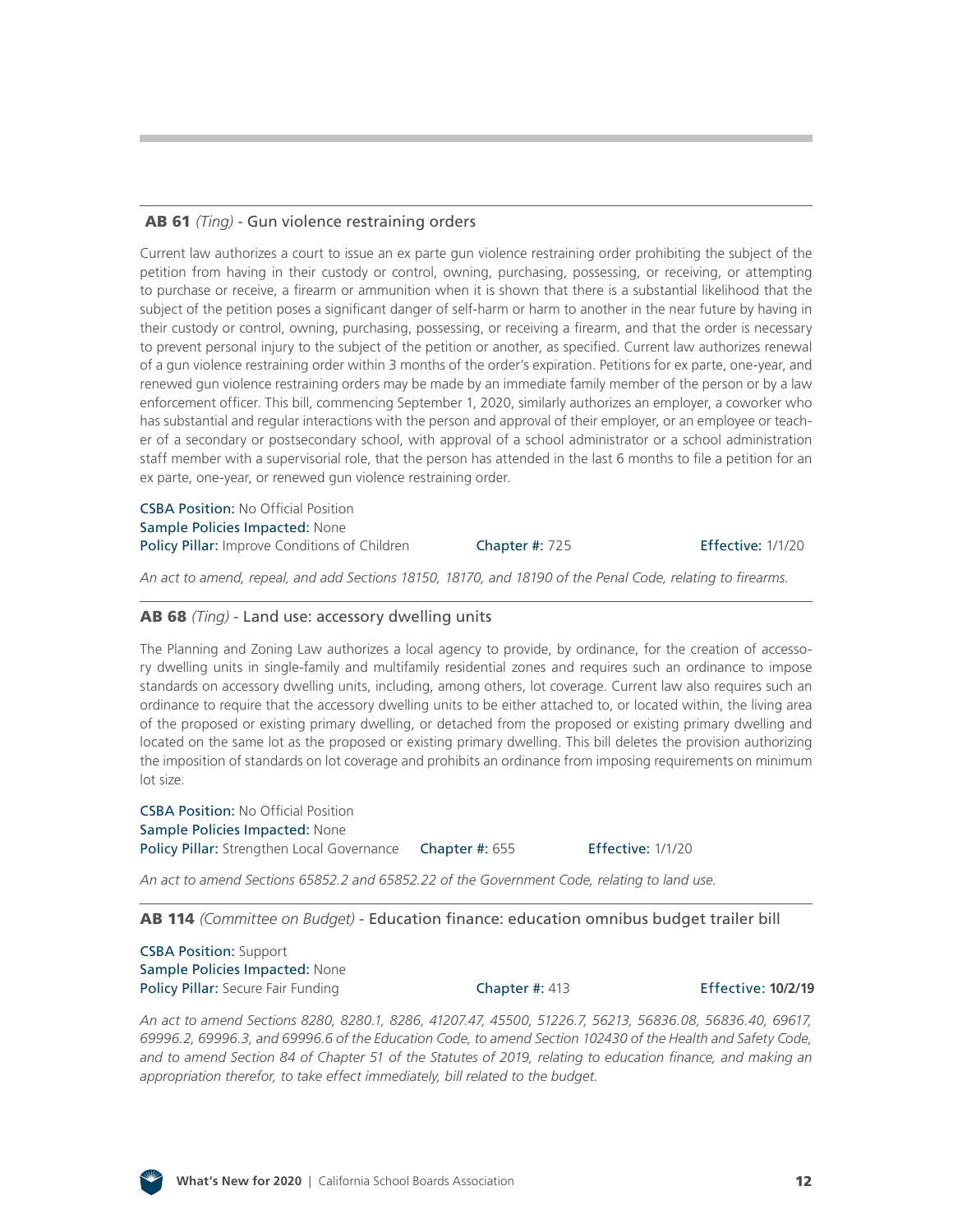#### AB 170 *(Gonzalez)* [- Worker status: employees and independent contractors](http://leginfo.legislature.ca.gov/faces/billNavClient.xhtml?bill_id=201920200AB170)

As established in the case of Dynamex Operations W. Inc. v. Superior Court (2018) 4 Cal.5th 903 (Dynamex), current law creates a presumption that a worker who performs services for a hirer is an employee for purposes of claims for wages and benefits arising under wage orders issued by the Industrial Welfare Commission. Current law requires a 3-part test, commonly known as the "ABC" test, to establish that a worker is an independent contractor for those purposes. AB 5 of the 2019–20 Regular Session states the intent of the Legislature to codify the decision in the Dynamex case and clarify its application. AB 5 provides that for purposes of the provisions of the Labor Code, the Unemployment Insurance Code, and the wage orders of the Industrial Welfare Commission, a person providing labor or services for remuneration shall be considered an employee rather than an independent contractor unless the hiring entity demonstrates that the person is free from the control and direction of the hiring entity in connection with the performance of the work, the person performs work that is outside the usual course of the hiring entity's business, and the person is customarily engaged in an independently established trade, occupation, or business. AB 5 also exempts specified occupations from the application of Dynamex, and instead provides that these occupations are governed by the test adopted in S. G. Borello & Sons, Inc. v. Department of Industrial Relations (1989) 48 Cal.3d 341 (Borello). This bill, until January 1, 2021, also exempts a newspaper distributor working under contract with a newspaper publisher and a newspaper carrier working under contract, either with a newspaper publisher or newspaper distributor, from the Dynamex provisions proposed to be added by AB 5 described above.

CSBA Position: No Official Position Sample Policies Impacted: None Policy Pillar: Ensure Achievement for All, Strengthen Local Governance Chapter #: 415 Effective: 1/1/20

*An act to amend Section 2750.3 of the Labor Code, relating to employment.*

#### AB 189 *(Kamlager-Dove)* [- Child abuse or neglect: mandated reporters: autism service personnel](http://leginfo.legislature.ca.gov/faces/billNavClient.xhtml?bill_id=201920200AB189)

The Child Abuse and Neglect Reporting Act requires a mandated reporter, as defined, to report whenever they, in their professional capacity or within the scope of their employment, have knowledge of or observed a child whom the mandated reporter knows or reasonably suspects has been the victim of child abuse or neglect. Failure by a mandated reporter to report an incident of known or reasonably suspected child abuse or neglect is a misdemeanor punishable by up to 6 months of confinement in a county jail, by a fine of \$1,000, or by both that imprisonment and fine. This bill adds qualified autism service providers, qualified autism service professionals, and qualified autism service paraprofessionals, as defined, to the list of individuals who are mandated reporters.

CSBA Position: Support Sample Policies Impacted: None Policy Pillar: Improve Conditions of Children Chapter #: 674 Effective: 1/1/20

*An act to amend Section 11165.7 of the Penal Code, relating to child abuse or neglect.*

![](_page_12_Picture_11.jpeg)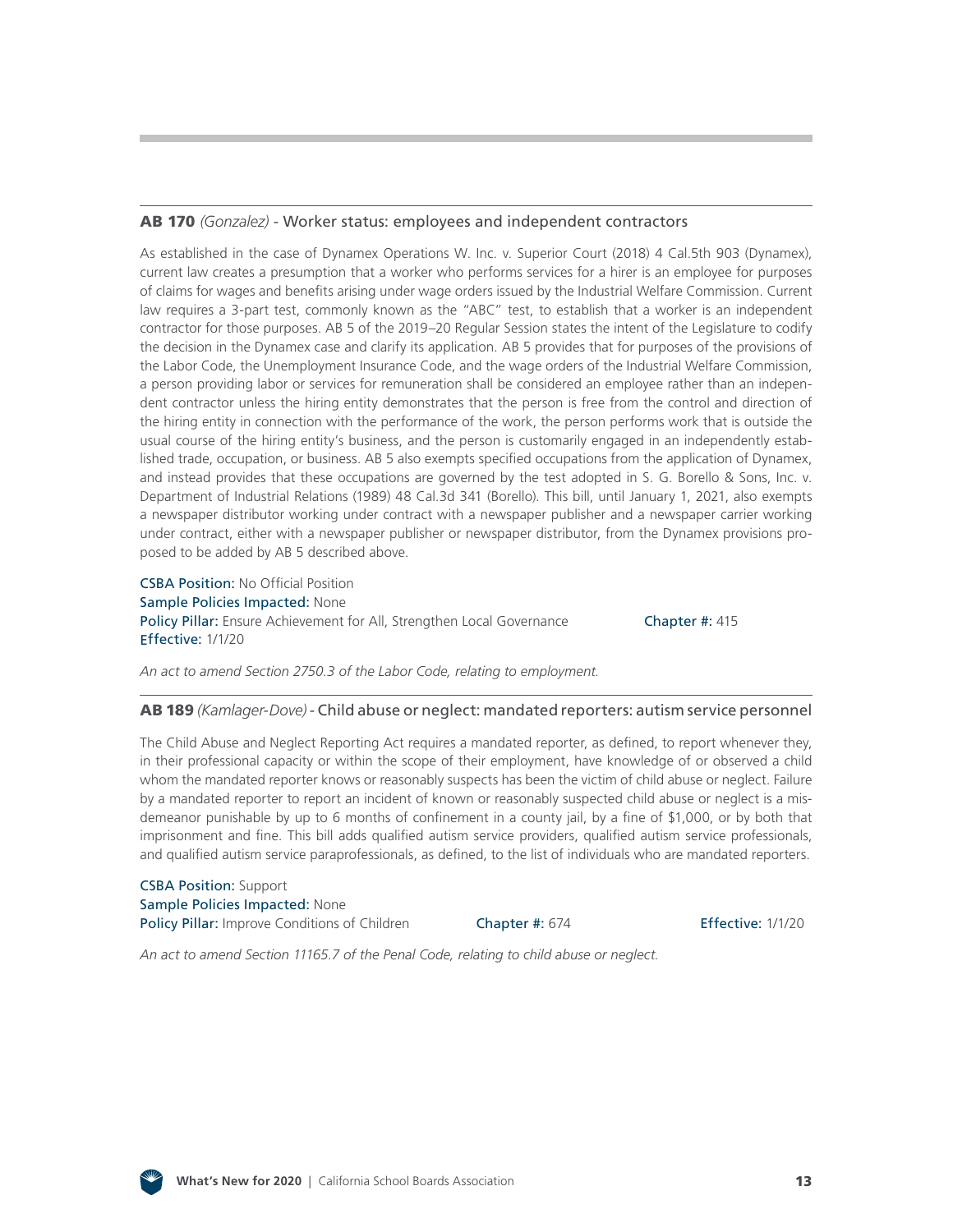#### AB 201 *(Cervantes)* [- Political Reform Act of 1974: campaign disclosure: text messages](http://leginfo.legislature.ca.gov/faces/billNavClient.xhtml?bill_id=201920200AB201)

The Political Reform Act of 1974 requires certain advertisements paid for by a committee to include the words "Ad paid for by" in the advertisement. The act requires electronic media advertisements, other than email messages or internet websites, paid for by a committee, other than a political party committee or a candidate-controlled committee established for an elective office of the controlling candidate, to comply with certain disclosure requirements. The act requires certain committees include a hyperlink to an internet website disclosing, among other things, the committee's "top contributors," as defined, in an electronic media advertisement. This bill authorizes a committee to instead include the words "Paid for by" or "With" in an advertisement that is a text message.

CSBA Position: No Official Position Sample Policies Impacted: None Policy Pillar: Strengthen Local Governance Chapter #: 555 Effective: 1/1/20

*An act to amend Section 84502 of, and to add Section 84504.7 to, the Government Code, relating to the Political Reform Act of 1974.*

#### AB 206 *(Chiu)* [- Public nuisance: abatement: lead-based paint](http://leginfo.legislature.ca.gov/faces/billNavClient.xhtml?bill_id=201920200AB206)

Makes a property owner, or agent thereof, who participates in a program to abate lead-based paint created as a result of a judgment or settlement in any public nuisance or similar litigation, and all public entities, immune from liability in any lawsuit seeking to recover any cost associated with that abatement program. The bill prohibits participation in a lead paint abatement program from being considered as evidence that a property constitutes a nuisance, or is substandard or untenantable, as provided.

CSBA Position: No Official Position Sample Policies Impacted: None Policy Pillar: Secure Fair Funding **Chapter #: 171 Effective: 1/1/20** 

*An act to add Section 3494.5 to the Civil Code, relating to public nuisance.*

#### AB 218 *(Gonzalez)* [- Damages: childhood sexual assault: statute of limitations](http://leginfo.legislature.ca.gov/faces/billNavClient.xhtml?bill_id=201920200AB218)

Expands the definition of childhood sexual abuse, which would instead be referred to as childhood sexual assault. This bill increases the time limit for commencing an action for recovery of damages suffered as a result of childhood sexual assault to 22 years from the date the plaintiff attains the age of majority or within 5 years of the date the plaintiff discovers or reasonably should have discovered that the psychological injury or illness occurring after the age of majority was caused by sexual assault, whichever is later. This bill also provides for the recovery of up to treble damages against certain defendants in these actions, and revives time-lapsed claims in certain circumstances.

**CSBA Position:** Oppose Unless Amended Sample Policies Impacted: AR 3320 - Claims and Actions Against the District Policy Pillar: Strengthen Local Governance Chapter #: 861

Effective: 1/1/20

*An act to amend Sections 340.1 and 1002 of the Code of Civil Procedure, and to amend Section 905 of the Government Code, relating to childhood sexual assault.*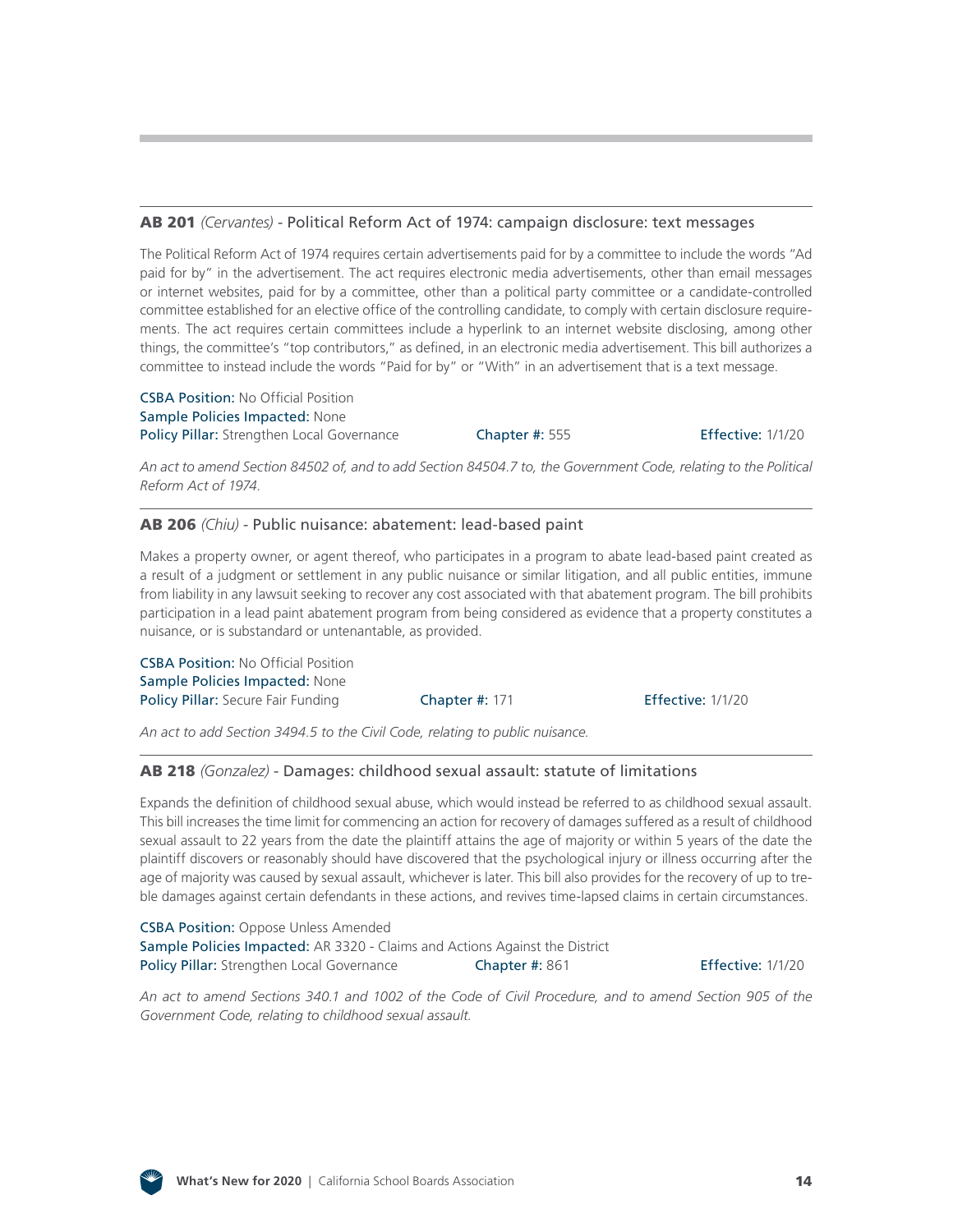#### AB 220 *(Bonta)* [- Political Reform Act of 1974: campaign funds: childcare costs](http://leginfo.legislature.ca.gov/faces/billNavClient.xhtml?bill_id=201920200AB220)

The Political Reform Act of 1974 provides for the comprehensive regulation of campaign financing, including the use of campaign funds for specific expenditures. The act prohibits the use of campaign funds to pay for professional services not directly related to a political, legislative, or governmental purpose. This bill authorizes the use of campaign funds to pay for childcare expenses resulting from a candidate engaging in campaign activities, as specified.

CSBA Position: No Official Position Sample Policies Impacted: None Policy Pillar: Strengthen Local Governance **Chapter #: 384** Effective: 1/1/20

*An act to amend Section 89513 of the Government Code, relating to the Political Reform Act of 1974.*

#### AB 263 *(Burke)* [- Taxation: tax expenditures](http://leginfo.legislature.ca.gov/faces/billNavClient.xhtml?bill_id=201920200AB263)

Current law imposes various taxes, including income taxes and sales and use taxes, and allows specified credits, deductions, exclusions, and exemptions in computing those taxes. Existing law limits the collection and use of taxpayer information and provides that any unauthorized use of this information is punishable as a misdemeanor. Existing law also requires any bill, introduced on or after January 1, 2015, that authorizes a personal income or corporation tax credit to contain, among other provisions, specified goals, purposes, and objectives that the tax credit will achieve and detailed performance indicators, including data collection requirements, to measure whether the tax credit is meeting those goals, purposes, and objectives and provides that taxpayer information collected pursuant to these new requirements is subject to the limitation on the collection and use of that information. This bill extends the information requirement described above to any bill, introduced on or after January 1, 2020, that authorizes a personal income or corporation tax expenditure, as defined, and sales and use tax exemptions. The bill provides that any unauthorized use of any taxpayer information collected is punishable as a misdemeanor. This bill contains other related provisions and other existing laws.

CSBA Position: Support Sample Policies Impacted: None Policy Pillar: Secure Fair Funding **Chapter #: 743** Effective: 1/1/20

*An act to amend, repeal, and add Section 41 of the Revenue and Taxation Code, relating to taxation.*

#### AB 272 *(Muratsuchi)* [- Pupils: use of smartphones](http://leginfo.legislature.ca.gov/faces/billNavClient.xhtml?bill_id=201920200AB272)

Explicitly authorizes the governing body of a school district, a county office of education, or a charter school to adopt a policy to limit or prohibit the use by its pupils of smartphones while the pupils are at a schoolsite or while the pupils are under the supervision and control of an employee or employees of that school district, county office of education, or charter school. The bill, however, specifies circumstances in which a pupil could not be prohibited from possessing or using a smartphone.

CSBA Position: Disapprove Sample Policies Impacted: BP 5131.8 - Mobile Communication Devices Policy Pillar: Strengthen Local Governance Chapter #: 42 Effective: 1/1/20

*An act to add Section 48901.7 to the Education Code, relating to pupils.*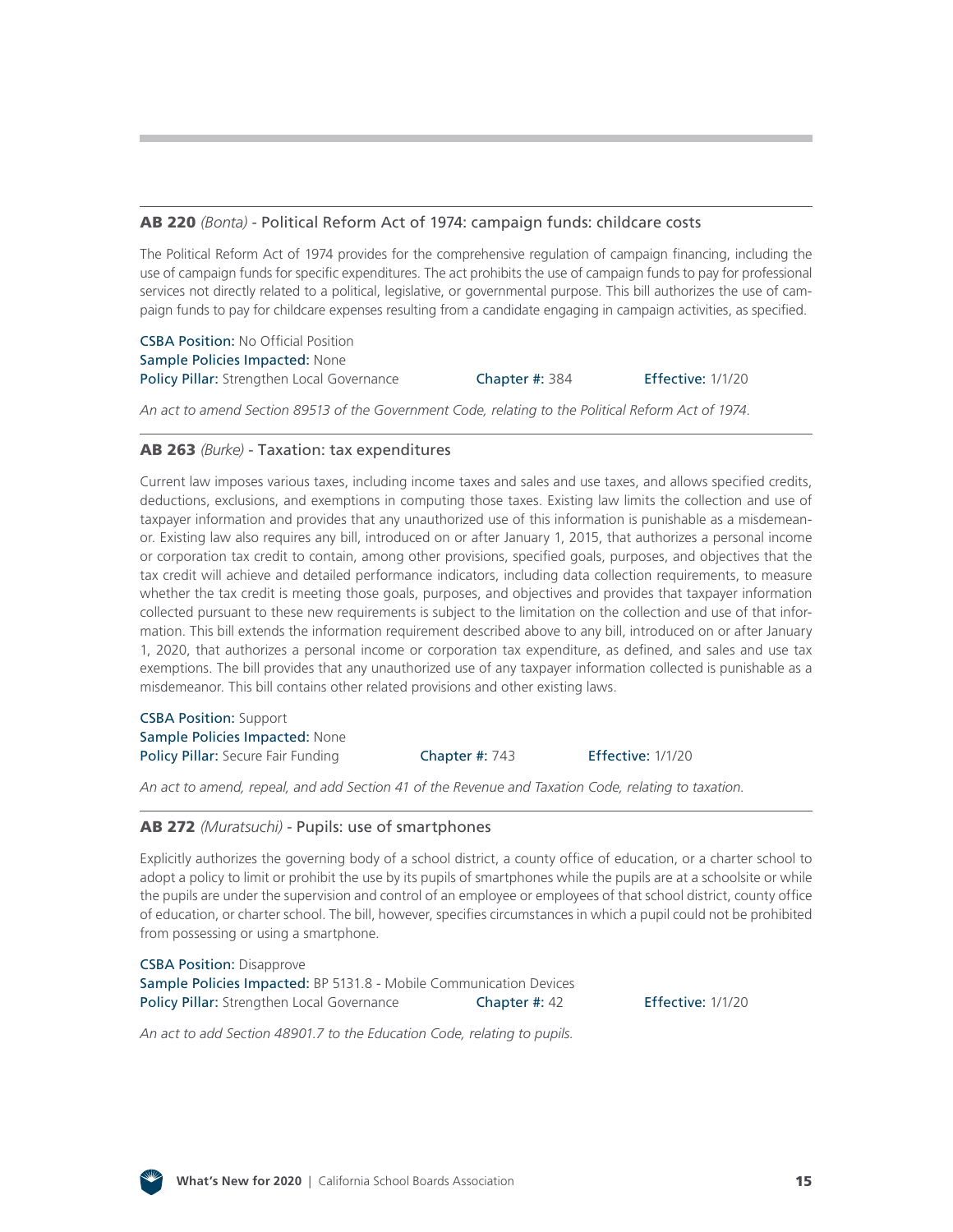CSBA Position: Approve Sample Policies Impacted: None Policy Pillar: Ensure Achievement for All Chapter #: 800 Effective: 1/1/20

**What's New for 2020** | California School Boards Association 16

#### AB 378 *(Limón)* [- Childcare: family childcare providers: bargaining representative](http://leginfo.legislature.ca.gov/faces/billNavClient.xhtml?bill_id=201920200AB378)

The Child Care and Development Services Act, administered by the State Department of Education, requires the Superintendent of Public Instruction to administer childcare and development programs that offer a full range of services for eligible children from infancy to 13 years of age, including, among others, resource and referral programs, alternative payment programs, and family childcare home education networks. This bill authorizes family childcare providers to form, join, and participate in the activities of provider organizations, as defined, and to seek the certification of a provider organization to act as the representative for family childcare providers on matters related to childcare subsidy programs pursuant to a petition and election process overseen by the Public Employment Relations Board or a neutral 3rd party designated by the board.

#### CSBA Position: No Official Position Sample Policies Impacted: None Policy Pillar: Improve Conditions of Children Chapter #: 385 Effective: 1/1/20

*An act to amend Sections 8431 and 8432 of, to amend the heading of Article 19.5 (commencing with Section 8430) of Chapter 2 of Part 6 of Division 1 of Title 1 of, to add Sections 8430.5, 8431.5, 8432.1, 8432.5, 8433, 8434, 8434.5, 8434.6, 8435, 8435.5, 8436, 8437, 8438, 8438.1, 8438.2, 8439, 8439.5, 8439.6, 8439.7, and 8439.8 to, and to repeal and add Section 8430 of, the Education Code, to amend Sections 6253.21, 6254, and 19815.4 of the Government Code, and to amend Section 1596.86 of the Health and Safety Code, relating to childcare.*

#### AB 406 *(Limón)* [- Disability compensation: paid family leave: application in non-English](http://leginfo.legislature.ca.gov/faces/billNavClient.xhtml?bill_id=201920200AB406) languages

Current law establishes, within the state disability insurance program administered by the Employment Development Department, a family temporary disability insurance program, also known as the paid family leave program, for the provision of wage replacement benefits to workers who take time off work to care for a seriously ill family member or to bond with a minor child within one year of birth or placement, as specified. This bill, beginning January 1, 2025, requires the department to distribute the application for family temporary disability insurance benefits, in addition to the application in English, in all non-English languages spoken by a substantial number of non-English-speaking applicants, as defined.

CSBA Position: No Official Position Sample Policies Impacted: None Policy Pillar: Secure Fair Funding, Strengthen Local Governance Chapter #: 386 Effective: 1/1/20

*An act to add Section 3308 to the Unemployment Insurance Code, relating to disability compensation.*

### AB 413 *(Jones-Sawyer)* [- Education: at-promise youth](http://leginfo.legislature.ca.gov/faces/billNavClient.xhtml?bill_id=201920200AB413)

Current law uses the term "at-risk" to describe youth for purposes of various provisions of the Education and Penal Codes. This bill deletes the term "at-risk" and replaces it with the term "at-promise" for purposes of these provisions. The bill, for purposes of the Education Code, defines "at-promise" to have the same meaning as "at-risk."

*An act to amend Sections 234.1, 8266.1, 8423, 8801, 11300, 33426, 42920, 44324, 45391, 48660.1, 51266, 54690, 60901, and 69981 of, and to add Section 96 to, the Education Code, and to amend Sections 5087, 6025,* 

*6027, 13825.2, 13825.4, 13825.5, 13826.11, and 13864 of the Penal Code, relating to youth.*

![](_page_15_Picture_18.jpeg)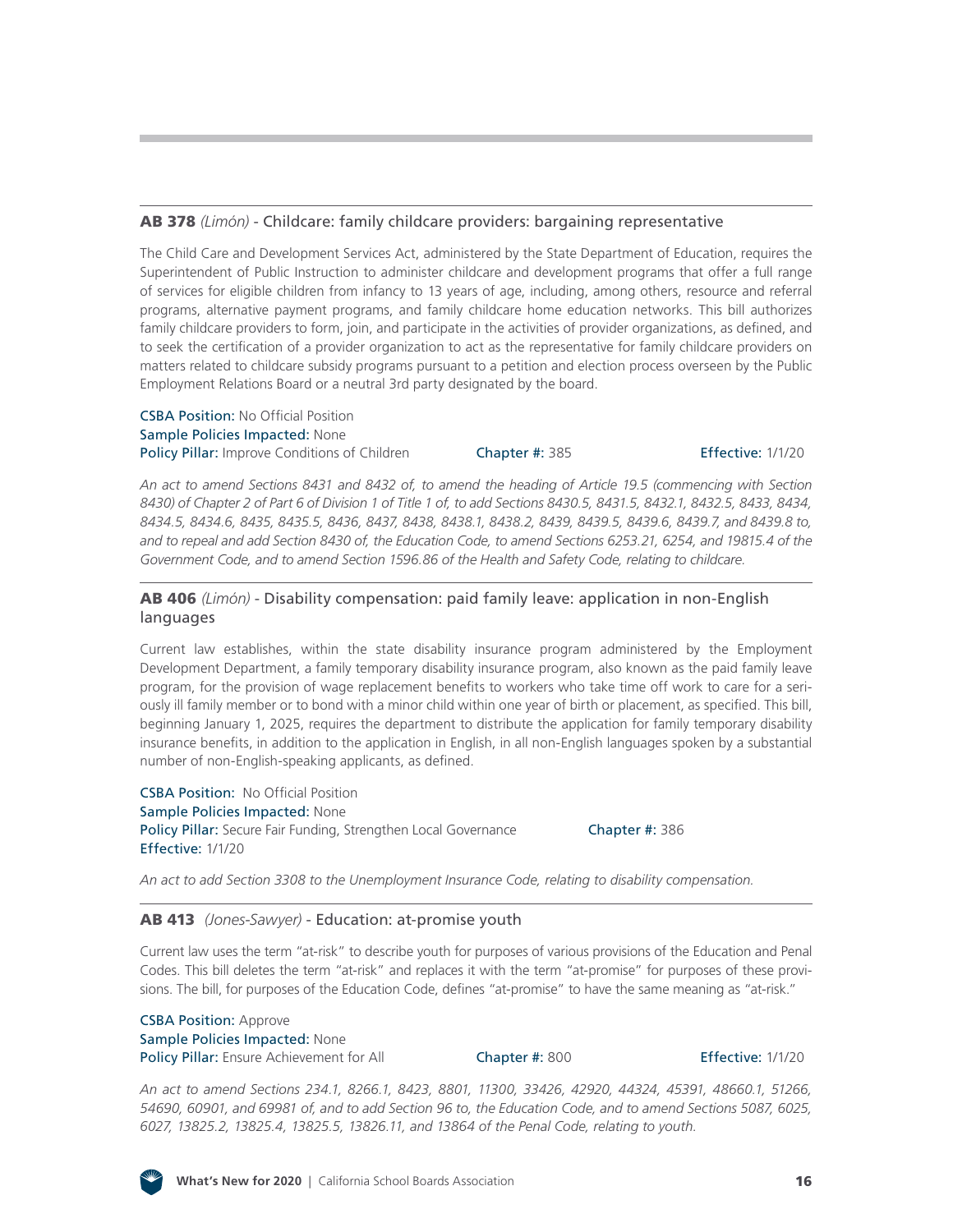#### AB 456 *(Chiu)* [- Public contracts: claim resolution](http://leginfo.legislature.ca.gov/faces/billNavClient.xhtml?bill_id=201920200AB456)

Current law prescribes various requirements regarding the formation, content, and enforcement of state and local public contracts. Current law establishes, until January 1, 2020, for contracts entered into on or after January 1, 2017, a claim resolution process applicable to any claim by a contractor in connection with a public works project against a public entity, as defined. Current law defines a claim for these purposes as a separate demand by the contractor for one or more of the following: a time extension for relief from damages or penalties for delay, payment of money or damages arising from work done pursuant to the contract for a public work, or payment of an amount disputed by the public entity, as specified. This bill extends the operation of this claim resolution process until January 1, 2027.

CSBA Position: No Official Position Sample Policies Impacted: None Policy Pillar: Secure Fair Funding **Chapter #: 489 Fffective: 1/1/20** 

*An act to amend Section 9204 of the Public Contract Code, relating to public contracts.*

#### AB 493 *(Gloria)* [- Teachers: lesbian, gay, bisexual, transgender, queer, and questioning pupil](http://leginfo.legislature.ca.gov/faces/billNavClient.xhtml?bill_id=201920200AB493) resources and training

Encourages each school operated by a school district or county office of education and each charter school to use resources developed by the State Department of Education to provide training at least once every 2 years to teachers and other certificated employees at that school that serve pupils in grades 7 to 12, inclusive, and to other certificated employees at that school, on schoolsite and community resources for the support of lesbian, gay, bisexual, transgender, queer, and questioning (LGBTQ) pupils, and strategies to increase support for LGBTQ pupils and thereby improve overall school climate, as specified.

CSBA Position: No Official Position Sample Policies Impacted: BP 4131 - Staff Development Policy Pillar: Ensure Achievement for All Chapter #: 775 Ffective: 1/1/20

*An act to add Article 2.7 (commencing with Section 218) to Chapter 2 of Part 1 of Division 1 of Title 1 of the Education Code, relating to teachers.*

#### AB 525 *(Rivas, Luz)* [- Teacher credentialing](http://leginfo.legislature.ca.gov/faces/billNavClient.xhtml?bill_id=201920200AB525)

Requires the Commission on Teacher Credentialing to periodically provide reports and recommendations to the Legislature regarding the state's teacher workforce for purposes of developing and reviewing state policy, identifying workforce trends, and identifying future needs.

CSBA Position: No Official Position Sample Policies Impacted: None Policy Pillar: Ensure Achievement for All **Chapter #: 427** Effective: 1/1/20

*An act to amend Sections 44225, 44225.6, 44230.5, 44257, 44259, 44260.1, 44260.3, 44266, 44274.4, 44275.4, 44320.2, 44328, and 44468 of the Education Code, relating to teacher credentialing.*

![](_page_16_Picture_17.jpeg)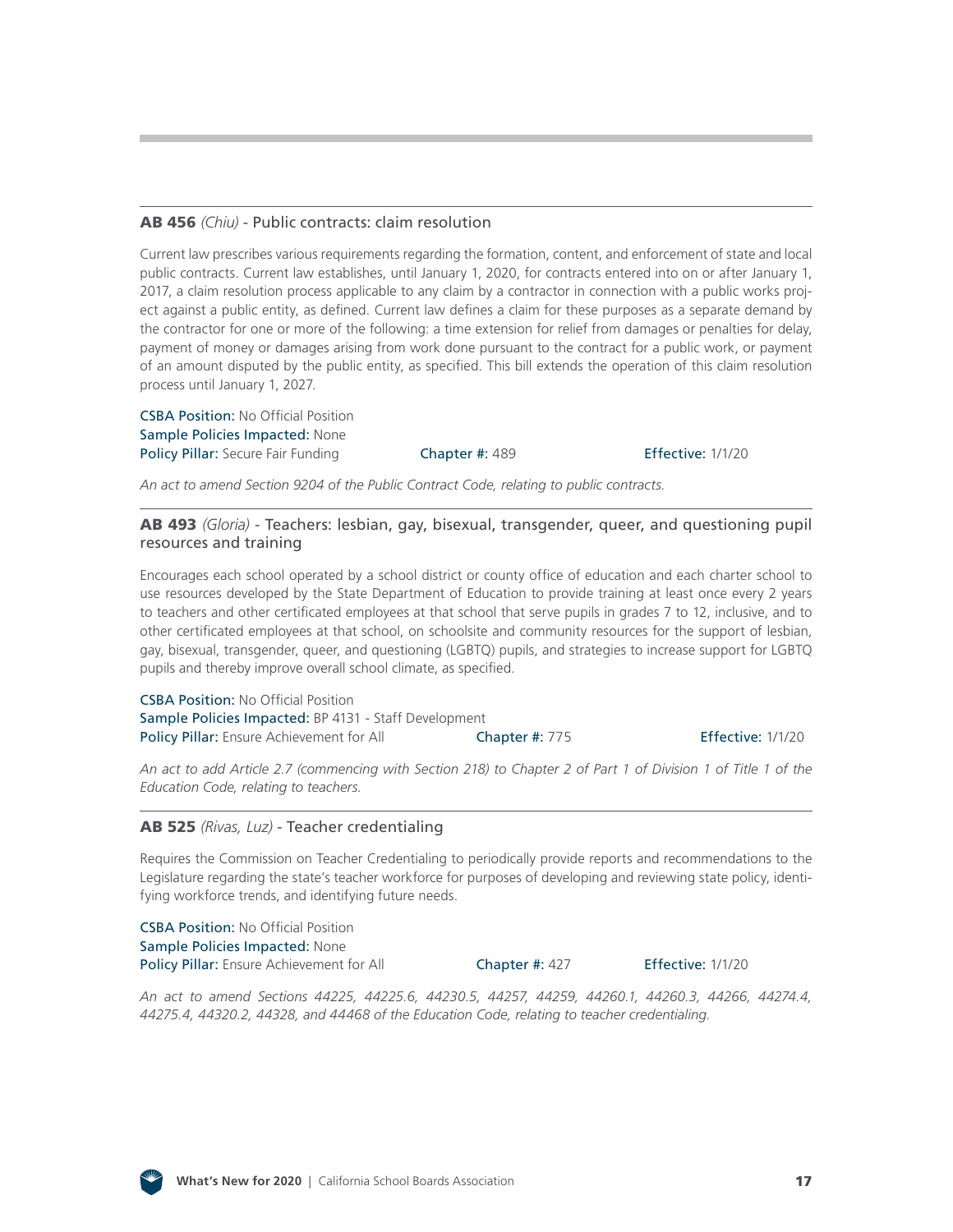#### AB 543 *(Smith)* [- Education: sexual harassment: written policy:](http://leginfo.legislature.ca.gov/faces/billNavClient.xhtml?bill_id=201920200AB543)

Current law requires each educational institution in the state to have a written policy on sexual harassment and to display that policy in a prominent location, as defined, in the main administrative building or other area of the educational institution's campus or schoolsite. Current law requires a copy of that policy, as it pertains to students, to be provided as part of any orientation program conducted for new students at the beginning of each quarter, semester, or summer session, as applicable. This bill requires a copy of that policy to also be provided as part of an orientation program conducted for continuing pupils, as specified.

CSBA Position: Approve Sample Policies Impacted: BP/AR 5145.7 - Sexual Harassment Policy Pillar: Improve Conditions of Children Chapter #: 428 Effective: 1/1/20

*An act to amend Section 231.5 of, and to add Section 231.6 to, the Education Code, relating to education.*

#### AB 605 *(Maienschein)* [- Special education: assistive technology devices](http://leginfo.legislature.ca.gov/faces/billNavClient.xhtml?bill_id=201920200AB605)

Requires a local educational agency, including a charter school, as defined, to provide, on a case-by-case basis pursuant to federal law, the use of school-purchased assistive technology devices in a child's home or in other settings if the child's individualized education program team determines that the child needs access to those devices in order to receive a free appropriate public education. The bill also requires a local educational agency to be responsible for providing an individual with exceptional needs who requires the use of an assistive technology device with continued access to that device, or to a comparable device when that individual, due to enrollment in another local educational agency, ceases to be enrolled in that local educational agency.

CSBA Position: Support if Amended Sample Policies Impacted: AR 6159 - Individualized Education Program Policy Pillar: Improve Conditions of Children Chapter #: 228 Effective: 1/1/20

*An act to add Section 56040.3 to the Education Code, relating to special education.*

#### AB 644 *[\(Committee on Public Employment and Retirement\)](http://leginfo.legislature.ca.gov/faces/billNavClient.xhtml?bill_id=201920200AB644)* - State teachers' retirement: compensation

Revises the definition of compensation earnable for the purposes of STRS to be the sum of the average annualized pay rate, as defined, paid in a school year divided by the service credited for that school year and the remuneration paid in addition to salary or wages. The bill makes various conforming changes in accordance with the revised definition of compensation earnable.

CSBA Position: No Official Position Sample Policies Impacted: None Policy Pillar: Secure Fair Funding **Chapter #: 96 Effective: 1/1/20** Effective: 1/1/20

*An act to amend Sections 22115, 22119.2, 22119.3, 22121, 22138.5, 22701, 22708, 22710, 23102, 23301, 24209, 24209.3, 24211, 24309, 25024, 27201, and 27202 of, to add Sections 22104.8 and 24203.8 to, and to repeal Sections 22510, 22511, 22512, 22513, and 22514 of, the Education Code, relating to state teachers' retirement.*

![](_page_17_Picture_16.jpeg)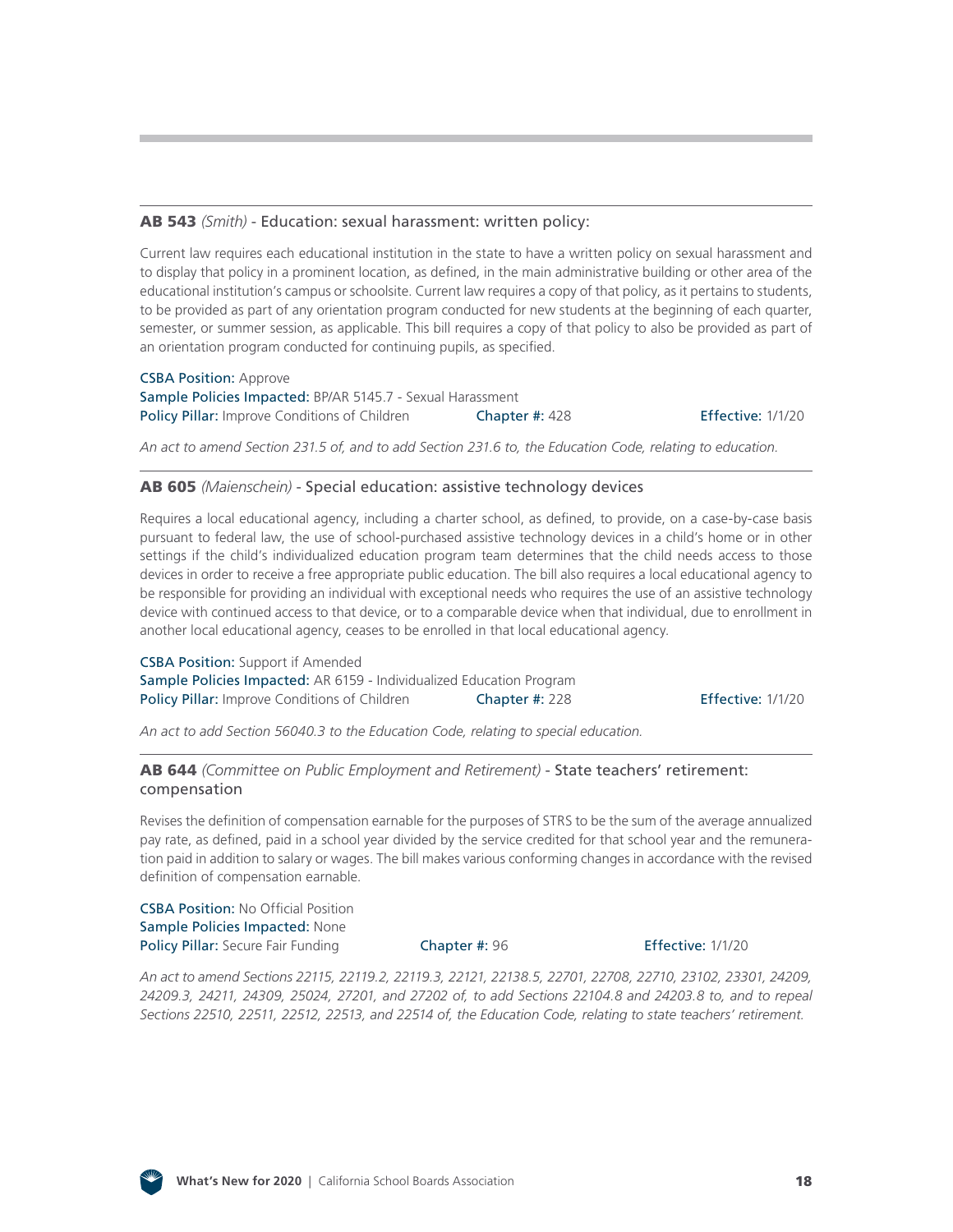#### AB 672 *(Cervantes)* [- Public employees' retirement: disability retirement: reinstatement](http://leginfo.legislature.ca.gov/faces/billNavClient.xhtml?bill_id=201920200AB672)

PERL authorizes a person retired for disability to be employed by any employer without reinstatement in the system if specified conditions are met, including, among others, that the person is below the mandatory age for retirement for persons in the job in which the person will be employed, the person is found by the board to not be disabled for that employment, and the position is not the position from which the person retired or a position in the same member classification from which the person retired. This bill prohibits a person who has retired for disability from being employed by any employer without reinstatement from retirement if the position is the position from which the person retired or if the position includes duties or activities that the person was previously restricted from performing at the time of retirement, unless an exception applies.

CSBA Position: No Official Position Sample Policies Impacted: None Policy Pillar: Ensure Achievement for All Chapter #: 98 Effective: 1/1/20

*An act to amend Sections 51225.1 and 51225.2 of the Education Code, relating to pupil instruction.*

#### AB 709 *(Bonta)* [- School districts: governing boards: pupil members](http://leginfo.legislature.ca.gov/faces/billNavClient.xhtml?bill_id=201920200AB709)

Current law requires the governing board of a school district maintaining one or more high schools to appoint to its membership one or more pupil members if pupils submit a petition to the governing board to make those appointments, as provided. Current law gives each pupil member, among other things, the right to attend each and all meetings of the governing board of the school district, except executive sessions, and requires a pupil member to be seated with the members of the governing board of the school district and recognized as a full member of the governing board at the meetings, including receiving all open meeting materials presented to the board members at the same time the materials are presented to the board members. This bill requires a pupil member additionally to be appointed to subcommittees of the governing board in the same manner as other board members, require a pupil member to be made aware of the time commitment required to participate in subcommittee meetings and work, and authorize a pupil member to decline an appointment to a subcommittee.

CSBA Position: Support if Amended Sample Policies Impacted: BB 9150 - Student Board Members Policy Pillar: Strengthen Local Governance Chapter #: 437 Effective: 1/1/20

*An act to amend Sections 35012 and 35120 of the Education Code, relating to school districts.*

### AB 711 *(Chiu)* [- Pupil records: name and gender changes](http://leginfo.legislature.ca.gov/faces/billNavClient.xhtml?bill_id=201920200AB711)

Requires a school district, charter school, or county office of education to update a former pupil's records to include the pupil's updated legal name or gender if the school district, charter school, or county office of education receives government-issued documentation, as described, demonstrating that the former pupil's legal name or gender has been changed.

CSBA Position: Support Sample Policies Impacted: AR 5125 - Student Records, AR 5145.3 - Nondiscrimination/Harassment Policy Pillar: Ensure Achievement for All, Strengthen Local Governance **Chapter #:** 179 Effective: 1/1/20

*An act to amend Section 49070 of, and to add Section 49062.5 to, the Education Code, relating to pupil records.*

![](_page_18_Picture_14.jpeg)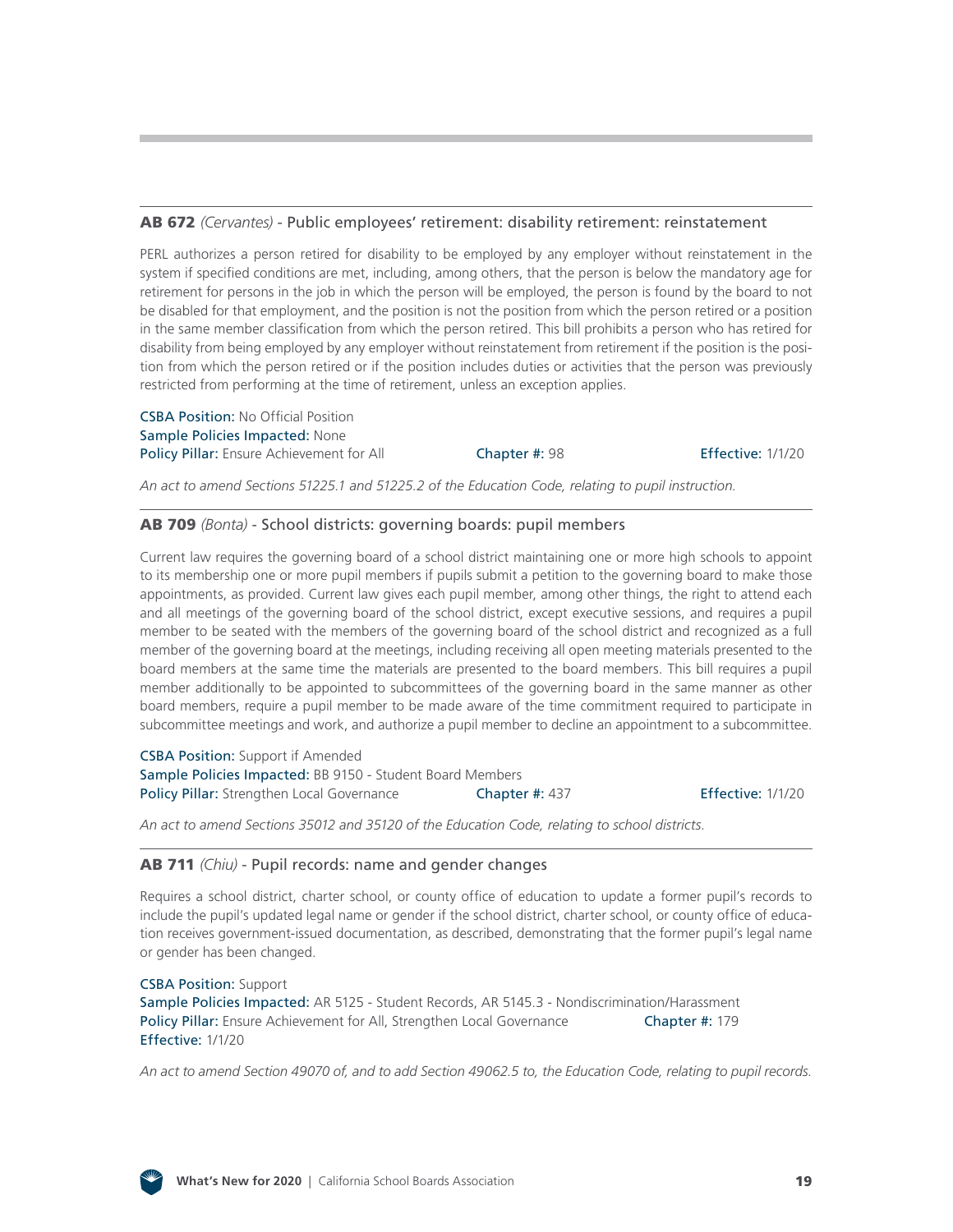#### AB 743 *(Garcia, Eduardo)* [- Pupil health: self-administration of prescribed asthma medication](http://leginfo.legislature.ca.gov/faces/billNavClient.xhtml?bill_id=201920200AB743)

Requires a school district to accept a written statement provided by a physician or surgeon relating to a pupil carrying and self-administering inhaled asthma medication, from a physician or surgeon who is contracted with a prepaid health plan operating lawfully under the laws of Mexico that is licensed as a health care service plan in this state. The bill requires that written statement to be provided in both English and Spanish and to include the name and contact information for the physician or surgeon.

CSBA Position: Approve Sample Policies Impacted: AR 5141.21 - Administering Medication and Monitoring Health Conditions, AR 5141.23 - Asthma Management Policy Pillar: Improve Conditions of Children Chapter #: 101 Effective: 1/1/20

*An act to amend Section 49423.1 of the Education Code, relating to pupil health.*

#### AB 827 *(McCarty)* [- Solid waste: commercial and organic waste: recycling](http://leginfo.legislature.ca.gov/faces/billNavClient.xhtml?bill_id=201920200AB827)

Current law requires a business that generates 4 cubic yards or more of commercial solid waste or 8 cubic yards or more of organic waste per week to arrange for recycling services, as specified. This bill requires a business subject to either of those requirements, and that provides customers access to the business, to provide customers with a recycling bin or container for that waste stream that is visible, easily accessible, adjacent to each bin or container for trash other than that recyclable waste stream, except in restrooms, and clearly marked with educational signage, as specified. The bill exempts full-service restaurants, as defined, from its requirements, as specified.

CSBA Position: No Official Position Sample Policies Impacted: AR 3511.1 - Integrated Waste Management Policy Pillar: Secure Fair Funding **Chapter #: 441** Effective: 1/1/20

*An act to amend Sections 42649.1, 42649.2, 42649.8, and 42649.81 of the Public Resources Code, relating to solid waste.*

#### AB 836 *(Wicks)* [- Wildfire Smoke Clean Air Centers for Vulnerable Populations Incentive Pilot](http://leginfo.legislature.ca.gov/faces/billNavClient.xhtml?bill_id=201920200AB836)  Program

Establishes until January 1, 2025, the Wildfire Smoke Clean Air Centers for Vulnerable Populations Incentive Pilot Program, to be administered by the State Air Resources Board, to provide funding through a grant program to retrofit ventilation systems to create a network of clean air centers in order to mitigate the adverse public health impacts due to wildfires and other smoke events, as specified. The bill specifies that moneys for the program would be available upon appropriation, and that the implementation of these provisions is contingent upon an appropriation by the Legislature in the annual Budget Act or another statute for this purpose.

CSBA Position: Approve Sample Policies Impacted: None Policy Pillar: Improve Conditions of Children Chapter #: 393 Effective: 1/1/20

*An act to add and repeal Chapter 9.5 (commencing with Section 39960) of Part 2 of Division 26 of the Health and Safety Code, relating to nonvehicular air pollution.*

![](_page_19_Picture_15.jpeg)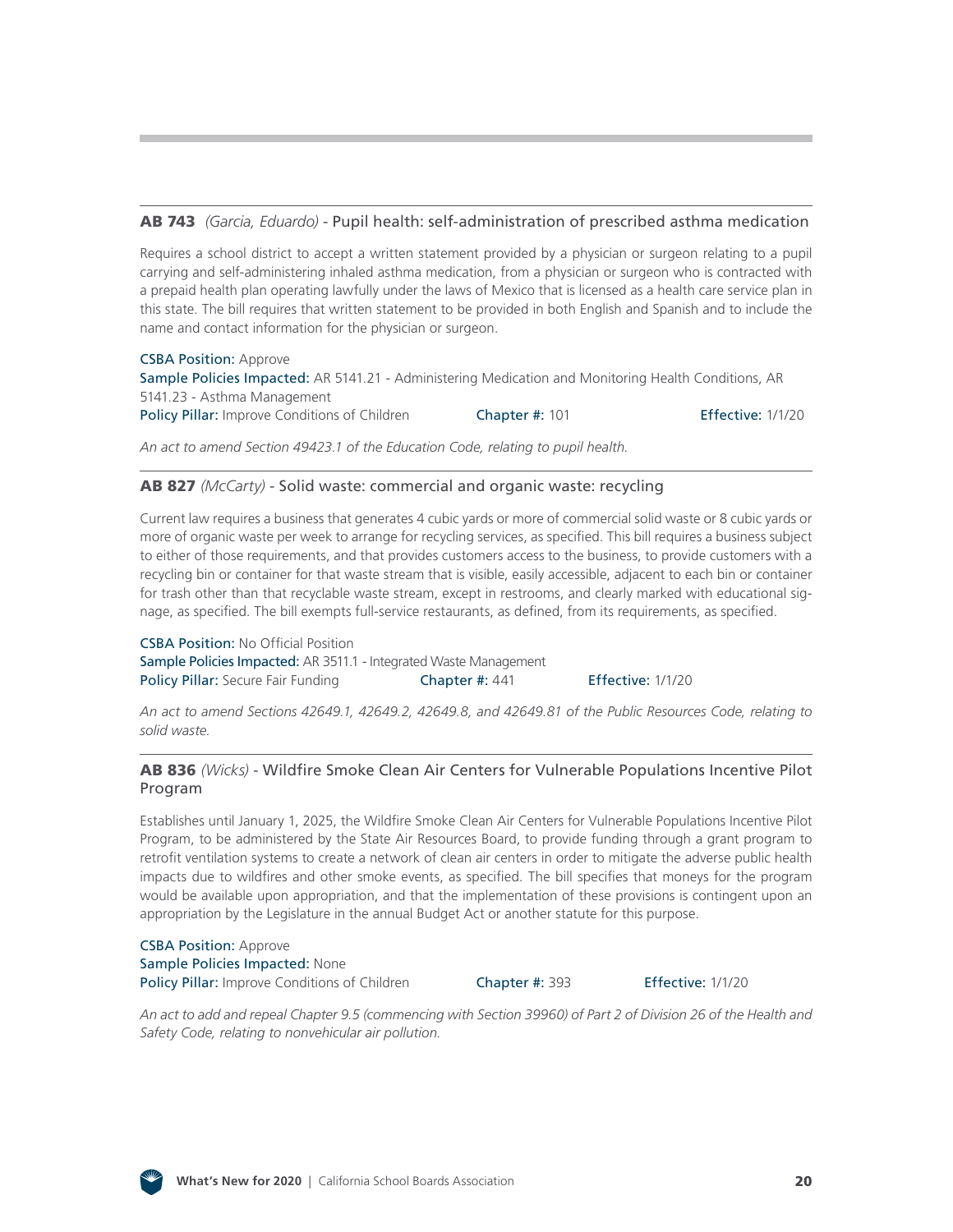#### AB 849 *(Bonta)* [- Elections: city and county redistricting](http://leginfo.legislature.ca.gov/faces/billNavClient.xhtml?bill_id=201920200AB849)

Current law establishes criteria and procedures pursuant to which cities and counties adjust or adopt council and supervisorial district area boundaries, as applicable, for the purpose of electing members of the governing body of each of those local jurisdictions. This bill revises and recast these provisions. The bill requires the governing body of each local jurisdiction described above to adopt new district boundaries after each federal decennial census, except as specified. The bill specifies redistricting criteria and deadlines for the adoption of new boundaries by the governing body. The bill specifies hearing procedures that would allow the public to provide input on the placement of boundaries and on proposed boundary maps. The bill requires the governing body to take specified steps to encourage the residents of the local jurisdiction to participate in the redistricting process.

#### CSBA Position: Neutral Sample Policies Impacted: None Policy Pillar: Strengthen Local Governance Chapter #: 557 Effective: 1/1/20

*An act to amend Sections 21500, 21501, 21506, 21507, 21600, 21601, 21606, and 21607 of, to add Sections 21500.1, 21507.1, 21508, 21509, 21605, 21607.1, 21608, 21609, 21622, 21623, 21625, 21626, 21627, 21627.1, 21628, and 21629 to, to repeal Sections 21502, 21504, and 21604 of, and to repeal and add Sections 21503, 21602, 21603, 21620, and 21621 of, the Elections Code, and to amend Sections 34874, 34877.5, 34884, and 34886 of the Government Code, relating to elections.*

#### AB 931 *(Boerner Horvath)* [- Local boards and commissions: representation: appointments](http://leginfo.legislature.ca.gov/faces/billNavClient.xhtml?bill_id=201920200AB931)

Current law establishes the policy of the Legislature to ensure equal access to specific information about the many local regulating and advisory boards, commissions, and committees and to ensure equal opportunity to be informed of vacancies on those boards. Current law requires each legislative body of a local agency to prepare an appointments list of all regular and ongoing boards, commissions, and committees that are appointed by the legislative body of the local agency. This bill, on and after January 1, 2030, requires, with respect to a city with a population of 50,000 or more, that the city not appoint members of nonsalaried, nonelected boards or commissions consisting of 5 or more members such that individuals of the same gender identity comprise more than 60% of the board or commission's membership.

CSBA Position: No Official Position Sample Policies Impacted: None Policy Pillar: Strengthen Local Governance Chapter #: 813 Effective: 1/1/20

*An act to add Chapter 11.5 (commencing with Section 54977) to Part 1 of Division 2 of Title 5 of the Government Code, relating to local government boards.*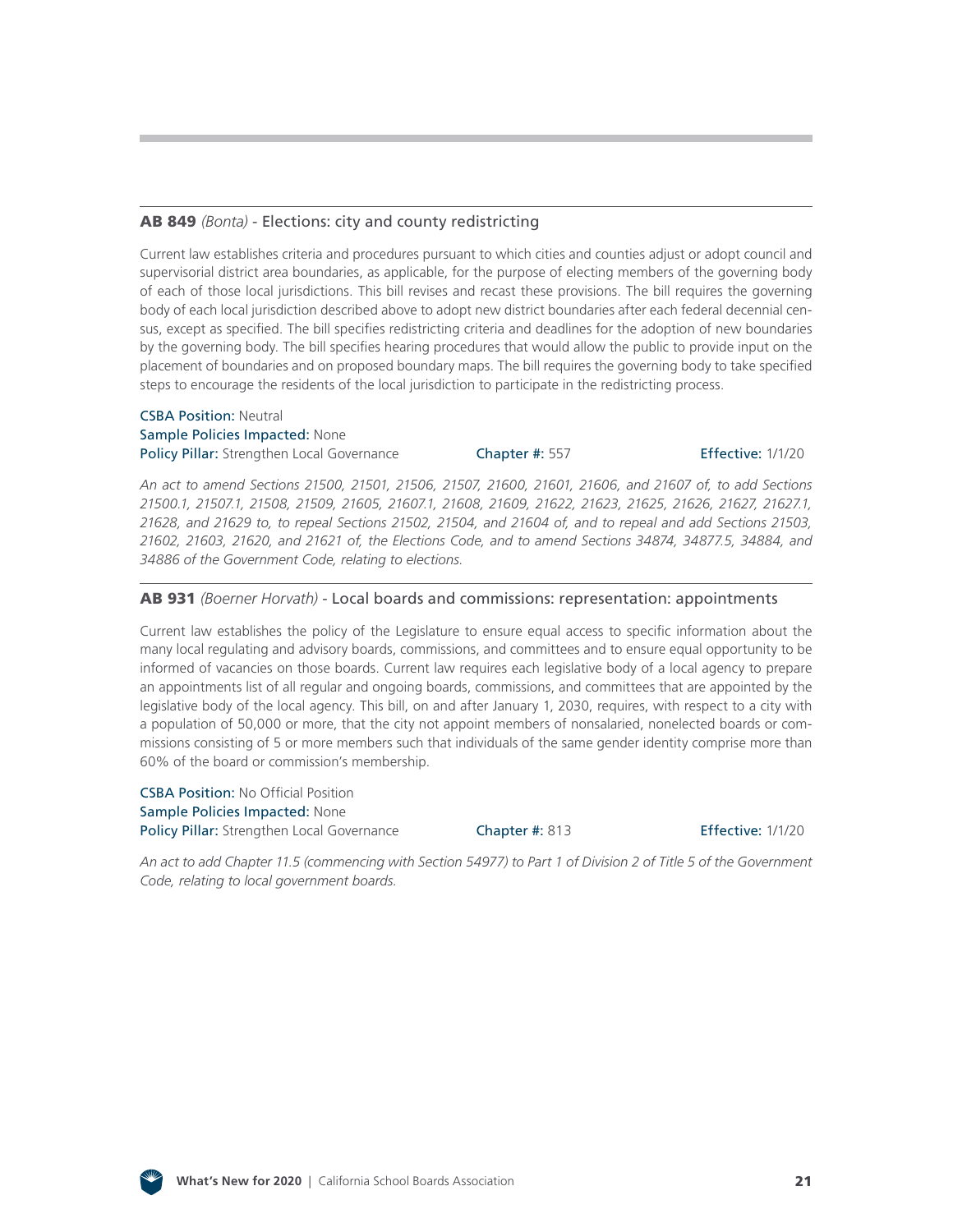#### AB 945 *(McCarty)* [- Local government: financial affairs: surplus funds](http://leginfo.legislature.ca.gov/faces/billNavClient.xhtml?bill_id=201920200AB945)

Current law prescribes the instruments and criteria by which a local agency, as defined, may invest and deposit its funds, including its surplus funds. This bill instead, commencing January 1, 2020, authorizes a local agency to invest and deposit the agency's surplus funds in deposits at specified types of financial institutions whether those investments are in certificates of deposit or another form. The bill, from January 1, 2020, until January 1, 2026, also increases to 50% the percentage of funds that can be so invested by a city, district, or other local agency that does not pool money in deposits or investments with other local agencies with a different governing body.

CSBA Position: No Official Position Sample Policies Impacted: BP 3430 - Investing Policy Pillar: Secure Fair Funding Chapter #: 619 Effective: 1/1/20

*An act to amend and repeal Section 53635.8 of, and to amend, repeal, and add Section 53601.8 of, the Government Code, relating to local government.*

#### AB 947 *(Quirk-Silva)* [- Visually impaired pupils: expanded core](http://leginfo.legislature.ca.gov/faces/billNavClient.xhtml?bill_id=201920200AB947)

Expresses legislative findings and declarations relating to the need for blind or visually impaired pupils to receive instruction in the expanded core curriculum. The bill authorizes school districts, county offices of education, and charter schools to consider elements of the expanded core curriculum when developing individualized education programs for a pupil who is blind, has low vision, or is visually impaired.

CSBA Position: Approve Sample Policies Impacted: BP 6154 - Homework/Makeup Work Policy Pillar: Ensure Achievement for All Chapter #: 778 Effective: 1/1/20

*An act to add Sections 56353 and 56354 to the Education Code, relating to special education.*

#### AB 982 *(Holden)* [- Pupils: homework assignments for suspended pupils](http://leginfo.legislature.ca.gov/faces/billNavClient.xhtml?bill_id=201920200AB982)

Federal and state regulations prohibit an educational institution from applying any rule concerning a pupil's actual or potential parental, family, or marital status that treats pupils differently on the basis of sex. This bill codifies those regulations and related regulations in state law, as they apply to local educational agencies, defined to include a school district, a county office of education, a school operated by a school district or a county office of education, a charter school, the California Schools for the Deaf, or the California School for the Blind.

CSBA Position: Support Sample Policies Impacted: 5146 Married/Pregnant/Parenting Students; 5113 Absences and Excuses Policy Pillar: Ensure Achievement for All **Chapter #: 779** Effective: 1/1/20

*An act to amend Section 44274.2 of the Education Code, relating to teacher credentialing.*

![](_page_21_Picture_14.jpeg)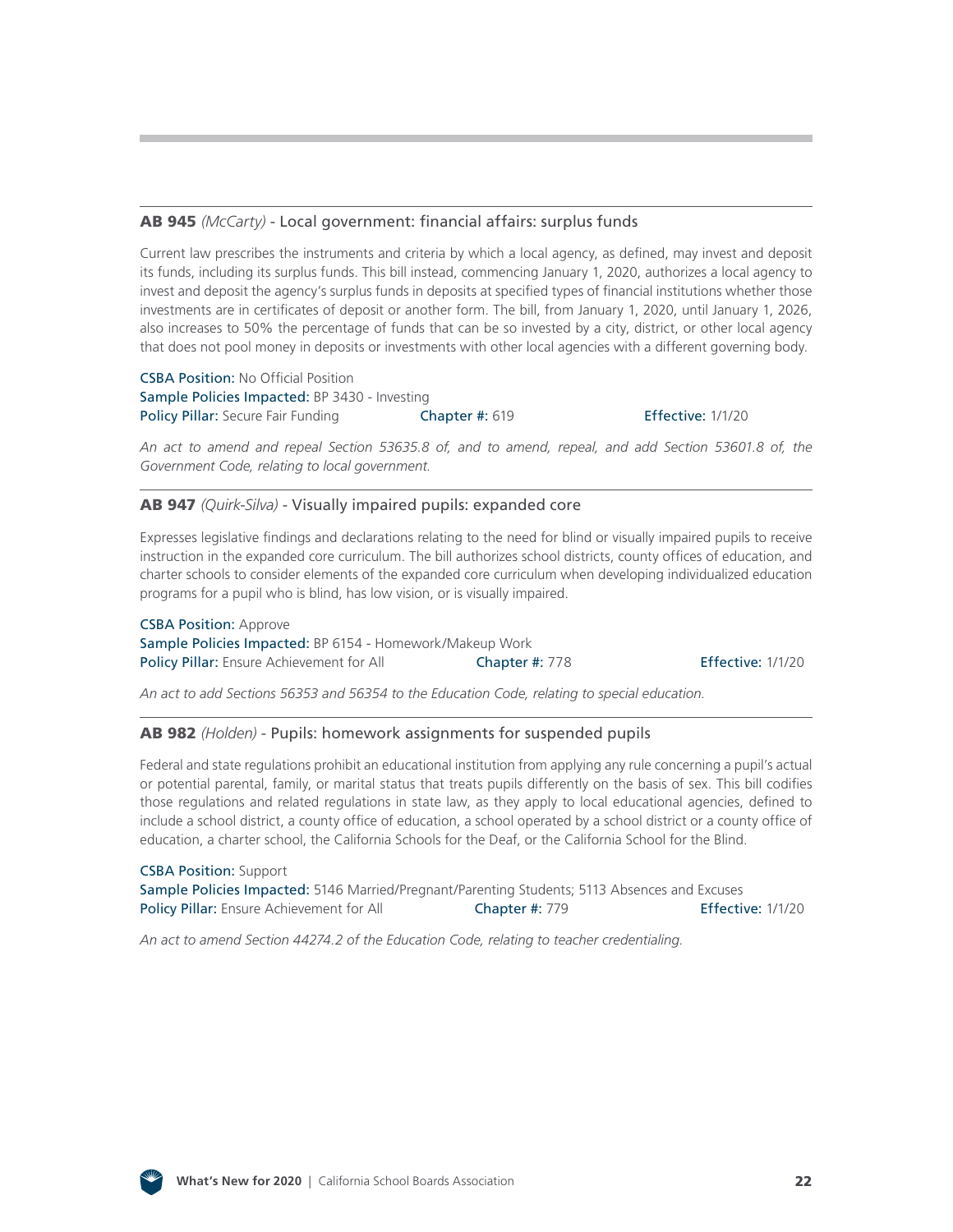#### AB 988 *(Berman)* [- Teacher credentialing: out-of-state prepared teachers: education specialist](http://leginfo.legislature.ca.gov/faces/billNavClient.xhtml?bill_id=201920200AB988)  credential

Authorizes the Commission on Teacher Credentialing to allow an applicant for an education specialist credential to demonstrate the area of concentration based on 2 years of experience in California, while the candidate holds the preliminary credential. The bill also makes nonsubstantive changes in this provision.

CSBA Position: Support Sample Policies Impacted: None Policy Pillar: Ensure Achievement for All **Chapter #: 103** Effective: 1/1/20

*An act to amend Section 44274.2 of the Education Code, relating to teacher credentialing.*

#### AB 1062 *(Limón)* [- Pupil instruction: community emergency response training](http://leginfo.legislature.ca.gov/faces/billNavClient.xhtml?bill_id=201920200AB1062)

Current law requires each pupil completing grade 12 to satisfy certain requirements as a condition of receiving a diploma of graduation. These requirements include the completion of designated coursework in grades 9 to 12, inclusive. This bill authorizes, if the governing board of a school district requires the completion of community service hours as a requirement for graduation from high school, a school district to provide a pupil with credit towards the required community service hours commensurate with the hours required for completion of a course in community emergency response training.

CSBA Position: Approve Sample Policies Impacted: BP 6146.1 - High School Graduation Requirements Policy Pillar: Ensure Achievement for All Chapter #: 70 Effective: 1/1/20

*An act to add Section 51230 to the Education Code, relating to pupil instruction.*

#### AB 1097 *(Holden)* [- Pupil instruction: credit recovery programs: report](http://leginfo.legislature.ca.gov/faces/billNavClient.xhtml?bill_id=201920200AB1097)

Current law establishes the State Department of Education, under the administration of the Superintendent of Public Instruction, and assigns to the department numerous duties relating to the financing, governance, and guidance of the public elementary and secondary schools in this state. This bill requires the department, on or before July 1, 2021, to provide a report to the Governor and the Legislature regarding the use of programs that enable pupils to recover credits not earned due to unsuccessful attempts in courses in California public schools, including certain information about the operation of those programs and the pupils participating in those programs.

CSBA Position: No Official Position Sample Policies Impacted: None Policy Pillar: Ensure Achievement for All Chapter #: 451 Effective: 1/1/20

*An act to amend Section 1983 of, and to add and repeal Section 33318.1 of, the Education Code, relating to pupil instruction.*

![](_page_22_Picture_15.jpeg)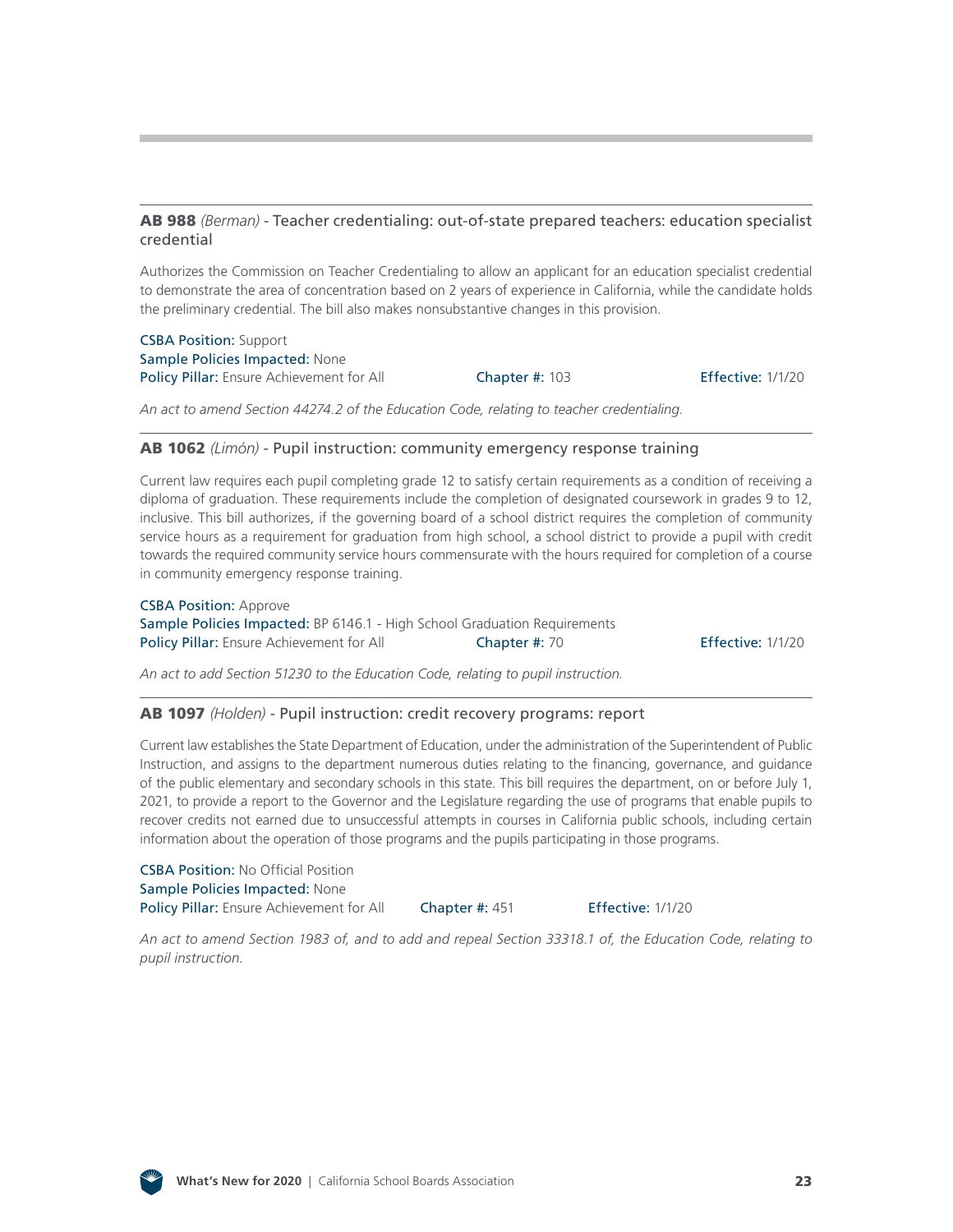#### AB 1127 *(Rivas, Luz)* [- Interdistrict attendance: prohibition on transfers by a school district](http://leginfo.legislature.ca.gov/faces/billNavClient.xhtml?bill_id=201920200AB1127) of residence

Requires a school district of residence to approve an intradistrict transfer request for a victim of an act of bullying, as provided. The bill prohibits a school district of residence, regardless of whether there is an agreement or permit, from prohibiting the interdistrict transfer of a victim of an act of bullying if there is no available school for an intradistrict transfer and the school district of proposed enrollment approves the application for transfer. By requiring school districts to approve intradistrict transfers for victims of bullying, the bill imposes a state-mandated local program.

#### CSBA Position: Oppose Sample Policies Impacted: BP 5116.1 - Intradistrict Open Enrollment, AR 5117 - Interdistrict Attendance, BP 5131.2 - Bullying Policy Pillar: Ensure Achievement for All Chapter #: 781 Effective: 1/1/20

*An act to amend Section 46600 of the Education Code, relating to pupil attendance.*

#### AB 1172 *(Frazier)* [- Special education: nonpublic, nonsectarian schools or agencies](http://leginfo.legislature.ca.gov/faces/billNavClient.xhtml?bill_id=201920200AB1172)

Current law authorizes a master contract for special education and related services provided by a nonpublic, nonsectarian school or agency only if the school or agency has been certified as meeting specified standards. Current law sets forth the certification process and procedures for the nonpublic, nonsectarian schools or agencies that seek certification from the Superintendent of Public Instruction. This bill instead requires a contracting local educational agency to pay the full amount of the tuition or fees, as applicable, for individuals with exceptional needs who are enrolled in programs or receiving services provided pursuant to such a contract.

#### CSBA Position: Support

Sample Policies Impacted: AR 6159.2 - Nonpublic, Nonsectarian School and Agency Services for Special Education Policy Pillar: Improve Conditions of Children Chapter #: 454 Effective: 1/1/20

*An act to amend Sections 51225.2, 56365, 56366.1, 56366.4, and 56366.10 of the Education Code, relating to special education.*

#### AB 1219 *(Jones-Sawyer)* [- Teacher credentialing: certificated employee assignment monitoring](http://leginfo.legislature.ca.gov/faces/billNavClient.xhtml?bill_id=201920200AB1219)

Current law requires a county superintendent of schools to submit an annual report to the Commission on Teacher Credentialing and the State Department of Education summarizing the results of all assignment monitoring and reviews. Current law requires the commission to submit biennial reports to the Legislature concerning teacher assignments and misassignments based, in part, on the annual reports of the county superintendents of schools. This bill repeals those provisions relating to teacher assignment monitoring. The bill requires the commission to administer a State Assignment Accountability System to provide local educational agencies with a data system for assignment monitoring.

CSBA Position: No Official Position Sample Policies Impacted: BP 4113 - Assignment Policy Pillar: Ensure Achievement for All Chapter #: 782 Effective: 1/1/20

*An act to amend Sections 44230.5, 44253.10, 44253.11, and 44258.3 of, to add and repeal Section 44258.10 of, and to repeal and add Section 44258.9 of, the Education Code, relating to teacher credentialing.*

![](_page_23_Picture_15.jpeg)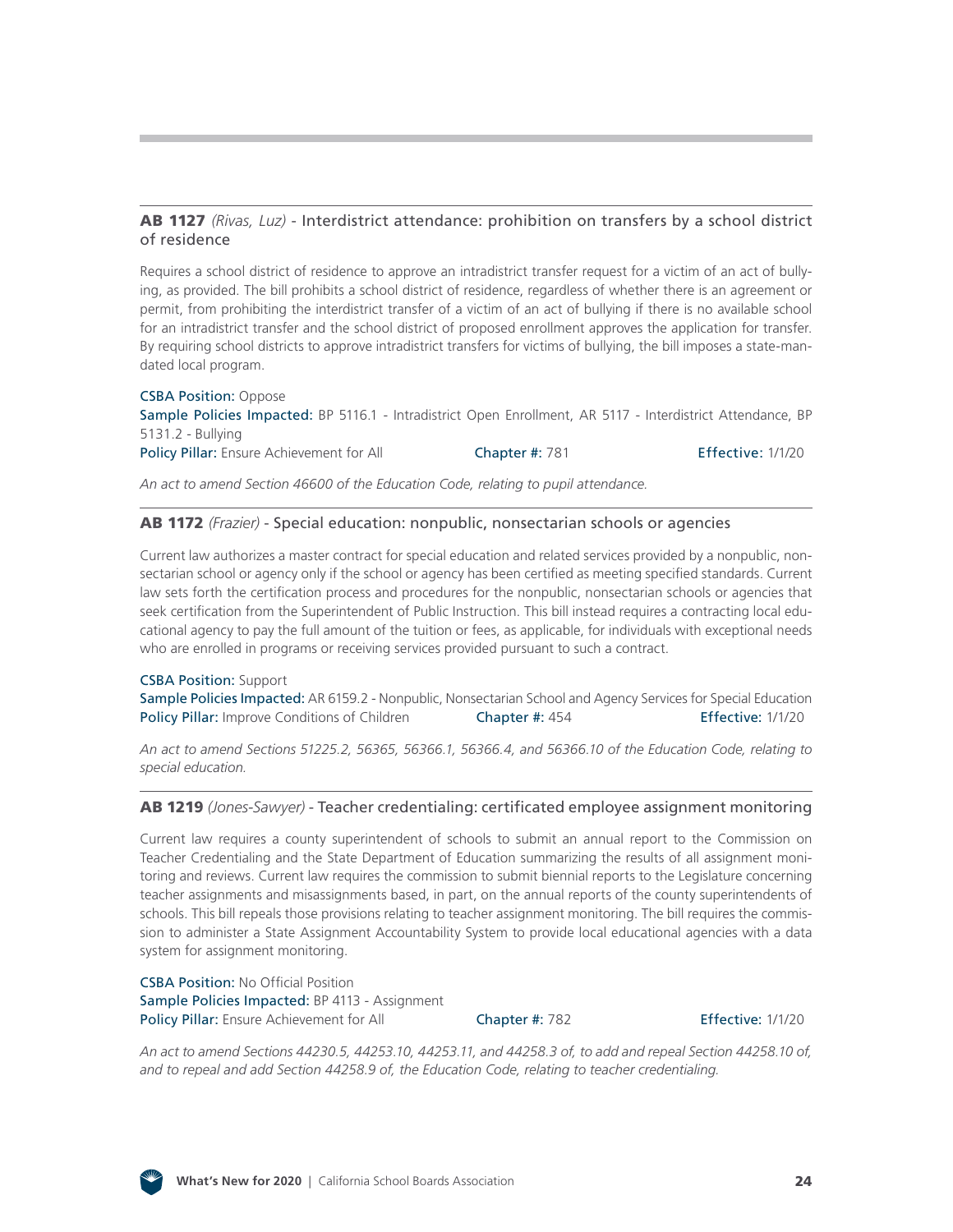#### AB 1234 *(Patterson)* [- Standardized tests](http://leginfo.legislature.ca.gov/faces/billNavClient.xhtml?bill_id=201920200AB1234)

Current law requires a test sponsor of a standardized test to provide test subjects materials for not fewer than 50% of regular test administrations, rounded to the nearest larger whole number. This bill changes the required calculation for the number of test administrations from which a test sponsor must provide test materials to a test subject to 50% of regular test administrations, unless the resulting number is a fraction, in which case the number would be rounded down to the nearest whole number, instead of up.

CSBA Position: Approve Sample Policies Impacted: None Policy Pillar: Ensure Achievement for All Chapter #: 288 Effective: 1/1/20

*An act to amend Section 99157 of the Education Code, relating to standardized tests.*

#### AB 1240 *(Weber)* [- School accountability: local control and accountability plans: state priori](http://leginfo.legislature.ca.gov/faces/billNavClient.xhtml?bill_id=201920200AB1240)ties: pupil achievement

Requires school districts and county boards of education to measure pupil achievement in their respective local control and accountability plans by, and as applicable, among other things required by existing law, separate calculations for (1) the percentage of pupils who have successfully completed courses that satisfy the requirements for entrance to the University of California and the California State University, (2) the percentage of pupils who have successfully completed courses that satisfy the requirements for career technical education sequences or programs of study that align with state board-approved career technical education standards and frameworks, as prescribed, and (3) the percentage of pupils who have successfully completed both types of courses described in (1) and (2).

CSBA Position: No Official Position Sample Policies Impacted: AR 0460 - Local Control and Accountability Plan Policy Pillar: Ensure Achievement for All, Strengthen Local Governance Chapter #: 783 Effective: 1/1/20

*An act to amend Sections 52060 and 52066 of the Education Code, relating to school accountability.*

#### AB 1303 *(O'Donnell)* [- School facilities: Civic Center Act: direct costs](http://leginfo.legislature.ca.gov/faces/billNavClient.xhtml?bill_id=201920200AB1303)

Current law, until January 1, 2020, defines direct costs that the governing board of a school district may or must charge an entity for the use of school facilities or grounds to include a specified share of the operating and maintenance costs proportional to the entity's use of the school facilities or grounds under this provision and a share of the costs for maintenance, repair, restoration, and refurbishment of the school facilities or grounds proportional to that entity's use of the school facilities or grounds, as specified. This bill extends until January 1, 2025, the authorization or requirement for the governing board of a school district to charge an entity a fee for the use of the school's facilities or grounds that includes the costs described above.

CSBA Position: Support Sample Policies Impacted: None Policy Pillar: Ensure Achievement for All **Chapter #: 541** Effective: 1/1/20

*An act to amend Section 38134 of the Education Code, relating to school facilities.*

![](_page_24_Picture_17.jpeg)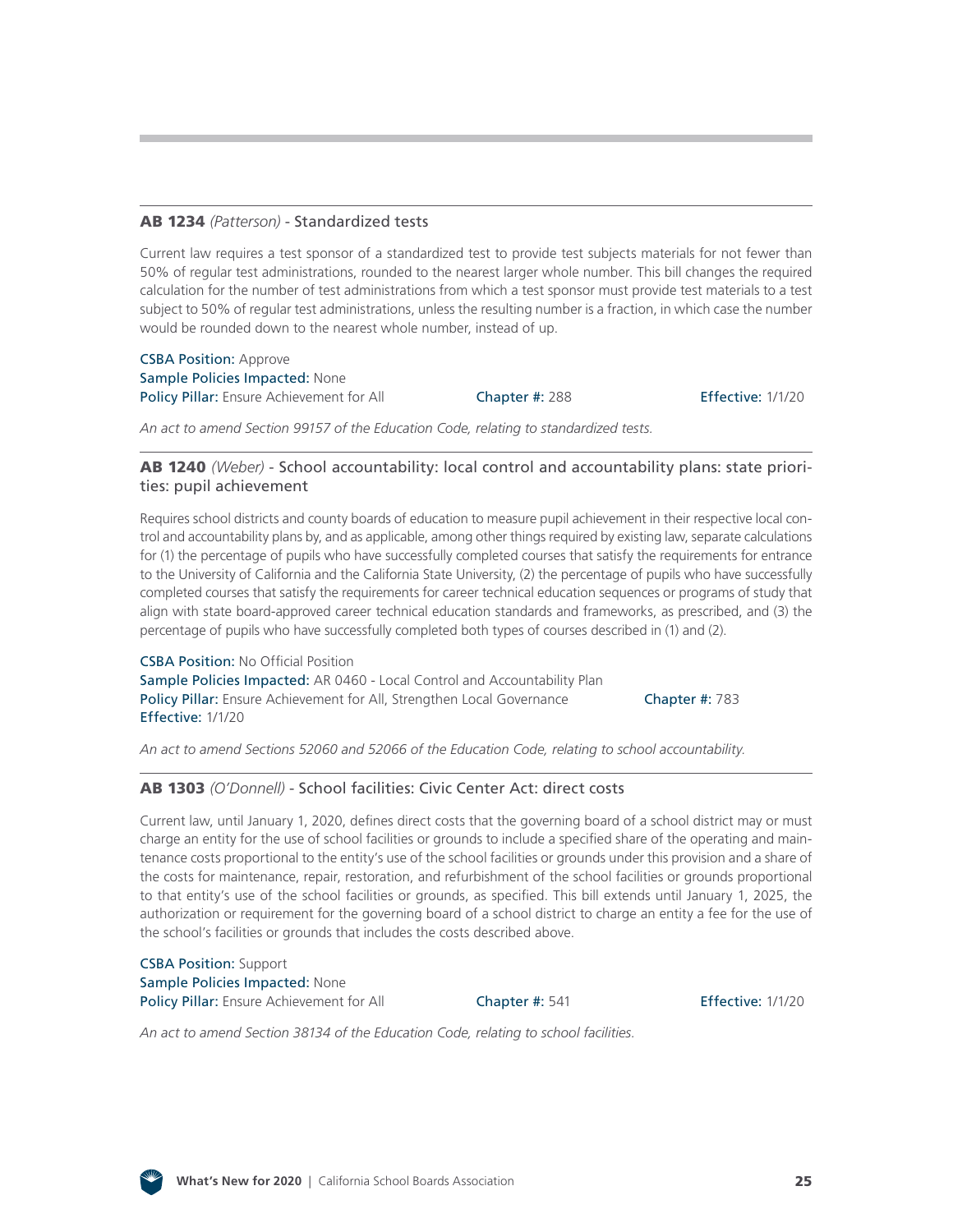#### AB 1319 *(Arambula)* [- Migrant education: pupil residency](http://leginfo.legislature.ca.gov/faces/billNavClient.xhtml?bill_id=201920200AB1319)

Requires local educational agencies, as defined, to allow a pupil who is a migratory child, as defined, to continue attending their school of origin, as defined, or a school within the school district of origin, as provided, regardless of any change of residence of the pupil, as specified. By requiring local educational agencies to allow pupils who are migratory children who no longer satisfy the residency requirement to attend their schools of origin or a school within the school district of origin, the bill imposes a state-mandated local program.

CSBA Position: Approve Sample Policies Impacted: AR 6175 - Migrant Education Program Policy Pillar: Ensure Achievement for All, Improve Conditions of Children Chapter #: 458 Effective: 1/1/20

*An act to add Section 48204.7 to the Education Code, relating to migrant education.*

#### AB 1320 *(Nazarian)* [- Public employee retirement systems: prohibited investments: Turkey](http://leginfo.legislature.ca.gov/faces/billNavClient.xhtml?bill_id=201920200AB1320)

Current law prohibits the boards of administration of the Public Employees' Retirement System and the State Teachers' Retirement System from making investments in certain countries and in thermal coal companies, as specified, subject to the boards' plenary authority and fiduciary responsibility for investment of moneys and administration of the systems. This bill, upon the passage of a federal law that imposes sanctions on the government of Turkey for failure to officially acknowledge its responsibility for the Armenian Genocide, prohibits the boards of administration of the Public Employees' Retirement System and the State Teachers' Retirement System from making additional or new investments, or renewing existing investments, of public employee retirement funds in an investment vehicle in the government of Turkey that is issued by the government of Turkey or that is owned by the government of Turkey. The bill requires the boards to liquidate existing investments in the government of Turkey within 18 months of the passage of the above-described federal law.

CSBA Position: Oppose Sample Policies Impacted: None Policy Pillar: Secure Fair Funding Chapter #: 459 Effective: 1/1/20

*An act to amend, repeal, and add Section 16642 of, and to add and repeal Section 7513.74 of, the Government Code, relating to public employee retirement systems.*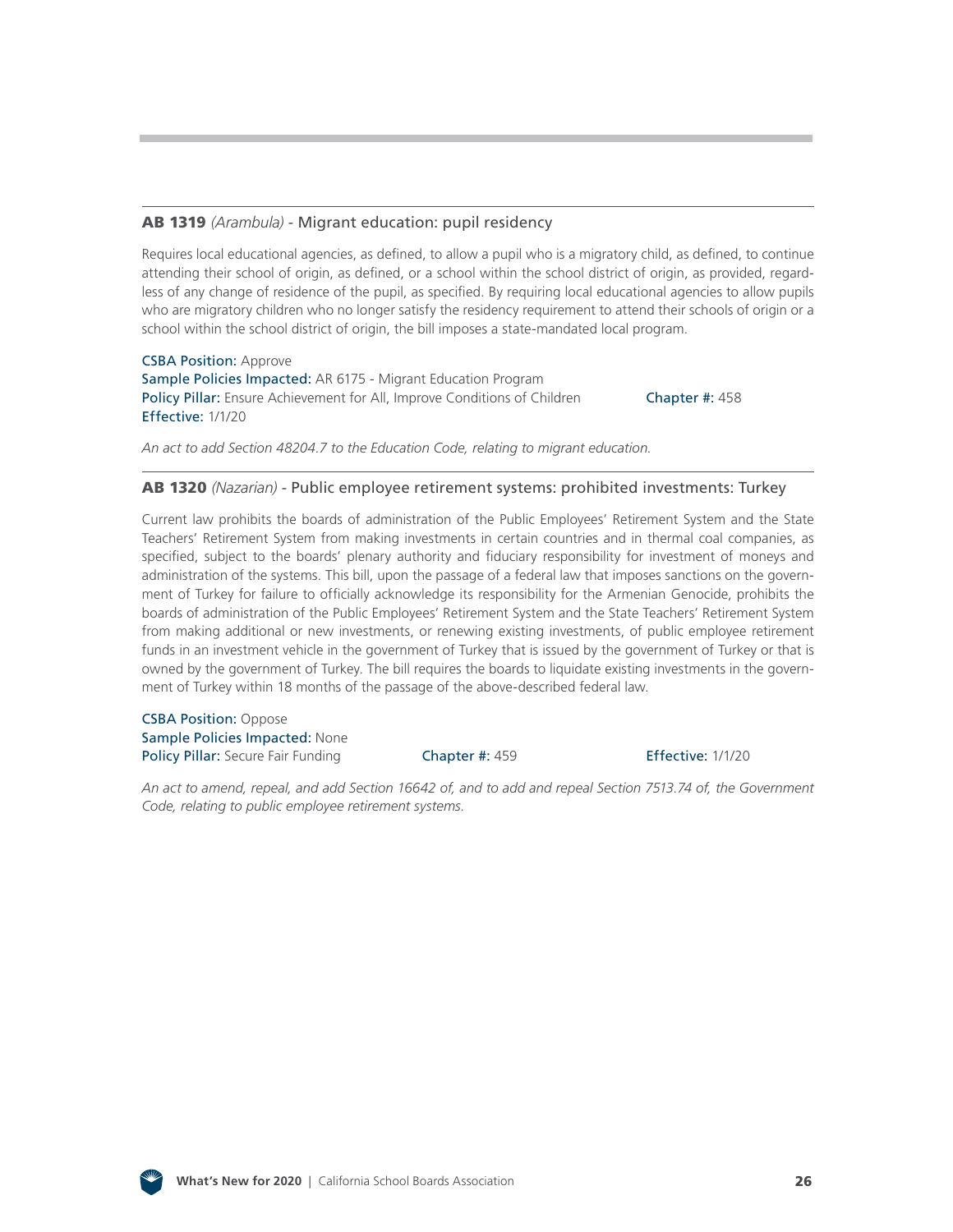#### AB 1353 *(Wicks)* [- Classified employees: probationary period](http://leginfo.legislature.ca.gov/faces/billNavClient.xhtml?bill_id=201920200AB1353)

Current law requires the governing board of a school district to prescribe written rules and regulations governing the personnel management of the classified service whereby classified employees are designated as permanent employees of the school district after serving a prescribed period of probation that is prohibited from exceeding one year. This bill shortens the maximum length of a prescribed period of probation from not exceeding one year to not exceeding six months or 130 days of paid service, whichever is longer. The bill provides that, to the extent these provisions conflict with any provision of a collective bargaining agreement entered into before January 1, 2020, by a public school employer and an exclusive bargaining representative, the provisions shall not apply to the school district until the expiration or renewal of that collective bargaining agreement.

#### CSBA Position: Oppose Sample Policies Impacted: BP 4216 - Probationary/Permanent Status Policy Pillar: Ensure Achievement for All Chapter #: 542 Effective: 1/1/20

*An act to amend Section 45113 of the Education Code, relating to school employees.*

#### AB 1354 *(Gipson)* [- Juvenile court school pupils: joint transition planning policy: individualized](http://leginfo.legislature.ca.gov/faces/billNavClient.xhtml?bill_id=201920200AB1354) transition plan

Current law requires a county office of education and county probation department to have a joint transition planning policy that includes collaboration with relevant local educational agencies to coordinate education and services for youth in the juvenile justice system. This bill requires, as part of the joint transition planning policy, the county office of education to assign transition oversight responsibilities to existing county office of education personnel who will work in collaboration with the county probation department, as needed, and relevant local educational agencies to ensure that specified transition activities are completed for the pupil, and to facilitate the transfer of, among other things, complete and accurate education records and the pupil's individualized education plan, when a pupil enters the juvenile court school, as specified.

## CSBA Position: Approve

Sample Policies Impacted: COE BP 6186 - Juvenile Court Schools Policy Pillar: Ensure Achievement for All **Chapter #: 756** Effective: 1/1/20

*An act to amend Section 48647 of the Education Code, relating to juvenile court school pupils.*

#### AB 1377 *(Wicks)* [- CalFresh](http://leginfo.legislature.ca.gov/faces/billNavClient.xhtml?bill_id=201920200AB1377)

Requires the State Department of Education, the State Department of Health Care Services, and the State Department of Social Services to work together with specified stakeholders to develop a proposed statewide process for using data collected for purposes of the CalFresh program, Medi-Cal, free and reduced-price school meals programs, and the electronic benefits transfer system to increase enrollment in the CalFresh program, as provided. The bill requires those departments to submit recommendations on that process and related issues to the relevant policy committees of the Legislature on or before August 31, 2020.

CSBA Position: No Official Position Sample Policies Impacted: None Policy Pillar: Improve Conditions of Children Chapter #: 461 Effective: 1/1/20

*An act to add Section 18901.56 to the Welfare and Institutions Code, relating to CalFresh.*

![](_page_26_Picture_19.jpeg)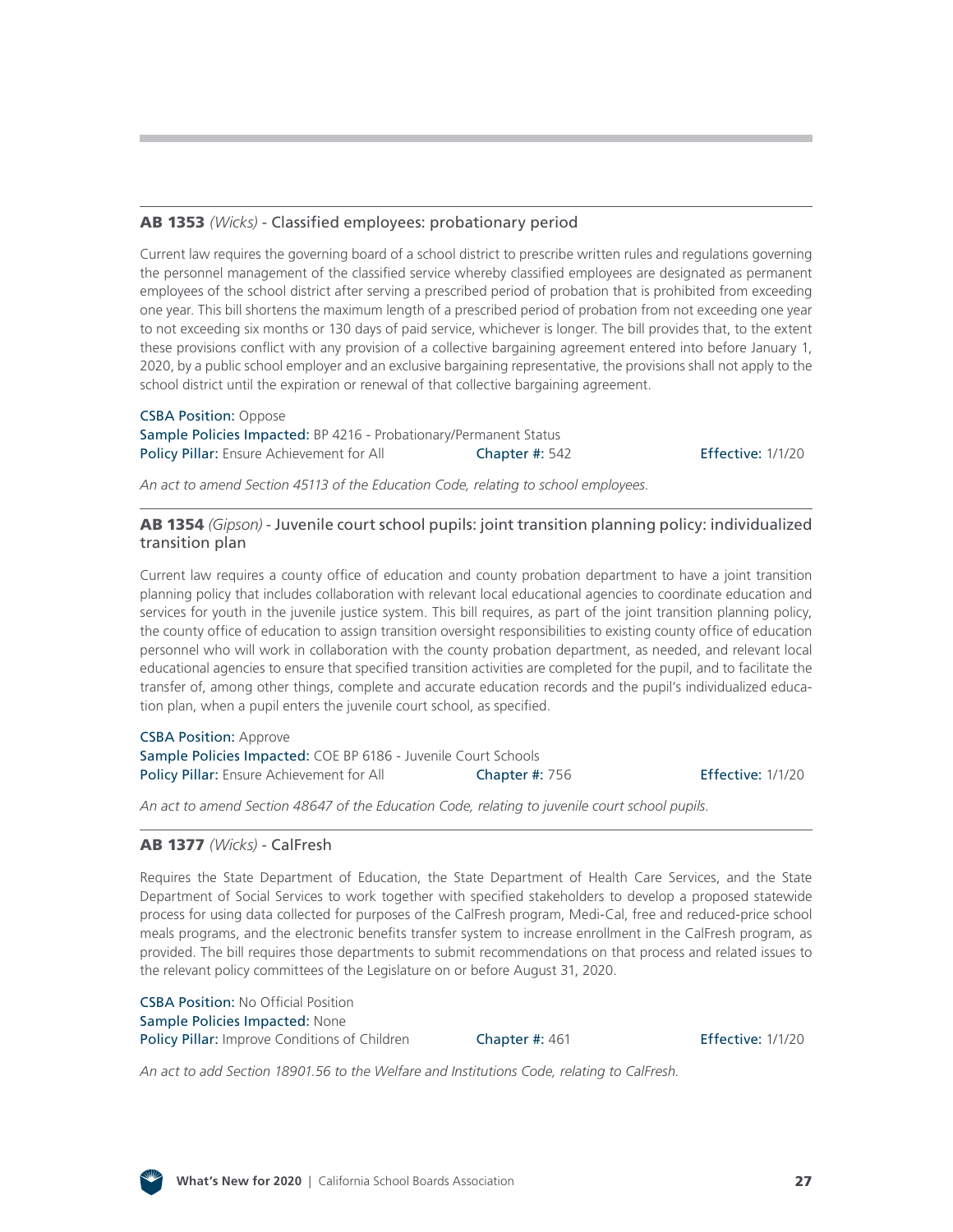#### AB 1452 *(O'Donnell)* [- State teachers' retirement](http://leginfo.legislature.ca.gov/faces/billNavClient.xhtml?bill_id=201920200AB1452)

Current law requires a person who is hired by a STRS employer to perform creditable service on a full-time basis to become a member of the Defined Benefit Program on the first day of employment, except as specified. Current law prohibits aggregating creditable service in more than one position for the purpose of determining mandatory membership as a full-time employee in this context. This bill prohibits aggregating creditable service in more than one position for the purpose of determining mandatory membership on a part-time basis for 50% or more of the time the employer requires for a full-time position, as specified.

CSBA Position: No Official Position Sample Policies Impacted: None Policy Pillar: Secure Fair Funding Chapter #: 318 Effective: 1/1/20

*An act to amend Sections 22501, 22502, 22503, 22504, 22601.5, 22602, 22604, 26401, and 26403 of, and to repeal and add Section 26400 of, the Education Code, relating to teachers' retirement.*

#### AB 1486 *(Ting)* [- Surplus land](http://leginfo.legislature.ca.gov/faces/billNavClient.xhtml?bill_id=201920200AB1486)

Current law prescribes requirements for the disposal of surplus land by a local agency. Current law defines "local agency" for these purposes as every city, county, city and county, and district, including school districts of any kind or class, empowered to acquire and hold real property. This bill expands the definition of "local agency" to include sewer, water, utility, and local and regional park districts, joint powers authorities, successor agencies to former redevelopment agencies, housing authorities, and other political subdivisions of this state and any instrumentality thereof that is empowered to acquire and hold real property, thereby requiring these entities to comply with these requirements for the disposal of surplus land. The bill specifies that the term "district" includes all districts within the state, and that this change is declaratory of existing law.

CSBA Position: Neutral Sample Policies Impacted: BP 3280 - Sale or Lease of District-Owned Real Property Policy Pillar: Secure Fair Funding Chapter #: 664 Effective: 1/1/20

*An act to amend Sections 54220, 54221, 54222, 54222.3, 54223, 54225, 54226, 54227, 54230.5, 54233, and 65583.2 of, and to add Sections 54230.6, 54233.5, 54234, 65400.1, and 65585.1 to, the Government Code, relating to surplus land.*

![](_page_27_Picture_10.jpeg)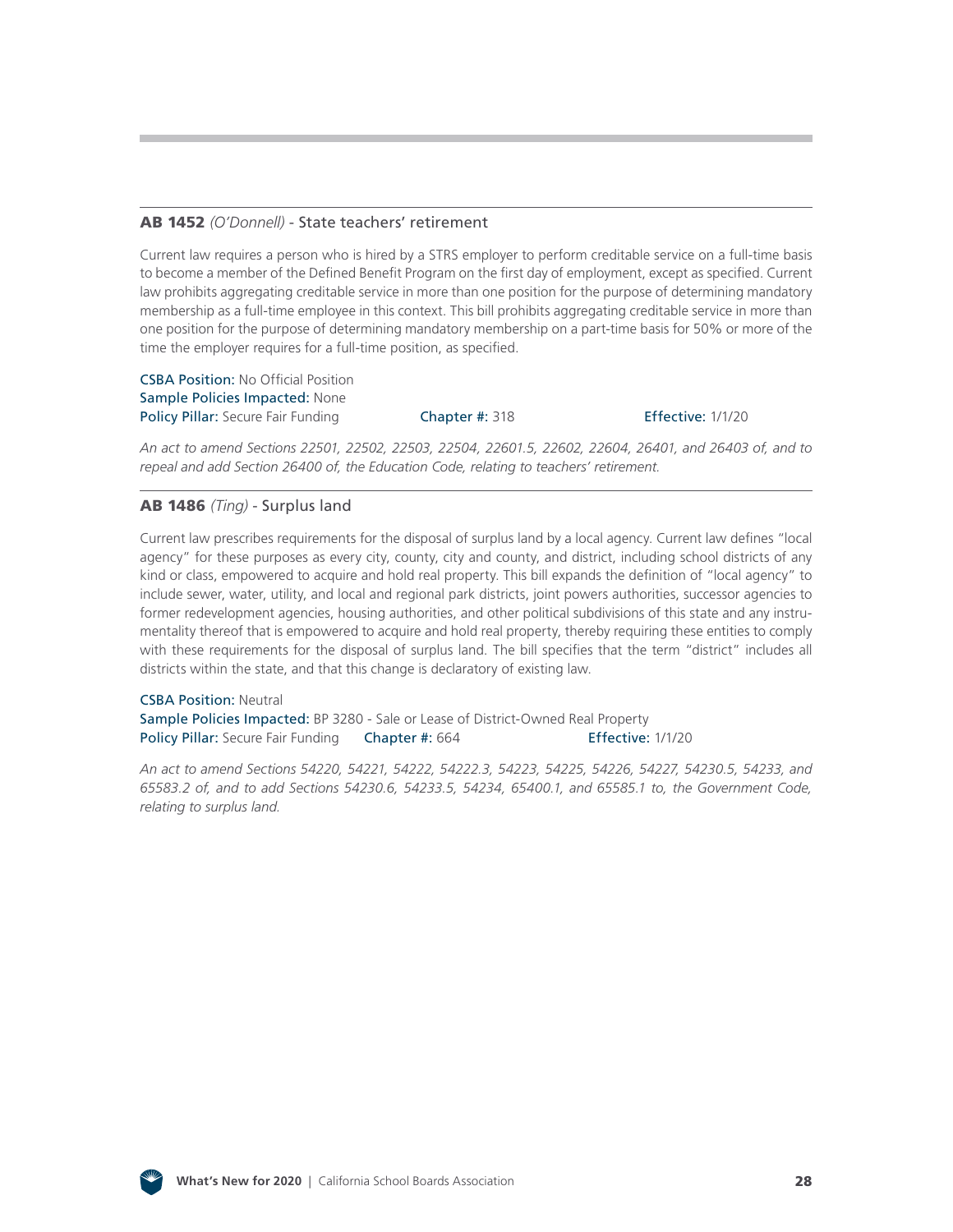#### AB 1505 *(O'Donnell)* [- Charter schools: petitions and](http://leginfo.legislature.ca.gov/faces/billNavClient.xhtml?bill_id=201920200AB1505) renewals

Revises and recast numerous provisions relating to the submission of petitions to establish charter schools, the appeal to county boards of education and to the state board of decisions of the governing boards of school districts to deny approval or renewal of charter schools, and the revocation of charters by chartering authorities. The bill specifies criteria and procedures for the consideration and determination of these issues.

CSBA Position: Support & Seek Amendments Sample Policies Impacted: BP/AR 0420.4 - Charter School Authorization, BP 0420.42 - Charter School Renewal, BP 0420.43 - Charter School Revocation Policy Pillar: Strengthen Local Governance, Ensure Achievement for All **Chapter #:** 486

*An act to amend Sections 47604.5, 47605, 47605.6, 47607, 47607.3, 47607.5, and 47632 of, to add Sections 47605.9 and 47607.8 to, to add and repeal Sections 47605.4, 47607.2, and 47612.7 of, and to repeal Section 47605.8 of, the Education Code, relating to charter schools.*

#### AB 1507 *(Smith)* [- Charter schools: location: resource center](http://leginfo.legislature.ca.gov/faces/billNavClient.xhtml?bill_id=201920200AB1507)

Effective: **7/1/2020**

Deletes the authority of a charter school to locate outside the jurisdiction or geographic boundaries of the chartering school district because the charter school has attempted to locate a single site or facility to house the entire program, but a site or facility is unavailable in the area in which the charter school chooses to locate, or the site is needed for temporary use during a construction or expansion project. The bill authorizes a charter school that established one site outside the boundaries of the school district, but within the county in which that school district is located before January 1, 2020, to continue to operate that site until the charter school submits a request for the renewal of its charter petition, and authorizes a charter school to continue operating that site if the charter school either, before submitting the request for the renewal of the charter petition, first obtains written approval from the school district where the site is operating, or submits a request for the renewal of the charter petition, as specified, to the school district in which the charter school is located.

CSBA Position: Support Sample Policies Impacted: AR 0420.4 - Charter School Authorization Policy Pillar: Strengthen Local Governance, Ensure Achievement for All **Chapter #: 487** Effective: 1/1/20

*An act to amend Sections 47605, 47605.1, and 60640 of the Education Code, relating to charter schools.*

#### AB 1595 *(Committee on Education)* [- Elementary and secondary education: omnibus bill](http://leginfo.legislature.ca.gov/faces/billNavClient.xhtml?bill_id=201920200AB1595)

CSBA Position: No Official Position Sample Policies Impacted: AR 3260 - Fees and Charges, BP/AR 3553 - Free and Reduced Price Meals, AR 6143 - Courses of Study, AR 6145.2 - Athletic Competition Policy Pillar: Ensure Achievement for All **Chapter #: 543** Effective: 1/1/20

*An act to amend Sections 1900, 35179.6, 47605, 47605.6, 48600, 49550, 51220, 51810, 52501, and 52570 of the Education Code, relating to elementary and secondary education.*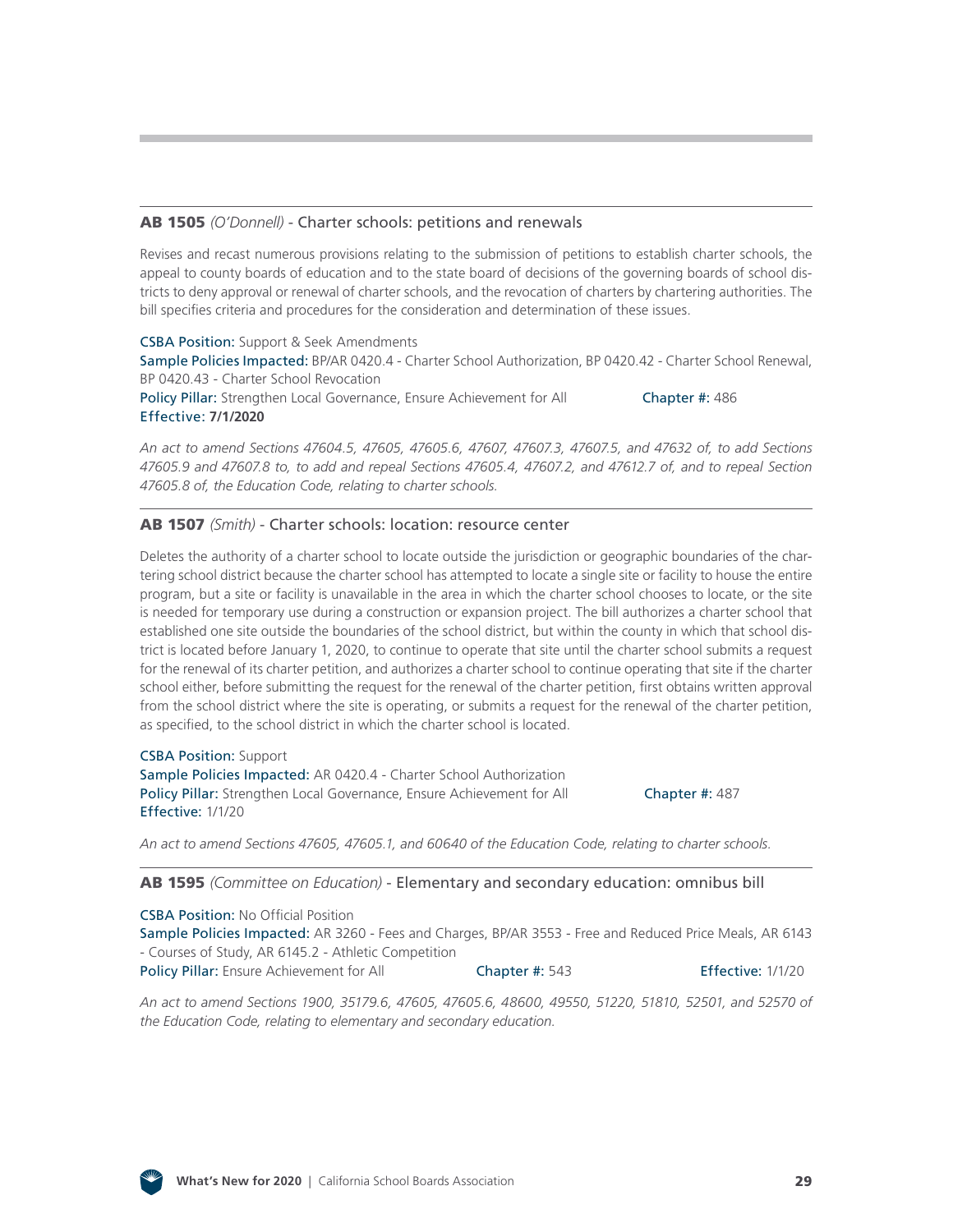#### AB 1642 *(Wood)* [- Medi-Cal: managed care plans](http://leginfo.legislature.ca.gov/faces/billNavClient.xhtml?bill_id=201920200AB1642)

Requires a Medi-Cal managed care plan to provide to the State Department of Health Care Services additional information in its request for the alternative access standards, including a description of the reasons justifying the alternative access standards, and to demonstrate to the department how the Medi-Cal managed care plan arranged for the delivery of Medi-Cal covered services to Medi-Cal enrollees, such as through the use of Medi-Cal covered transportation. The bill requires the department to evaluate, as part of its review and approval of an alternative access standard, if the resulting time and distance is reasonable to expect a beneficiary to travel to receive care.

CSBA Position: No Official Position Sample Policies Impacted: None Policy Pillar: : Improve Conditions of Children Chapter #: 465 Effective: 1/1/20

*An act to amend Sections 14132.275, 14186.4, 14197, 14197.05, 14302.1, 14409, 14456.5, 14712, 14713, and 14715 of, to add Sections 14197.04 and 14197.7 to, and to repeal Section 14304 of, the Welfare and Institutions Code, relating to Medi-Cal.*

#### AB 1651 *(Medina)* [- Licensed educational psychologists: supervision of associates and trainees](http://leginfo.legislature.ca.gov/faces/billNavClient.xhtml?bill_id=201920200AB1651)

The Licensed Marriage and Family Therapist Act, the Clinical Social Worker Practice Act, and the Licensed Professional Clinical Counselor Act, provides for the licensure and regulation of the practices of marriage and family therapy, clinical social work, and professional clinical counseling, respectively, by the Board of Behavioral Sciences. Under those acts, certain unlicensed persons, including an applicant for licensure, an associate, an intern, or a trainee, are authorized to perform specified services under the supervision of a healing arts practitioner who is included in the definition of "supervisor." This bill expands the definition of "supervisor" under each of those acts to include a licensed educational psychologist supervising the provision of educationally related mental health services. For purposes of these provisions and the provisions in paragraph (2), the bill defines "educationally related mental health services."

CSBA Position: Approve Sample Policies Impacted: None Policy Pillar: Ensure Achievement for All **Chapter #: 321** Effective: 1/1/20

*An act to amend Sections 4980.03, 4980.43, 4980.44, 4980.48, 4989.14, 4989.54, 4996.20, 4996.23, 4999.12, and 4999.46 of the Business and Professions Code, relating to healing arts.*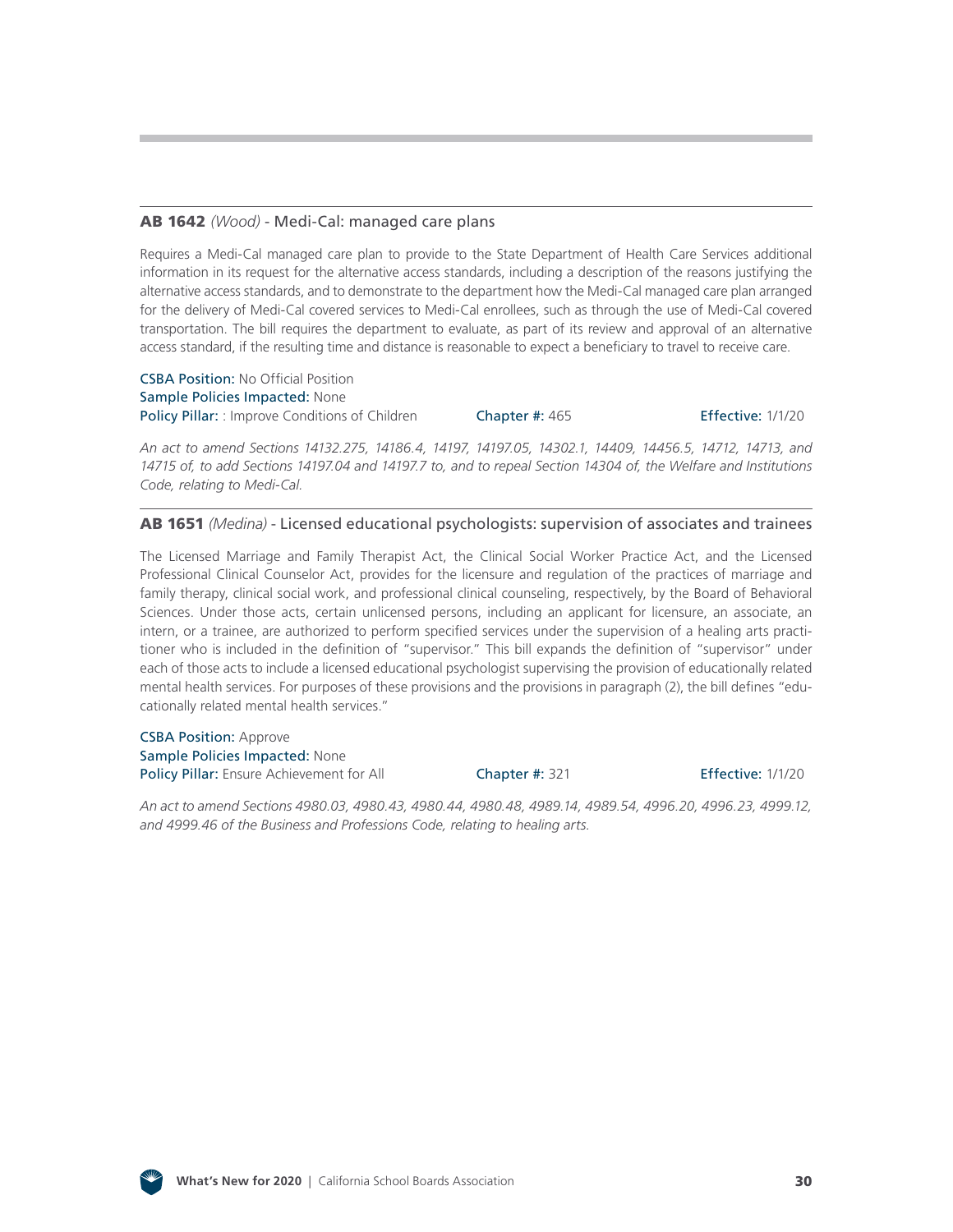#### AB 1666 *(Reyes)* [- The California Complete Count: local educational agencies](http://leginfo.legislature.ca.gov/faces/billNavClient.xhtml?bill_id=201920200AB1666)

Requires the California Complete Count - Census 2020 Office to partner with local contracted educational agencies to make specified information about the 2020 federal decennial census available to students and their parents or guardians at schools.

CSBA Position: Support Sample Policies Impacted: None Policy Pillar: Secure Fair Funding, Strengthen Local Governance Effective: **10/8/19**

Chapter #: 560

*An act to add Section 65040.17 to the Government Code, relating to state government, and declaring the urgency thereof, to take effect immediately.*

#### AB 1729 *(Smith)* [- Pupils: attendance at community college](http://leginfo.legislature.ca.gov/faces/billNavClient.xhtml?bill_id=201920200AB1729)

Current law limits the number of pupils a principal is authorized to recommend for community college summer session pursuant to those provisions to 5% of the total number of pupils in any grade level, as specified. Current law, until January 1, 2020, exempts from the 5% limitation pupils who meet specified requirements, including the requirement that the course is part of a College and Career Access Pathways program, and who enroll in certain community college courses, and prohibits the Board of Governors of the California Community Colleges from including enrollment growth attributable to pupils enrolled pursuant to these provisions as part of its annual budget request for the California Community Colleges. Until January 1, 2027, this bill extends the exemption described above, additionally exempts from the 5% limitation pupils who are enrolled in certain community college courses, explicitly provides that the 5% limitation applies to pupils enrolled in physical education courses at the community colleges under these provisions, prohibits the Board of Governors from including enrollment growth attributable to pupils enrolled pursuant to these provisions as part of its annual budget request for the California Community Colleges, and requires the chancellor to report to the Department of Finance the number of pupils who enrolled and received a passing grade in a community college summer session course under these provisions.

**CSBA Position: No Official Position** Sample Policies Impacted: BP 6172.1 - Concurrent Enrollment in College Classes Policy Pillar: Ensure Achievement for All Chapter #: 784

Effective: 1/1/20

*An act to amend Section 48800 of the Education Code, relating to pupil instruction.*

#### AB 1767 *(Ramos)* [- Pupil suicide prevention policies](http://leginfo.legislature.ca.gov/faces/billNavClient.xhtml?bill_id=201920200AB1767)

Requires the governing board or body of a local educational agency that serves pupils in kindergarten and grades 1 to 6, inclusive, to, before the beginning of the 2020–21 school year, adopt, and update as prescribed, a policy on pupil suicide prevention that specifically addresses the needs of high-risk groups. The bill requires this policy to be age appropriate and delivered and discussed in a manner that is sensitive to the needs of young pupils.

CSBA Position: No Official Position Sample Policies Impacted: BP/AR 5141.52 - Suicide Prevention Policy Pillar: Ensure Achievement for All **Chapter #: 694** Effective: 1/1/20

*An act to amend Section 215 of the Education Code, relating to pupil health.*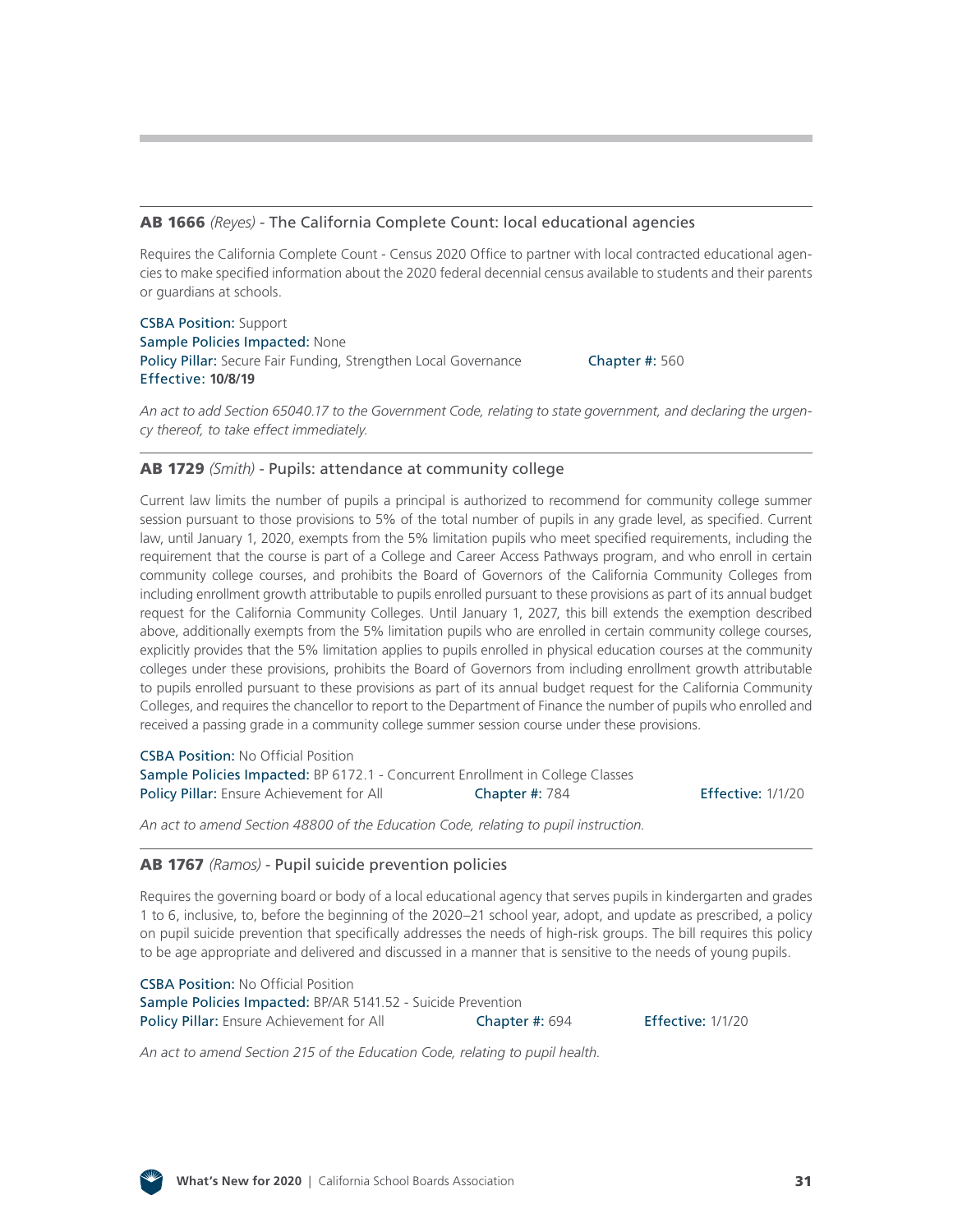#### AB 1804 *(Committee on Labor and Employment)* [- Occupational injuries and illnesses: reporting](http://leginfo.legislature.ca.gov/faces/billNavClient.xhtml?bill_id=201920200AB1804)

Existing law requires an employer to file a report of every occupational injury or occupational illness, as defined, of each employee that results in lost time beyond the date of the injury or illness, and that requires medical treatment beyond first aid, with the Department of Industrial Relations, on a form prescribed by the department. Existing law requires an employer to immediately report a serious occupational injury, illness, or death to the Division of Occupational Safety and Health by telephone or email, as specified. This bill instead requires the report of serious occupational injury, illness, or death to the division to be made immediately by telephone or through an online mechanism established by the division for that purpose. The bill, until the division has made the online mechanism available, requires that the employer be permitted to make the report by telephone or email.

CSBA Position: No Official Position Sample Policies Impacted: AR 4157.1/4257.1/4357.1 - Work-Related Injuries Policy Pillar: Secure Fair Funding **Chapter #: 199 Fffective: 1/1/20** Effective: 1/1/20

*An act to amend Section 6409.1 of the Labor Code, relating to employment.*

#### AB 1805 *[\(Committee on Labor and Employment\)](http://leginfo.legislature.ca.gov/faces/billNavClient.xhtml?bill_id=201920200AB1805)* - Occupational safety and health

Current law defines "serious injury or illness" and "serious exposure" for purposes of reporting serious occupational injury or illness to the Division of Occupational Safety and Health and for purposes of establishing the division's duty to investigate employment accidents and exposures. This bill recasts the definition of "serious injury or illness" by removing the 24-hour minimum time requirement for qualifying hospitalizations, excluding those for medical observation or diagnostic testing, and explicitly including the loss of an eye as a qualifying injury. The bill deletes loss of a body member from the definition of serious injury and, instead, includes amputation.

CSBA Position: No Official Position Sample Policies Impacted: AR 4157.1 - Work-Related Injuries Policy Pillar: Secure Fair Funding **Chapter #: 200** Effective: 1/1/20

*An act to amend Sections 6302 and 6309 of the Labor Code, relating to employment.*

#### AB 1819 *(Committee on Judiciary)* [- Inspection of public records: use of requester's reproduc](http://leginfo.legislature.ca.gov/faces/billNavClient.xhtml?bill_id=201920200AB1819)tion equipment

The California Public Records Act requires state and local agencies to make public records available upon receipt of a request for a copy that reasonably describes an identifiable record not otherwise exempt from disclosure, and upon payment of fees to cover costs. This bill grants a requester who inspects a disclosable record on the premises of the agency the right to use the requester's equipment on those premises, without being charged any fees or costs, to photograph or otherwise copy or reproduce the record in a manner that does not require the equipment to make physical contact with the record, unless the means of copy or reproduction would result in damage to the record, or unauthorized access to a computer system of the agency or secured network, as specified.

CSBA Position: Oppose Unless Amended Sample Policies Impacted: AR 1340 - Access to District Records Policy Pillar: Strengthen Local Governance Chapter #: 695 Effective: 1/1/20

*An act to amend Section 6253 of the Government Code, relating to public records.*

![](_page_31_Picture_16.jpeg)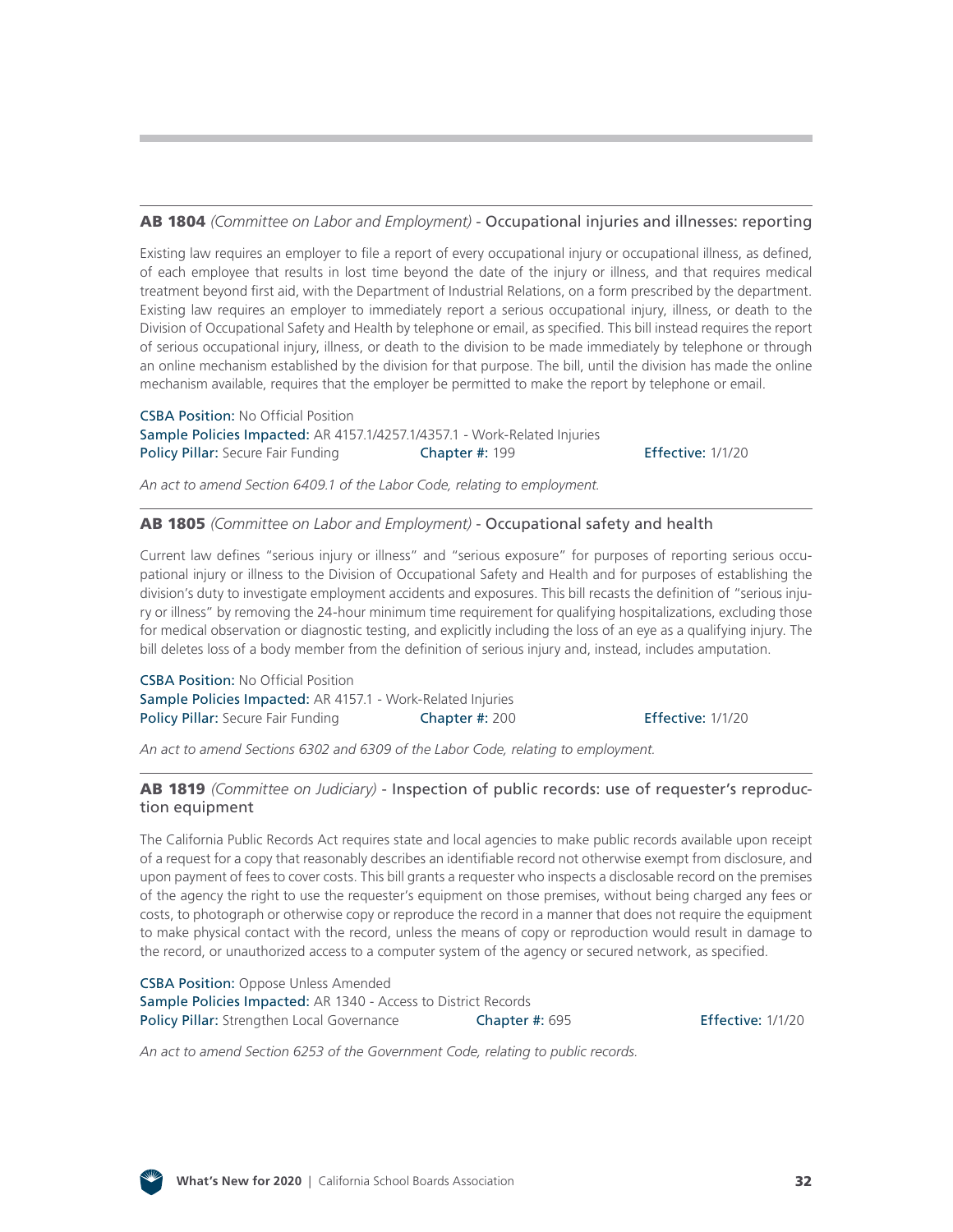#### SB 13 *(Wieckowski)* [- Accessory dwelling units](http://leginfo.legislature.ca.gov/faces/billNavClient.xhtml?bill_id=201920200SB13)

Authorizes the creation of accessory dwelling units in areas zoned to allow single-family or multifamily dwelling residential use. The bill also revises the requirements for an accessory dwelling unit by providing that the accessory dwelling unit may be attached to, or located within, an attached garage, storage area, or other structure, and that it does not exceed a specified amount of total floor area. This bill contains other related provisions and other existing laws.

CSBA Position: No Official Position Sample Policies Impacted: None Policy Pillar: Secure Fair Funding, Strengthen Local Governance Chapter #: 653 Effective: 1/1/20

*An act to amend, repeal, and add Section 65852.2 of the Government Code, and to add and repeal Section 17980.12 of the Health and Safety Code, relating to land use.*

SB 63 *(Hertzberg)* [- Personal Income Tax Law: exclusion: student loan debt forgiveness](http://leginfo.legislature.ca.gov/faces/billNavClient.xhtml?bill_id=201920200SB63)

Excludes from gross income the amount of student loan indebtedness discharged on or after January 1, 2019, and before January 1, 2024, for an eligible individual who is granted a discharge under specified conditions, as provided, including that the individual attended a Brightwood College school or a location of The Art Institute of California.

CSBA Position: No Official Position Sample Policies Impacted: None Policy Pillar: Secure Fair Funding Chapter #: 468 Effective: **10/2/19**

*An act to add and repeal Section 17144.6 of the Revenue and Taxation Code, relating to taxation, to take effect immediately, tax levy.*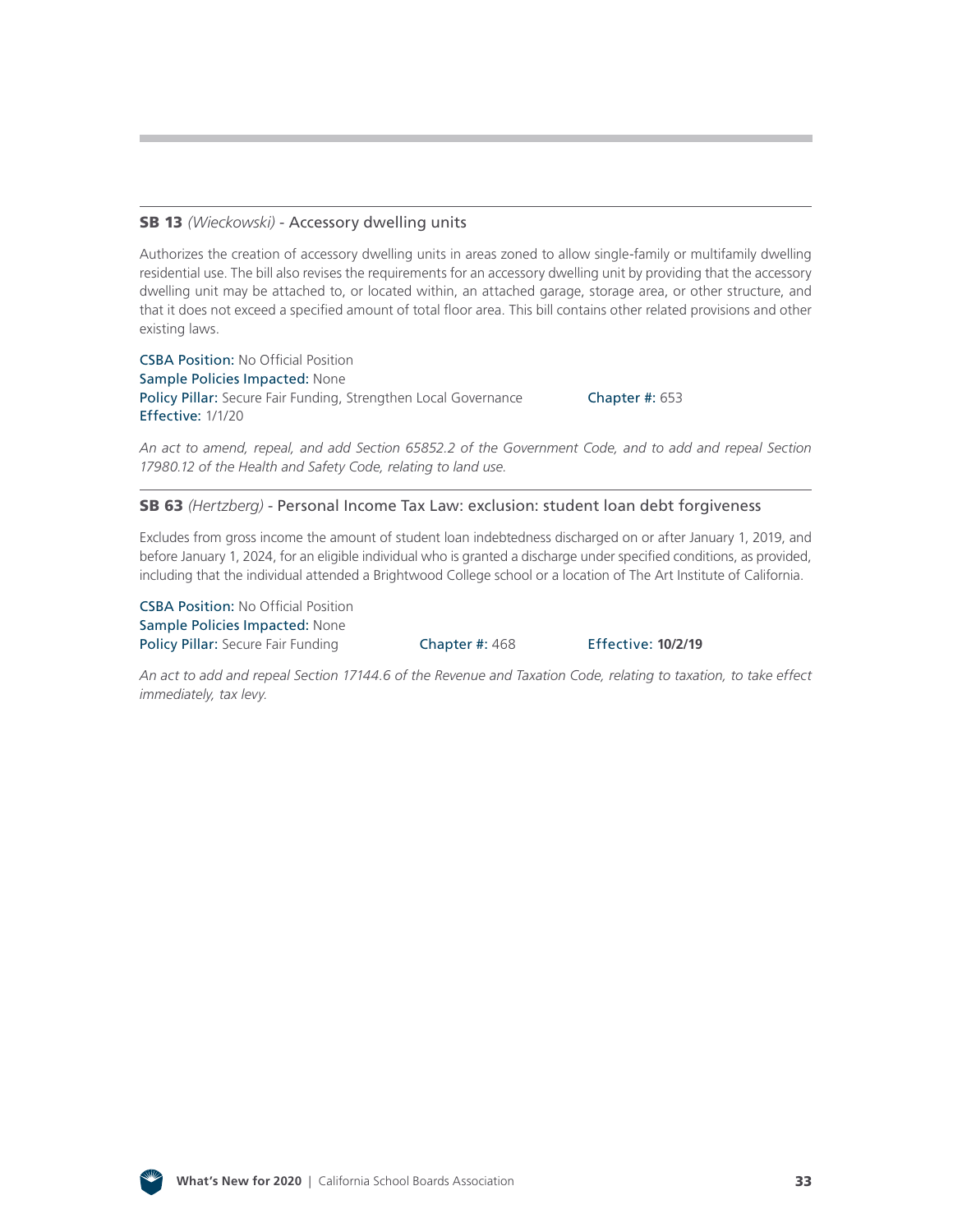SB 75 *(Committee on Budget and Fiscal Review)* [- Education finance: education omnibus budget](http://leginfo.legislature.ca.gov/faces/billNavClient.xhtml?bill_id=201920200SB75)  trailer bill

#### CSBA Position: No Official Position

Sample Policies Impacted: BP 0420.41 - Charter School Oversight, BP/AR 0430 - Comprehensive Local Plan for Special Education, BP/AR 1312.3 - Uniform Complaint Procedures, others

Policy Pillar: Secure Fair Funding Chapter #: 51 Effective: 7/1/19

*An act to add Article 1.1 (commencing with Section 8209.6) to Chapter 2 of Part 6 of Division 1 of Title 1 of the An act to amend Sections 8227.7, 8239, 8263, 8265.5, 8278.3, 17375, 33050, 35147, 37700, 41202, 41202.5, 41203.1, 46392, 47604.33, 47605, 47605.6, 47606.5, 47632, 47635, 48985, 51222, 52064.5, 52065, 52073, 52452, 53070, 53071, 53072, 53073, 53075, 56122, 56836.08, 56836.165, 56836.24, 64001, 65001, 88827, 88828, 88830, 88831, and 88833 of, to amend the heading of Chapter 4.7 (commencing with Section 56475) of Part 30 of Division 4 of Title 2 of, to add Sections 8207, 8236.3, 8266.2, 14002.05, 41207.46, 41404.5, 44226, 56477, and 56836.045 to, to add Article 13.1 (commencing with Section 8280) and Article 19.5 (commencing with Section 8430) to Chapter 2 of Part 6 of Division 1 of Title 1 of, to add Article 5 (commencing with Section 44690) to Chapter 3.1 of Part 25 of Division 3 of Title 2 of, to add Article 14 (commencing with Section 45500) to Chapter 5 of Part 25 of Division 3 of Title 2 of, to add Article 6.5 (commencing with Section 56836.39) to Chapter 7.2 of Part 30 of Division 4 of Title 2 of, to add Article 5.1 (commencing with Section 69617) to Chapter 2 of*  Part 42 of Division 5 of Title 3 of, to add Chapter 8.5 (commencing with Section 10850) to Part 7 of Division 1 of *Title 1 of, to repeal and add Section 56213 of, and to repeal and add Article 14 (commencing with Section 8286) of Chapter 2 of Part 6 of Division 1 of Title 1 of, the Education Code, to amend Section 17581.6 of, and to add Section 6253.21 to, the Government Code, to amend Section 1596.86 of the Health and Safety Code, and to add Chapter 3 (commencing with Section 5886) to Part 4 of Division 5 of the Welfare and Institutions Code, relating to education finance, and making an appropriation therefor, to take effect immediately, bill related to the budget.*

#### SB 126 *(Leyva)* [- Charter schools](http://leginfo.legislature.ca.gov/faces/billNavClient.xhtml?bill_id=201920200SB126)

Expressly states that charter schools and entities managing charter schools are subject to the Ralph M. Brown Act, unless the charter school is operated by an entity governed by the Bagley-Keene Open Meeting Act, in which case the charter school would be subject to the Bagley-Keene Open Meeting Act, except as specified. This bill requires specified charter schools or entities managing charter schools to hold meetings in specified locations.

#### CSBA Position: Support

Sample Policies Impacted: BP 0420.4 - Charter School Authorization, E 0420.41 - Charter School Oversight Policy Pillar: Ensure Achievement for All **Chapter #: 3** Effective: 1/1/20

*An act to add Section 47604.1 to the Education Code, relating to charter schools.*

![](_page_33_Picture_10.jpeg)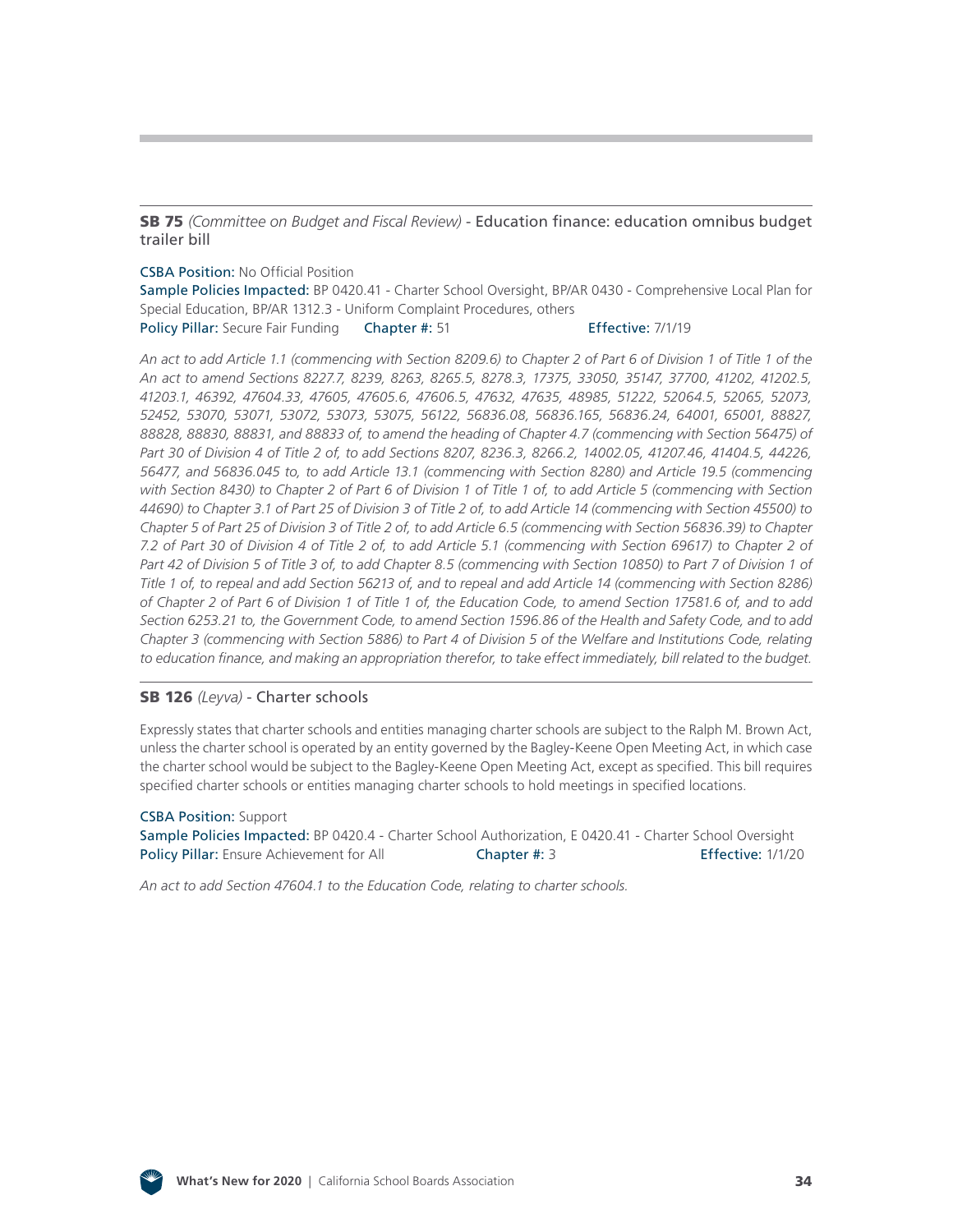#### SB 128 *(Beall)* [- Public contracts: Best Value Construction Contracting for Counties Pilot Program](http://leginfo.legislature.ca.gov/faces/billNavClient.xhtml?bill_id=201920200SB128)

Authorizes the County of Santa Clara and the County of Monterey to utilize this pilot program and extends the operation of those provisions until January 1, 2025. The bill, instead, requires the board of supervisors of a participating county to submit the report described above to the appropriate policy committees of the Legislature and the Joint Legislative Budget Committee before March 1, 2024. By expanding the crime of perjury, this bill imposes a state-mandated local program. This bill contains other related provisions and other existing laws.

CSBA Position: No Official Position Sample Policies Impacted: None Policy Pillar: Secure Fair Funding **Chapter #: 501** Effective: 1/1/20

*An act to amend Sections 20155, 20155.1, 20155.7, and 20155.9 of the Public Contract Code, relating to public contracts.*

#### SB 142 *(Wiener)* [- Employees: lactation accommodation](http://leginfo.legislature.ca.gov/faces/billNavClient.xhtml?bill_id=201920200SB142)

Requires an employer to provide a lactation room or location that includes prescribed features and requires an employer, among other things, to provide access to a sink and refrigerator in close proximity to the employee's workspace, as specified. The bill deems denial of reasonable break time or adequate space to express milk a failure to provide a rest period in accordance with state law. The bill prohibits an employer from discharging, or in any other manner discriminating or retaliating against, an employee for exercising or attempting to exercise rights under these provisions and establishes remedies that include filing a complaint with the Labor Commissioner.

CSBA Position: Neutral Sample Policies Impacted: BP 4033 - Lactation Accommodation Policy Pillar: Secure Fair Funding **Chapter #: 720 Effective: 1/1/20** 

*An act to amend Sections 1030, 1031, and 1033 of, and to add Section 1034 to, the Labor Code, relating to employment.*

#### SB 151 *(Umberg)* [- Elections](http://leginfo.legislature.ca.gov/faces/billNavClient.xhtml?bill_id=201920200SB151)

Authorizes an officer in a voter-nominated office who is subject to a recall election to have the officer's party preference identified on the ballot. The bill specifies the format and appearance of the statement of party preference. By increasing the duties of local officials relative to the information to be displayed on a recall election ballot, the bill imposes a state-mandated local program.

CSBA Position: No Official Position Sample Policies Impacted: None Policy Pillar: Strengthen Local Governance Chapter #: 566 Effective: 1/1/20

*An act to amend Sections 11320, 13300, and 13303 of the Elections Code, relating to elections.*

![](_page_34_Picture_17.jpeg)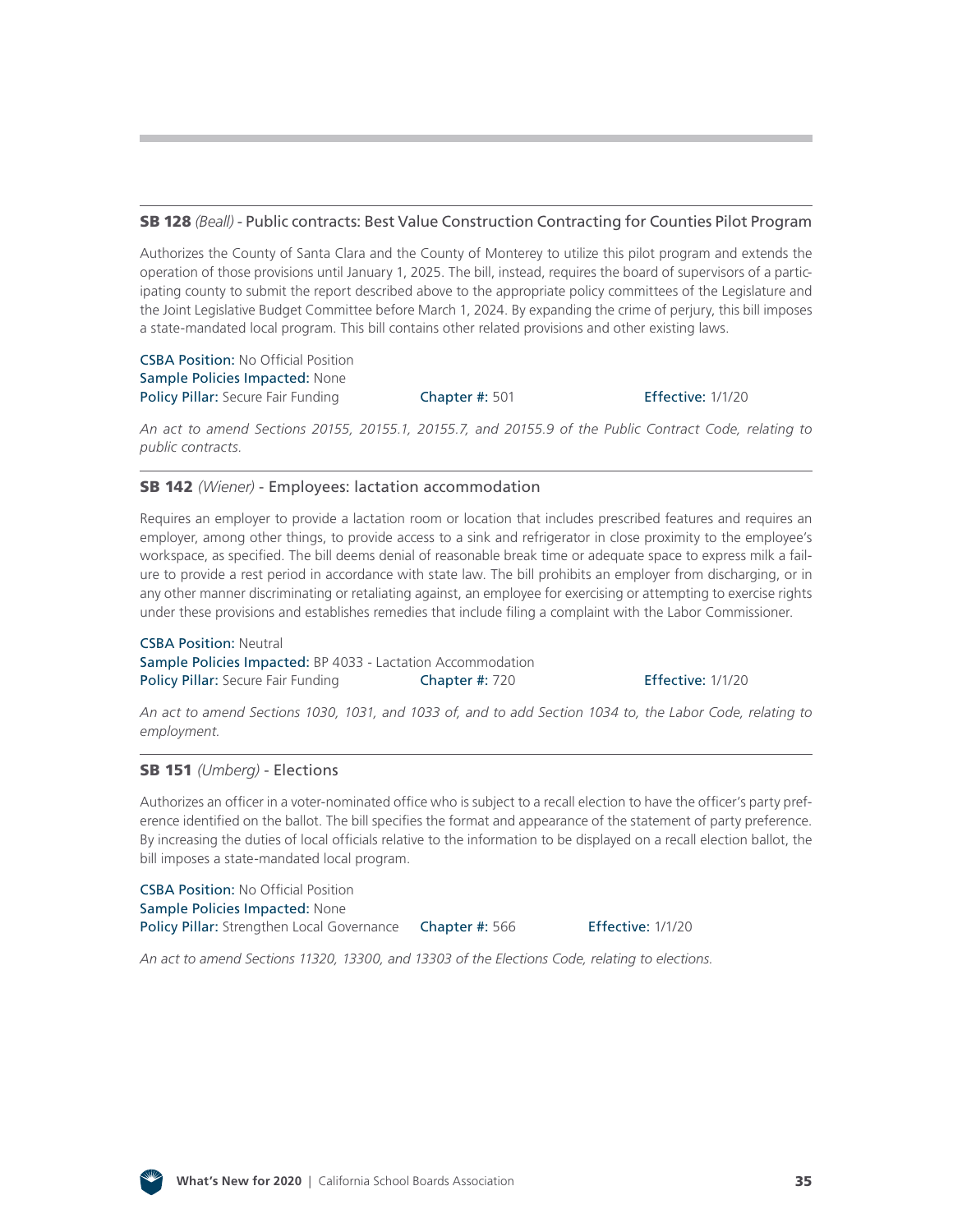#### SB 188 *(Mitchell)* [- Discrimination: hairstyles](http://leginfo.legislature.ca.gov/faces/billNavClient.xhtml?bill_id=201920200SB188)

The California Fair Employment and Housing Act prohibits housing discrimination based on specified personal characteristics, including race. The act also prohibits discrimination because of a perception that a person has one of those protected characteristics or is associated with a person who has, or is perceived to have, any of those characteristics. Current law defines terms such as race, religious beliefs, and sex, among others, for purposes of the act. This bill provides that the definition of race for these purposes also include traits historically associated with race, including, but not limited to, hair texture and protective hairstyles, and defines protective hairstyles for purposes of these provisions.

#### CSBA Position: Support

Sample Policies Impacted: BP 4119.22/4219.22/4319.22 - Dress and Grooming, BP 5132 - Dress and Grooming Policy Pillar: Strengthen Local Governance **Chapter #: 58** Effective: 1/1/20

*An act to amend Section 212.1 of the Education Code, and to amend Section 12926 of the Government Code, relating to discrimination.*

#### SB 223 *(Hill)* [- Pupil health: administration of medicinal cannabis: schoolsites](http://leginfo.legislature.ca.gov/faces/billNavClient.xhtml?bill_id=201920200SB223)

Enacts Jojo's Act, which authorizes the governing board of a school district, a county board of education, or the governing body of a charter school maintaining kindergarten or any of grades 1 to 12, inclusive, to adopt, at a regularly scheduled meeting of the governing board or body, a policy, as provided, that allows a parent or guardian of a pupil to possess and administer medicinal cannabis, as defined, at a schoolsite to the pupil who is a qualified patient entitled to the protections of the Compassionate Use Act of 1996, excluding cannabis, as defined, in a smokeable or vapeable form.

CSBA Position: Support Sample Policies Impacted: BP/AR 5141.21 - Administering Medication and Monitoring Health Conditions Policy Pillar: Improve Conditions of Children Chapter #: 699 Effective: 1/1/20

*An act to add Section 49414.1 to the Education Code, relating to pupil health.*

#### SB 229 *(Hertzberg)* [- Discrimination: complaints: administrative](http://leginfo.legislature.ca.gov/faces/billNavClient.xhtml?bill_id=201920200SB229)

Current law prohibits a person from discharging or otherwise discriminating, retaliating, or taking any adverse action against any employee or applicant for employment because the employee or applicant engaged in specified protected conduct. Current law authorizes the Labor Commissioner to issue citations to persons determined to be responsible for violations. Current law requires a petitioner seeking a writ of mandate to first post a bond equal to the total amount of any minimum wages, liquidated damages, and overtime compensation. Current law requires an employer who willfully refuses to comply with a final order pursuant to these provisions to pay prescribed civil penalties directly to the affected employee. This bill, among other things requires the commissioner, within 10 days, to file a certified copy of a final citation with the superior court for judicial enforcement in any county in which the person assessed the penalty has or had property or a place of business, unless the person cited requests an informal hearing to challenge the citation, as specified.

CSBA Position: No Official Position Sample Policies Impacted: None Policy Pillar: Strengthen Local Governance **Chapter #: 721** Effective: 1/1/20

*An act to amend Section 98.74 of the Labor Code, relating to employment.*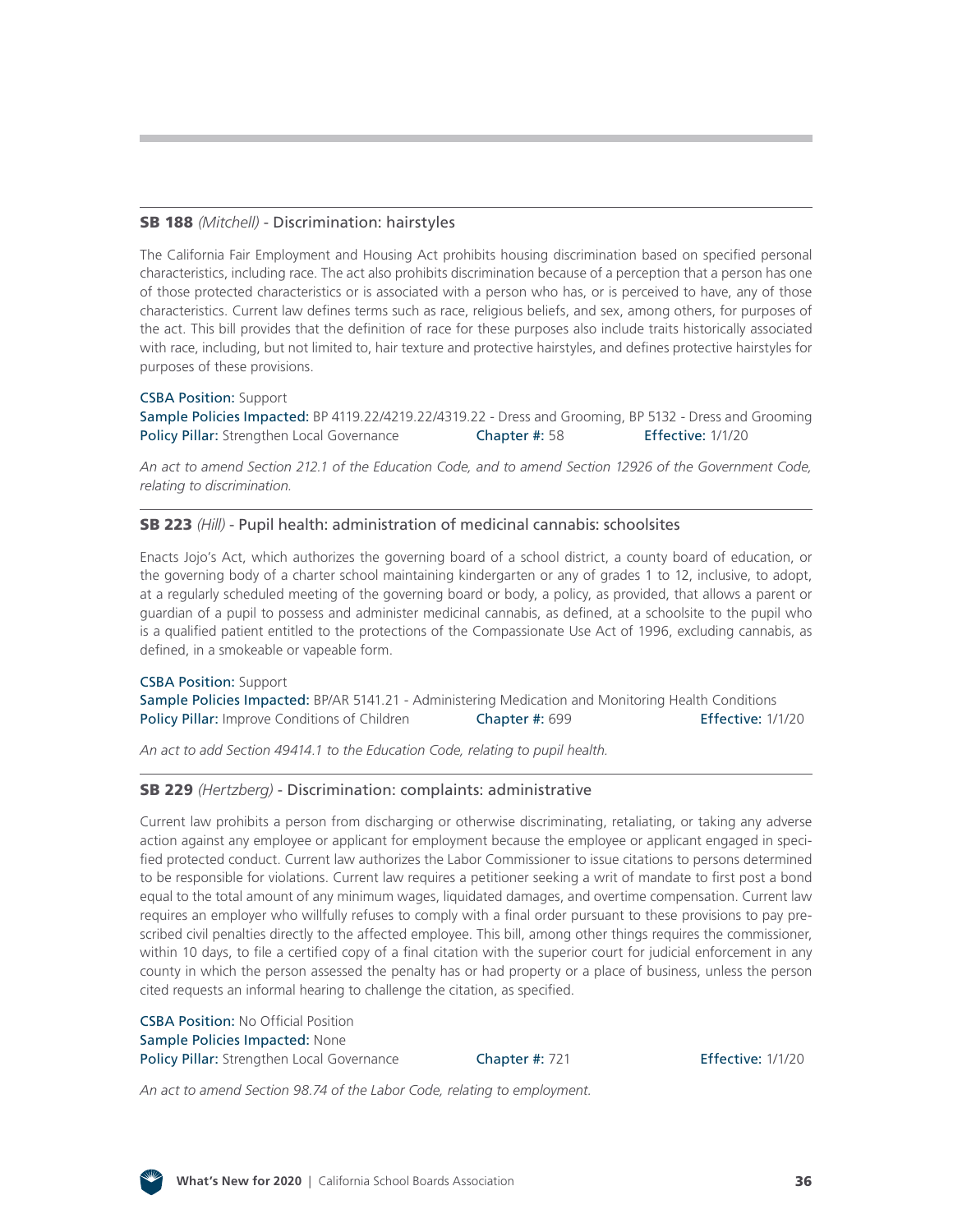#### SB 265 *(Hertzberg)* [- Pupil meals: Child Hunger Prevention and Fair Treatment Act of 2017](http://leginfo.legislature.ca.gov/faces/billNavClient.xhtml?bill_id=201920200SB265)

The Child Hunger Prevention and Fair Treatment Act of 2017, among other things, requires certain local educational agencies, as defined, that provide school meals through the federal National School Lunch Program or the federal School Breakfast Program to ensure that a pupil whose parent or guardian has unpaid school meal fees is not shamed, treated differently, or served a meal that differs from what a pupil whose parent or guardian does not have unpaid school meal fees would receive under that local educational agency's policy. This bill instead requires those local educational agencies to ensure that a pupil whose parent or guardian has unpaid school meal fees is not denied a reimbursable meal of the pupil's choice because of the fact that the pupil's parent or guardian has unpaid meal fees and ensure that the pupil is not shamed or treated differently from other pupils.

**CSBA Position:** Support if Amended Sample Policies Impacted: AR 3551 - Food Service Operations/Cafeteria Fund Policy Pillar: Improve Conditions of Children Chapter #: 785

Effective: 1/1/20

*An act to amend Section 49557.5 of the Education Code, relating to pupil meals, and declaring the urgency thereof, to take effect immediately.*

#### SB 276 *(Pan)* [- Immunizations: medical exemptions](http://leginfo.legislature.ca.gov/faces/billNavClient.xhtml?bill_id=201920200SB276)

Requires the State Department of Public Health, by January 1, 2021, to develop and make available for use by licensed physicians and surgeons an electronic, standardized, statewide medical exemption request that would be transmitted using the California Immunization Registry (CAIR), and which, commencing January 1, 2021, would be the only documentation of a medical exemption that a governing authority may accept. The bill specifies the information to be included in the medical exemption form, including a certification under penalty of perjury that the statements and information contained in the form are true, accurate, and complete.

CSBA Position: No Official Position Sample Policies Impacted: AR 5141.31 - Immunizations Policy Pillar: Improve Conditions of Children Chapter #: 278 Effective: 1/1/20

*An act to amend Sections 120370, 120375, and 120440 of, and to add Sections 120372 and 120372.05 to, the Health and Safety Code, relating to public health.*

#### SB 316 *(Rubio)* [- Pupil and student safety: identification cards: domestic violence hotline](http://leginfo.legislature.ca.gov/faces/billNavClient.xhtml?bill_id=201920200SB316) telephone number

Commencing October 1, 2020, additionally requires a public school, including a charter school, or a private school, that serves pupils in any of grades 7 to 12, inclusive, that issues pupil identification cards to have printed on the identification cards the telephone number for the National Domestic Violence Hotline. The bill, commencing October 1, 2020, requires a public or private institution of higher education that issues student identification cards to have printed on the identification cards the telephone number for the National Domestic Violence Hotline or a local domestic violence hotline.

#### CSBA Position: Support Sample Policies Impacted: BP 5141.4 - Child Abuse Prevention and Reporting, AR 5142 - Safety Policy Pillar: Improve Conditions of Children **Chapter #: 270** Effective: 1/1/20

*An act to amend Section 215.5 of the Education Code, relating to pupil and student safety.*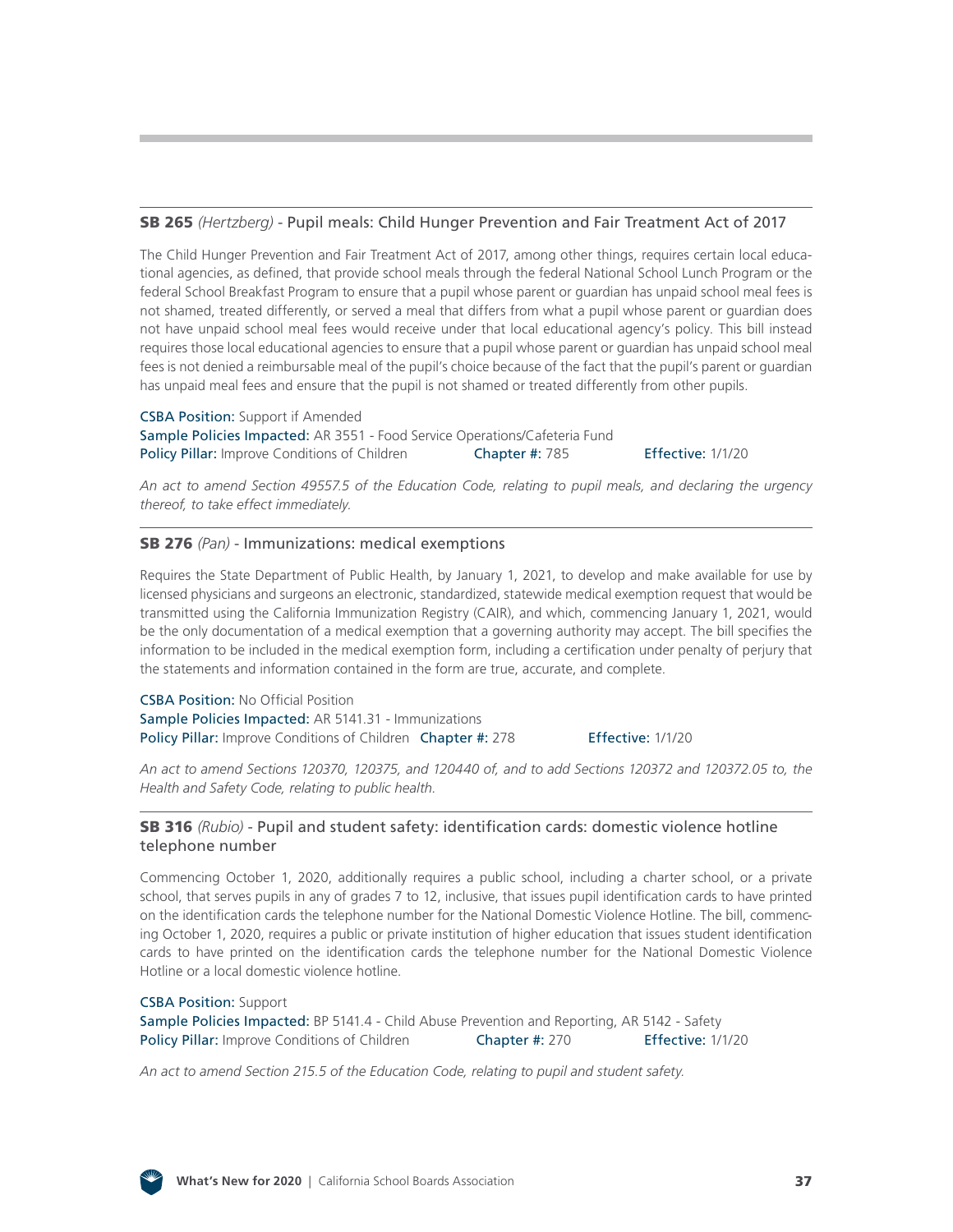#### SB 328 *(Portantino)* [- Pupil attendance: school start time](http://leginfo.legislature.ca.gov/faces/billNavClient.xhtml?bill_id=201920200SB328)

Requires the schoolday for middle schools and high schools, including those operated as charter schools, to begin no earlier than 8:00 a.m. and 8:30 a.m., respectively, by July 1, 2022, or the date on which a school district's or charter school's respective collective bargaining agreement that is operative on January 1, 2020, expires, whichever is later, except for rural school districts. To the extent the bill imposes new duties on school districts and charter schools, the bill imposes a state-mandated local program.

CSBA Position: Oppose Sample Policies Impacted: AR 6112 - School Day Policy Pillar: Strengthen Local Governance, Secure Fair Funding **Chapter #: 868** Effective: 1/1/20

*An act to add Section 46148 to the Education Code, relating to pupil attendance.*

#### SB 344 *(McGuire)* [- Local Prepaid Mobile Telephony Services Collection Act](http://leginfo.legislature.ca.gov/faces/billNavClient.xhtml?bill_id=201920200SB344)

The local prepaid MTS act requires that specified local charges imposed by a city, county, or a city and county, on prepaid mobile telephony services be collected from the prepaid consumer by a seller at the same time of the retail sale, as specified. Existing law requires that all local charges be collected and paid to the California Department of Tax and Fee Administration pursuant to the Fee Collection Procedures Law, be deposited in the Local Charges for Prepaid Mobile Telephony Services Fund, and be transmitted to the city, county, or a city and county, as provided. This bill extends operation of the local prepaid MTS act until January 1, 2021.

CSBA Position: No Official Position Sample Policies Impacted: None Policy Pillar: Secure Fair Funding Chapter #: 642 Effective: 1/1/20

*An act to amend Sections 42018, 42101.5, 42103, and 42111 of the Revenue and Taxation Code, relating to prepaid mobile telephony services.*

#### SB 390 *(Umberg)* [- School safety: school security officers and security](http://leginfo.legislature.ca.gov/faces/billNavClient.xhtml?bill_id=201920200SB390)

Requires school security officers employed by a school district, charter school, county office of education, or community college district, commencing July 1, 2021, and security guards working on the property of a school district, charter school, county office of education, or community college district, to complete that training course regardless of the number of hours worked per week. The bill requires school districts, charter schools, county offices of education, and community college districts to provide the training required for their school security officer employees during regular work hours, except as specified. By imposing additional duties on school districts, charter schools, county offices of education, and community college districts, the bill imposes a state-mandated local program.

CSBA Position: Support if Amended Sample Policies Impacted: AR 3515.3 - District Police/Security Department Policy Pillar: Ensure Achievement for All **Chapter #: 475** Effective: 1/1/20

*An act to amend Section 7583.45 of the Business and Professions Code, and to amend Sections 38001.5 and 72330.5 of the Education Code, relating to school safety.*

![](_page_37_Figure_16.jpeg)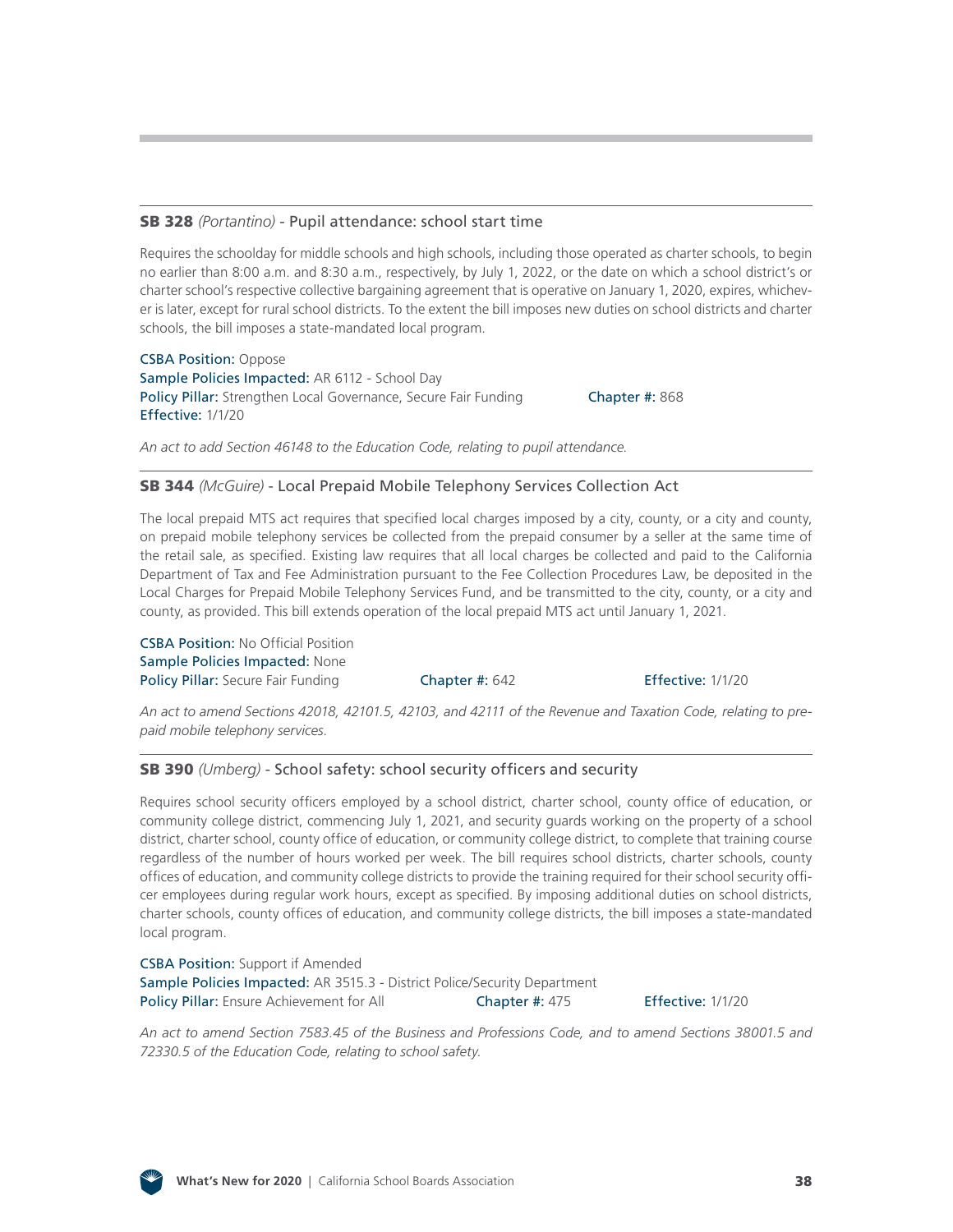## SB 419 *(Skinner)* [- Pupil discipline: suspensions: willful defiance](http://leginfo.legislature.ca.gov/faces/billNavClient.xhtml?bill_id=201920200SB419)

Requires the Instructional Quality Commission to develop and submit to the State Board of Education, on or Current law prohibits the suspension of a pupil enrolled in kindergarten or any of grades 1 to 3, inclusive, and recommending the expulsion of a pupil enrolled in kindergarten or any of grades 1 to 12, inclusive, for disrupting school activities or otherwise willfully defying the valid authority of those school personnel engaged in the performance of their duties. This bill, commencing July 1, 2020, applies those provisions to charter schools. Commencing July 1, 2020, the bill additionally prohibit the suspension of a pupil enrolled in a school district or charter school in grades 4 and 5 for disrupting school activities or otherwise willfully defying the valid authority of those school personnel engaged in the performance of their duties.

CSBA Position: Support Sample Policies Impacted: BP/AR 5144.1 - Suspensions and Expulsions/Due Process Policy Pillar: Ensure Achievement for All Chapter #: 279 Effective: 1/1/20

*An act to amend Section 48900 of, and to add Section 48901.1 to, the Education Code, relating to pupil discipline.*

#### SB 478 *(Rubio)* [- Commission on Teacher Credentialing: membership](http://leginfo.legislature.ca.gov/faces/billNavClient.xhtml?bill_id=201920200SB478)

Current law establishes the Commission on Teacher Credentialing, consisting of 15 voting members, including 4 representatives of the public. Existing law requires the Regents of the University of California, the Trustees of the California State University, the California Postsecondary Education Commission, and the Association of Independent California Colleges and Universities to each appoint a representative to serve as nonvoting members of the commission. Current law authorizes the Board of Governors of the California Community Colleges to appoint an alternative representative to serve on the commission in the absence of the California Postsecondary Education Commission's representative. This bill requires the commission to instead include 3 public representatives and one certificated human resources administrator in a public elementary or secondary school in California.

CSBA Position: Support Sample Policies Impacted: None Policy Pillar: Ensure Achievement for All **Chapter #: 148 Effective: 1/1/20** 

*An act to amend Sections 44210 and 44212 of the Education Code, relating to teacher credentialing.*

#### SB 541 *(Bates)* [- School safety: lockdown drills and multioption response drills: report](http://leginfo.legislature.ca.gov/faces/billNavClient.xhtml?bill_id=201920200SB541)

Requires the State Department of Education to collect, and local educational agencies to provide, data pertaining to lockdown or multioption response drills conducted at schoolsites within school districts, county offices of education, and charter schools, as provided. To the extent the bill imposes additional duties on a local educational agency, the bill imposes a state-mandated local program. The bill requires the department to conduct, or contract to conduct, a study that identifies, among other things, best practices for age-appropriate drills. The bill requires the data and the study to be submitted to the Governor and relevant policy committees of the Legislature on or before November 1, 2021, as provided.

CSBA Position: Approve Sample Policies Impacted: AR 0450 - Comprehensive Safety Plan Policy Pillar: Ensure Achievement for All Chapter #: 786 Ffective: 1/1/20

*An act to add Section 32289.5 to the Education Code, relating to school safety.*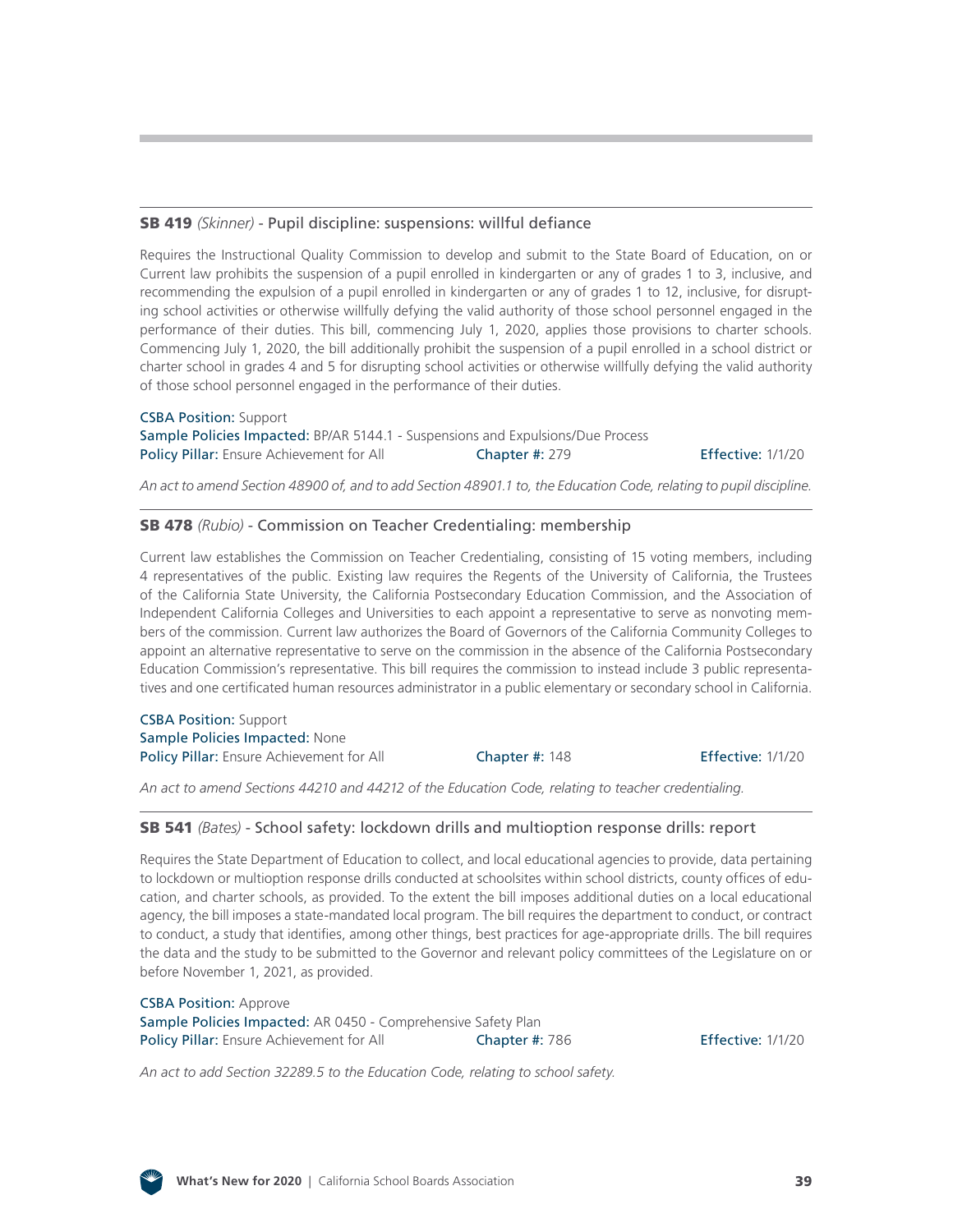#### SB 554 *(Roth)* [- Public schools: adult school students: Advanced Scholastic and Vocational](http://leginfo.legislature.ca.gov/faces/billNavClient.xhtml?bill_id=201920200SB554) Training Program

Authorizes the governing board of a school district overseeing an adult education program or the governing board of a community college district overseeing a noncredit program to authorize a student pursuing a high school diploma or a high school equivalency certificate to enroll as a special part-time student at a community college, as provided. The bill credits or reimburses the community college through the apportionment process for the student's attendance at the college, as specified.

#### CSBA Position: No Official Position

Sample Policies Impacted: BP 6172.1 - Concurrent Enrollment in College Classes, AR 6200 - Adult Education Policy Pillar: Ensure Achievement for All **Chapter #: 528** Effective: 1/1/20

*An act to amend Sections 76001 and 76002 of, and to add Article 7 (commencing with Section 52620) to Chapter 10 of Part 28 of Division 4 of Title 2 of, the Education Code, relating to public schools.*

#### SB 586 *(Roth)* [- College and Career Access Pathways partnerships](http://leginfo.legislature.ca.gov/faces/billNavClient.xhtml?bill_id=201920200SB586)

Requires the governing board of a community college district and the governing board of a school district or the governing body of a charter school providing career technical education pathways under a CCAP partnership, as a condition of adopting a CCAP partnership agreement, to consult with, and consider the input of, the appropriate local workforce development board to determine the extent to which the pathways are aligned with regional and statewide employment needs. Instead of a requirement under existing law that the governing board of each district present a proposed CCAP partnership agreement at an open public meeting of the board and, at a subsequent open public meeting of the board, take comments from the public and approve or disapprove the proposed agreement, the bill requires the governing board of each district to present, take comments from the public on, and approve or disapprove the proposed agreement at an open public meeting of the board. The bill extends the operation of the CCAP partnership provisions for 5 years.

CSBA Position: No Official Position Sample Policies Impacted: BP 6178 - Career Technical Education Policy Pillar: Ensure Achievement for All Chapter #: 529 Effective: 1/1/20

*An act to amend Section 76004 of the Education Code, relating to community colleges.*

![](_page_39_Figure_10.jpeg)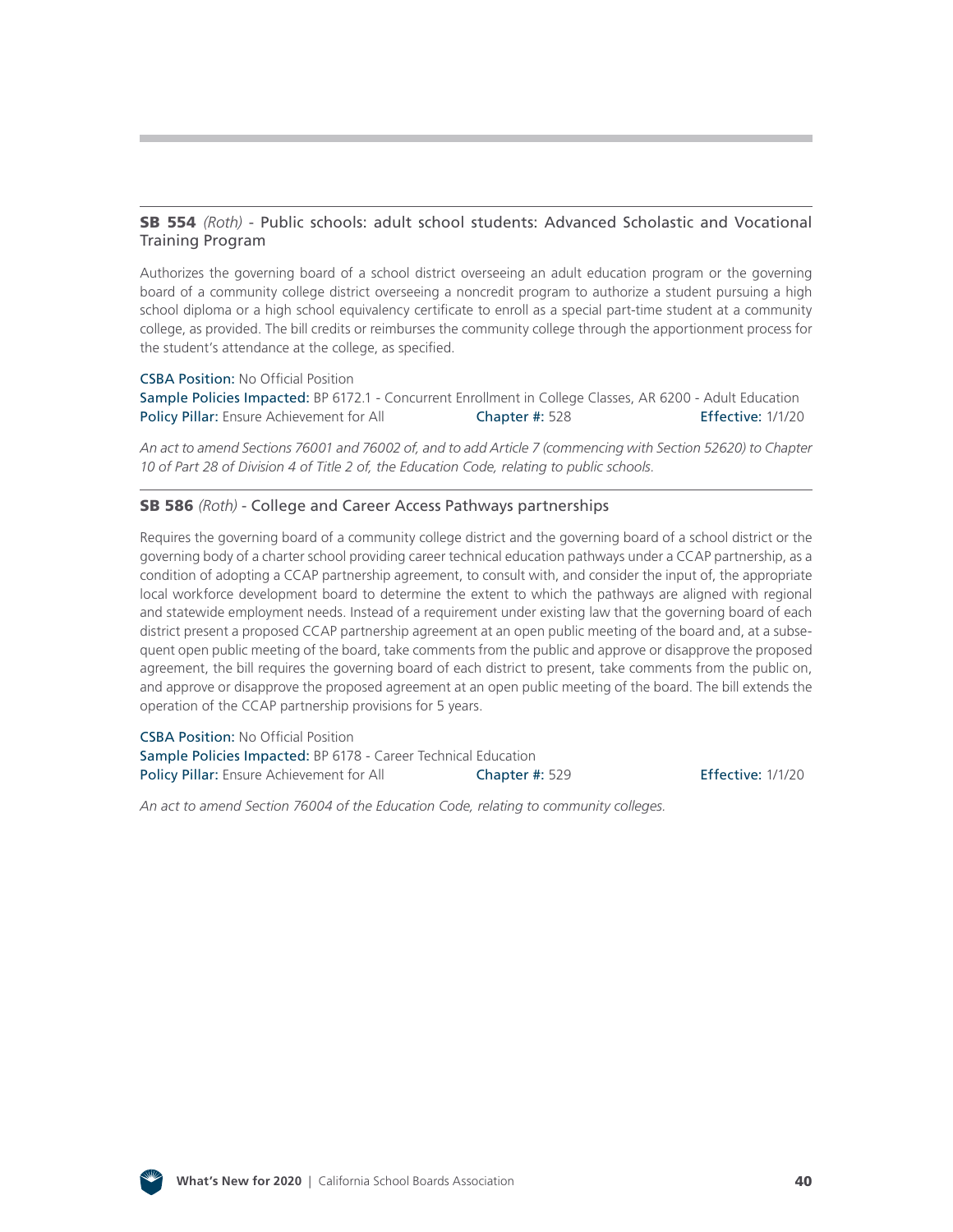#### SB 714 *(Pan)* [- Immunizations](http://leginfo.legislature.ca.gov/faces/billNavClient.xhtml?bill_id=201920200SB714)

Current law generally prohibits the governing authority of a school or other institution from admitting for attendance any pupil who fails to obtain required immunizations within the time limits prescribed by the State Department of Public Health, except when the pupil has an exemption from this requirement. Existing law, as proposed by SB 276 of the 2019–20 Regular Session, requires the department, by January 1, 2021, to develop and make available for use by licensed physicians and surgeons an electronic, standardized, statewide medical exemption certification form that would be transmitted using the California Immunization Registry (CAIR), and which, commencing January 1, 2021, would be the only documentation of a medical exemption that a governing authority may accept. The bill instead allows a child who has a medical exemption issued before January 1, 2020, to be allowed to continue enrollment until the child enrolls in the next grade span, as specified, and prohibits, on and after July 1, 2021, a governing authority from unconditionally admitting or readmitting to these institutions, or admit or advance any pupil to 7th grade level, unless the pupil has been immunized or has a medical exemption through a procedure that includes the completion of a compliant statewide form.

CSBA Position: No Official Position Sample Policies Impacted: AR 5141.31 - Immunizations Policy Pillar: Improve Conditions of Children Chapter #: 281 Effective: 1/1/20

*An act to amend Sections 120370, 120372, and 120372.05 of the Health and Safety Code, relating to public health.*

#### SB 716 *(Mitchell)* [- Juveniles: delinquency: postsecondary academic and career technical](http://leginfo.legislature.ca.gov/faces/billNavClient.xhtml?bill_id=201920200SB716)  education

Requires a county probation department to ensure that juveniles with a high school diploma or California high school equivalency certificate who are detained in, or committed to, a juvenile hall, ranch, camp, or forestry camp have access to, and can choose to participate in, public postsecondary academic and career technical courses and programs offered online, and for which they are eligible based on eligibility criteria and course schedules of the public postsecondary education campus providing the course or program.

CSBA Position: No Official Position Sample Policies Impacted: None Policy Pillar: Ensure Achievement for All Chapter #: 857 Fffective: 1/1/20

*An act to add Sections 858 and 889.2 to, and to add and repeal Section 1762 of, the Welfare and Institutions Code, relating to juveniles.*

#### SB 743 *(Hertzberg)* [- School facilities: design-build projects](http://leginfo.legislature.ca.gov/faces/billNavClient.xhtml?bill_id=201920200SB743)

Specifies that a certain school district entering into a design-build contract for projects that are subject to a project labor agreement retains the discretion to take specified actions related to the contract. The bill requires the contract to contain specified terms and conditions. The bill prohibits a design-build entity or its subcontractor performing work on a project for a school district from engaging in any activity under the design-build contract beyond the design phase of the contract unless the school district issues certain notices, including a notice to proceed with the construction.

CSBA Position: No Official Position Sample Policies Impacted: None Policy Pillar: Strengthen Local Governance Chapter #: 275 Effective: 1/1/20

*An act to add Section 17250.27 to the Education Code, relating to school facilities.*

![](_page_40_Picture_17.jpeg)